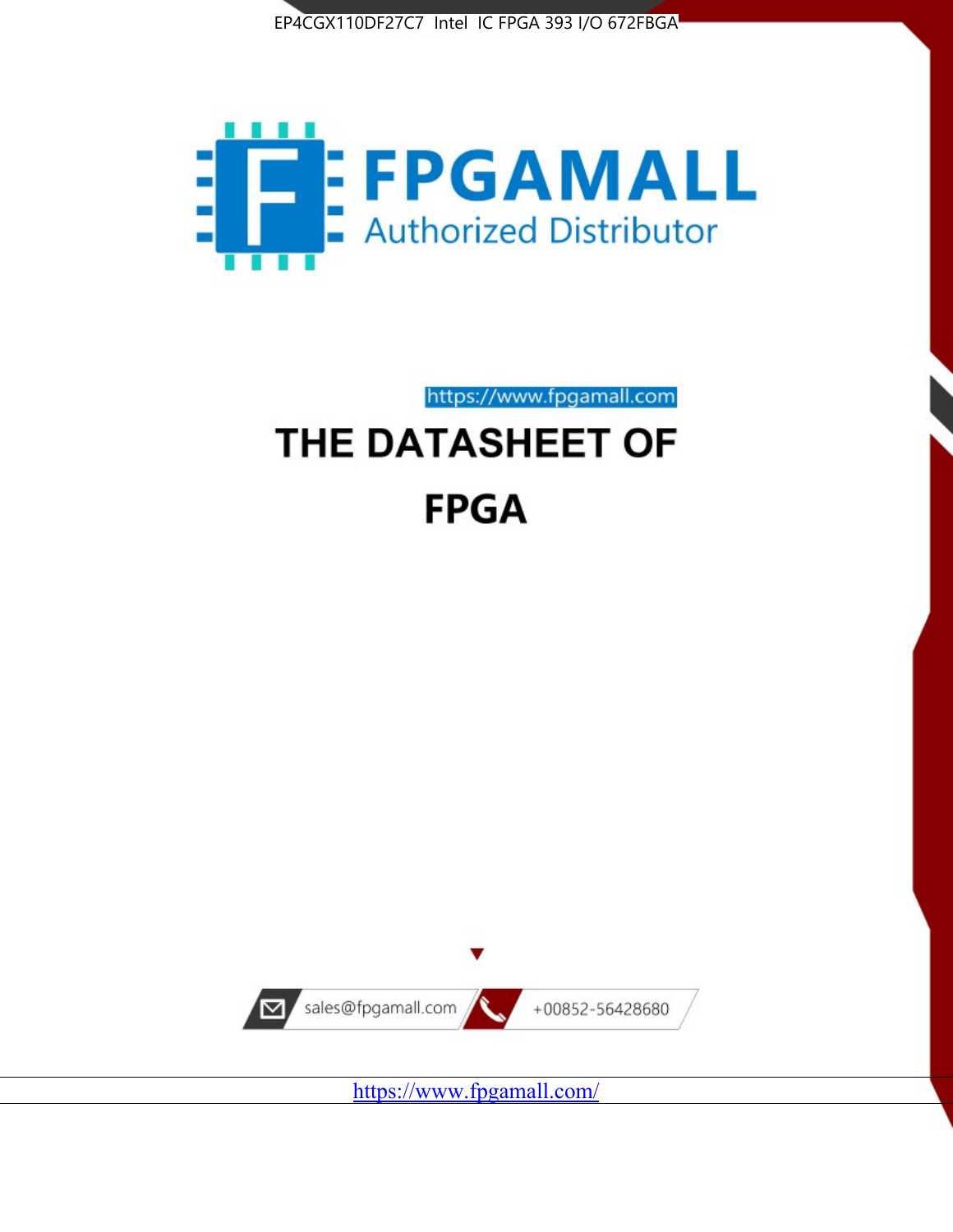

## **1. Cyclone IV Device Datasheet**

**CYIV-53001-2.0**

This chapter describes the electrical and switching characteristics for Cyclone<sup>®</sup> IV devices. Electrical characteristics include operating conditions and power consumption. Switching characteristics include transceiver specifications, core, and periphery performance. This chapter also describes I/O timing, including programmable I/O element (IOE) delay and programmable output buffer delay.

This chapter includes the following sections:

- "Operating Conditions" on page 1–1
- "Power Consumption" on page 1–16
- "Switching Characteristics" on page 1–16
- " $I/O$  Timing" on page  $1-37$
- "Glossary" on page 1–37

## **Operating Conditions**

When Cyclone IV devices are implemented in a system, they are rated according to a set of defined parameters. To maintain the highest possible performance and reliability of Cyclone IV devices, you must consider the operating requirements described in this chapter.

Cyclone IV devices are offered in commercial, industrial, extended industrial and, automotive grades. Cyclone IV E devices offer –6 (fastest), –7, –8, –8L, and –9L speed grades for commercial devices, –8L speed grades for industrial devices, and –7 speed grade for extended industrial and automotive devices. Cyclone IV GX devices offer –6 (fastest), –7, and –8 speed grades for commercial devices and –7 speed grade for industrial devices.

**For more information about the supported speed grades for respective Cyclone IV** devices, refer to the *[Cyclone IV FPGA Device Family Overview](http://www.altera.com/literature/hb/cyclone-iv/cyiv-51001.pdf)* chapter.

**1** Cyclone IV E devices are offered in core voltages of 1.0 and 1.2 V. Cyclone IV E devices with a core voltage of 1.0 V have an 'L' prefix attached to the speed grade.

In this chapter, a prefix associated with the operating temperature range is attached to the speed grades; commercial with a "C" prefix, industrial with an "I" prefix, and automotive with an "A" prefix. Therefore, commercial devices are indicated as C6, C7, C8, C8L, or C9L per respective speed grade. Industrial devices are indicated as I7, I8, or I8L. Automotive devices are indicated as A7.

@2016 Altera Corporation. All rights reserved. ALTERA, ARRIA, CYCLONE, HARDCOPY, MAX, MEGACORE, NIOS, QUARTUS and STRATIX words and logos are trademarks of Altera Corporation and registered in the U.S. Patent and Trademark



Cyclone IV Device Handbook, Volume 3 March 2016

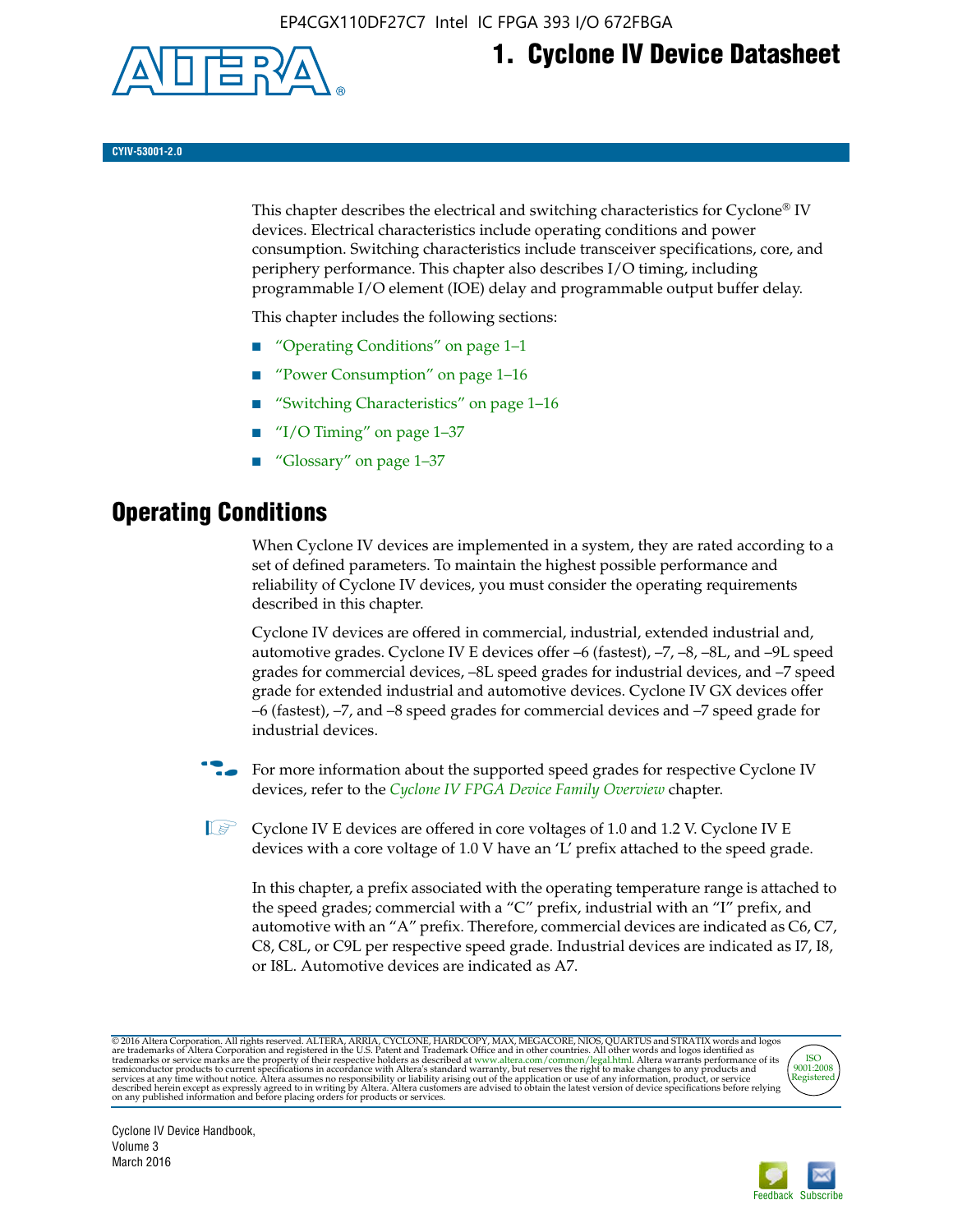$\mathbb{I}$  Cyclone IV E industrial devices I7 are offered with extended operating temperature range.

## **Absolute Maximum Ratings**

Absolute maximum ratings define the maximum operating conditions for Cyclone IV devices. The values are based on experiments conducted with the device and theoretical modeling of breakdown and damage mechanisms. The functional operation of the device is not implied at these conditions. Table 1–1 lists the absolute maximum ratings for Cyclone IV devices.



Conditions beyond those listed in Table  $1-1$  cause permanent damage to the device. Additionally, device operation at the absolute maximum ratings for extended periods of time have adverse effects on the device.

| <b>Symbol</b>            | <b>Parameter</b>                                                                                                                             | Min    | <b>Max</b> | <b>Unit</b> |
|--------------------------|----------------------------------------------------------------------------------------------------------------------------------------------|--------|------------|-------------|
| <b>V<sub>CCINT</sub></b> | Core voltage, PCI Express <sup>®</sup> (PCIe <sup>®</sup> ) hard IP<br>block, and transceiver physical coding sublayer<br>(PCS) power supply | $-0.5$ | 1.8        | V           |
| $V_{CCA}$                | Phase-locked loop (PLL) analog power supply                                                                                                  | $-0.5$ | 3.75       | V           |
| $V_{CCD\_PLL}$           | PLL digital power supply                                                                                                                     | $-0.5$ | 1.8        | V           |
| V <sub>CCIO</sub>        | I/O banks power supply                                                                                                                       | $-0.5$ | 3.75       | V           |
| V <sub>CC_CLKIN</sub>    | Differential clock input pins power supply                                                                                                   | $-0.5$ | 4.5        | V           |
| $V_{\text{CCH_GXB}}$     | Transceiver output buffer power supply                                                                                                       | $-0.5$ | 3.75       | V           |
| $V_{\text{CCA\_GXB}}$    | Transceiver physical medium attachment (PMA)<br>and auxiliary power supply                                                                   | $-0.5$ | 3.75       | V           |
| $V_{CCL_GXB}$            | Transceiver PMA and auxiliary power supply                                                                                                   | $-0.5$ | 1.8        | V           |
| $V_{1}$                  | DC input voltage                                                                                                                             | $-0.5$ | 4.2        | V           |
| $I_{\text{OUT}}$         | DC output current, per pin                                                                                                                   | $-25$  | 40         | mA          |
| $T_{\mathtt{STG}}$       | Storage temperature                                                                                                                          | -65    | 150        | °C          |
| $T_{\rm J}$              | Operating junction temperature                                                                                                               | $-40$  | 125        | °C          |

**Table 1–1. Absolute Maximum Ratings for Cyclone IV Devices** *(1)*

**Note to Table 1–1:**

(1) Supply voltage specifications apply to voltage readings taken at the device pins with respect to ground, not at the power supply.

## **Maximum Allowed Overshoot or Undershoot Voltage**

During transitions, input signals may overshoot to the voltage shown in Table 1–2 and undershoot to –2.0 V for a magnitude of currents less than 100 mA and for periods shorter than 20 ns. Table 1–2 lists the maximum allowed input overshoot voltage and the duration of the overshoot voltage as a percentage over the lifetime of the device. The maximum allowed overshoot duration is specified as a percentage of high-time over the lifetime of the device.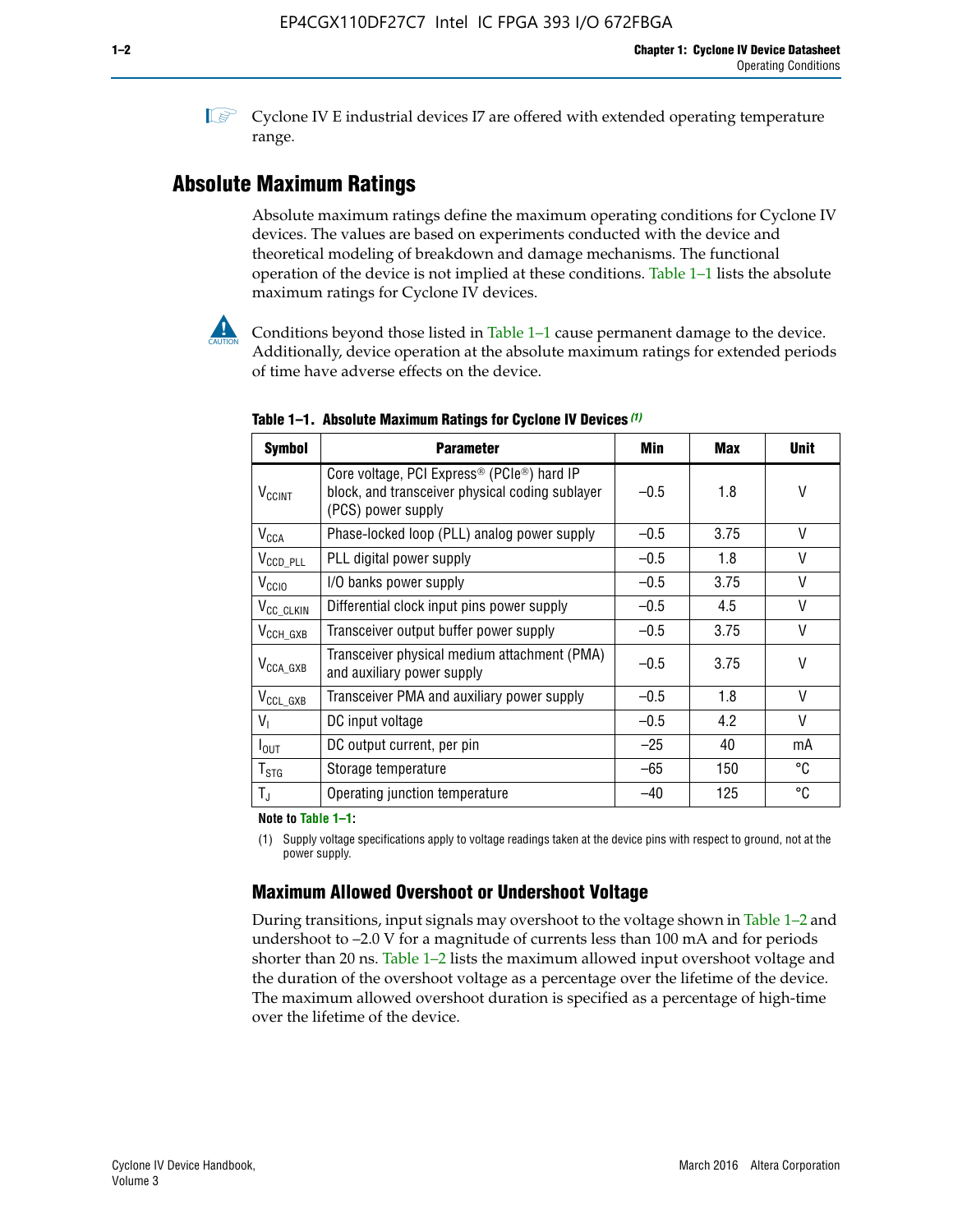$\mathbb{I}$  A DC signal is equivalent to 100% duty cycle. For example, a signal that overshoots to 4.3 V can only be at 4.3 V for 65% over the lifetime of the device; for a device lifetime of 10 years, this amounts to 65/10ths of a year.

| <b>Symbol</b> | <b>Parameter</b>    | <b>Condition (V)</b> | <b>Overshoot Duration as % of High Time</b> | <b>Unit</b>   |
|---------------|---------------------|----------------------|---------------------------------------------|---------------|
|               |                     | $V_1 = 4.20$         | 100                                         | $\%$          |
|               |                     | $V_1 = 4.25$         | 98                                          | $\%$          |
|               | AC Input<br>Voltage | $V_1 = 4.30$         | 65                                          | $\%$          |
|               |                     | $V_1 = 4.35$         | 43                                          | $\%$          |
| $V_i$         |                     | $V_1 = 4.40$         | 29                                          | $\%$          |
|               |                     | $V_1 = 4.45$         | 20                                          | $\%$          |
|               |                     | $V_1 = 4.50$         | 13                                          | $\%$          |
|               |                     | $V_1 = 4.55$         | 9                                           | $\frac{0}{0}$ |
|               |                     | $V_1 = 4.60$         | 6                                           | $\%$          |

**Table 1–2. Maximum Allowed Overshoot During Transitions over a 10**-**Year Time Frame for Cyclone IV Devices**

Figure 1–1 shows the methodology to determine the overshoot duration. The overshoot voltage is shown in red and is present on the input pin of the Cyclone IV device at over 4.3 V but below 4.4 V. From Table 1–2, for an overshoot of 4.3 V, the percentage of high time for the overshoot can be as high as 65% over a 10-year period. Percentage of high time is calculated as ([delta  $T$ ]/T)  $\times$  100. This 10-year period assumes that the device is always turned on with 100% I/O toggle rate and 50% duty cycle signal. For lower I/O toggle rates and situations in which the device is in an idle state, lifetimes are increased.



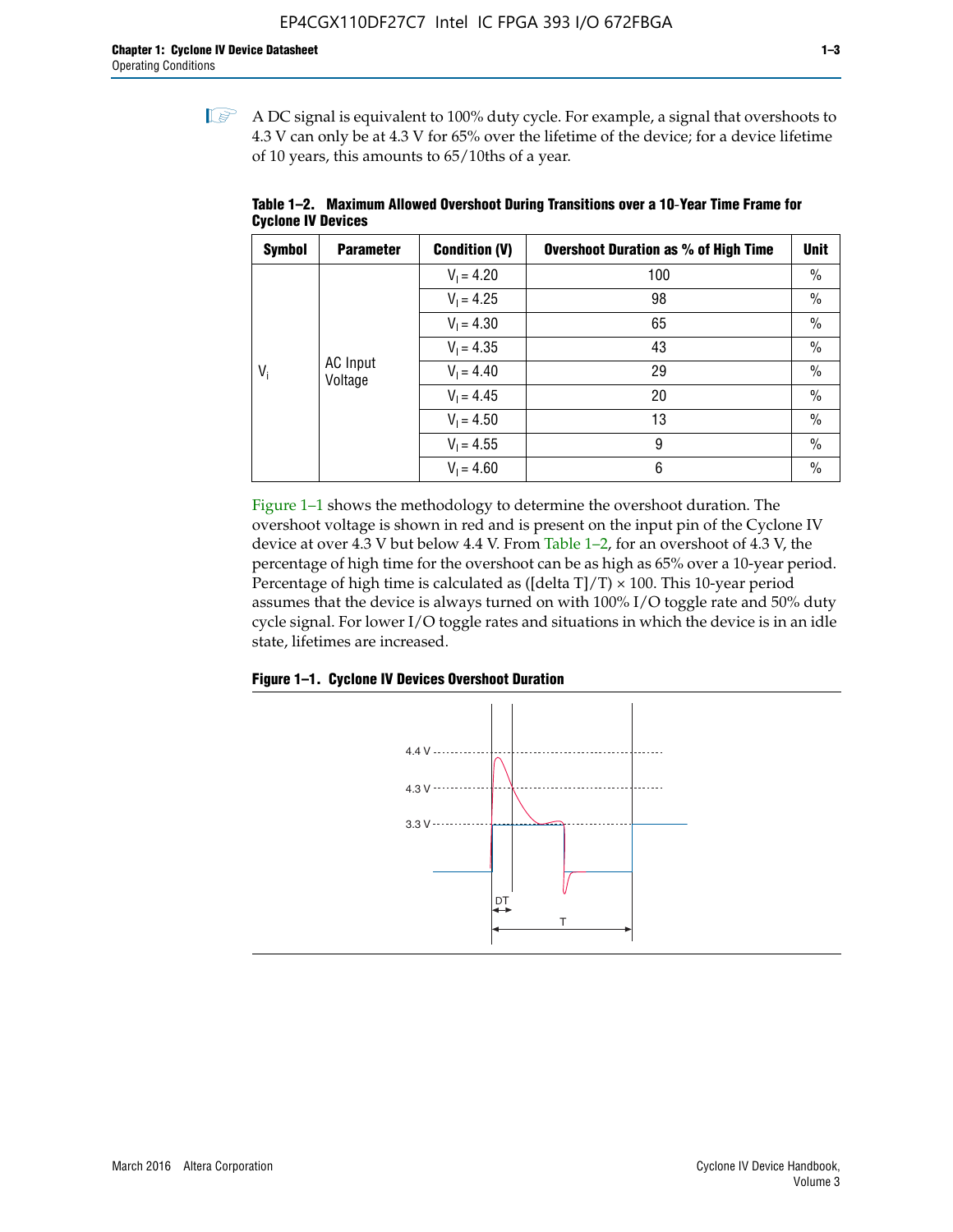## **Recommended Operating Conditions**

This section lists the functional operation limits for AC and DC parameters for Cyclone IV devices. Table 1–3 and Table 1–4 list the steady-state voltage and current values expected from Cyclone IV E and Cyclone IV GX devices. All supplies must be strictly monotonic without plateaus.

**Table 1–3. Recommended Operating Conditions for Cyclone IV E Devices** *(1)***,** *(2)* **(Part 1 of 2)**

| <b>Symbol</b>                                                                                                                  | <b>Parameter</b>                                      | <b>Conditions</b>                        | <b>Min</b>  | <b>Typ</b>               | <b>Max</b>     | <b>Unit</b>  |
|--------------------------------------------------------------------------------------------------------------------------------|-------------------------------------------------------|------------------------------------------|-------------|--------------------------|----------------|--------------|
|                                                                                                                                | Supply voltage for internal logic,<br>1.2-V operation |                                          | 1.15        | 1.2                      | 1.25           | V            |
|                                                                                                                                | Supply voltage for internal logic,<br>1.0-V operation |                                          | 0.97        | 1.0                      | 1.03           | $\mathsf{V}$ |
|                                                                                                                                | Supply voltage for output buffers,<br>3.3-V operation |                                          | 3.135       | 3.3                      | 3.465          | $\vee$       |
| $V_{CClNT}$ (3)<br>$V_{\text{CCIO}}$ (3), (4)<br>$V_{CCA}$ (3)<br>$V_{\text{CCD\_PLL}}$ (3)<br>$V_{I}$<br>$V_0$<br>$T_{\rm J}$ | Supply voltage for output buffers,<br>3.0-V operation |                                          | 2.85        | 3                        | 3.15           | V            |
|                                                                                                                                | Supply voltage for output buffers,<br>2.5-V operation |                                          | 2.375       | 2.5                      | 2.625          | $\vee$       |
|                                                                                                                                | Supply voltage for output buffers,<br>1.8-V operation |                                          | 1.71        | 1.8                      | 1.89           | $\mathsf{V}$ |
|                                                                                                                                | Supply voltage for output buffers,<br>1.5-V operation |                                          | 1.425       | 1.5                      | 1.575          | V            |
|                                                                                                                                | Supply voltage for output buffers,<br>1.2-V operation |                                          | 1.14        | 1.2                      | 1.26           | V            |
|                                                                                                                                | Supply (analog) voltage for PLL<br>regulator          |                                          | 2.375       | 2.5                      | 2.625          | $\vee$       |
| $t_{\rm{RAMP}}$                                                                                                                | Supply (digital) voltage for PLL,<br>1.2-V operation  |                                          | 1.15        | 1.2                      | 1.25           | V            |
|                                                                                                                                | Supply (digital) voltage for PLL,<br>1.0-V operation  |                                          | 0.97        | 1.0                      | 1.03           | $\vee$       |
|                                                                                                                                | Input voltage                                         |                                          | $-0.5$      | $\equiv$                 | 3.6            | $\mathsf{V}$ |
|                                                                                                                                | Output voltage                                        |                                          | $\pmb{0}$   |                          | $V_{\rm CClO}$ | V            |
|                                                                                                                                |                                                       | For commercial use                       | $\mathbf 0$ |                          | 85             | °C           |
|                                                                                                                                | Operating junction temperature                        | For industrial use                       | $-40$       |                          | 100            | °C           |
|                                                                                                                                |                                                       | For extended temperature                 | $-40$       |                          | 125            | °C           |
|                                                                                                                                |                                                       | For automotive use                       | $-40$       | $\qquad \qquad$          | 125            | °C           |
|                                                                                                                                | Power supply ramp time                                | Standard power-on reset<br>$(POR)$ $(5)$ | $50 \mu s$  |                          | 50 ms          |              |
|                                                                                                                                |                                                       | Fast POR (6)                             | $50 \mu s$  | $\overline{\phantom{0}}$ | 3 ms           |              |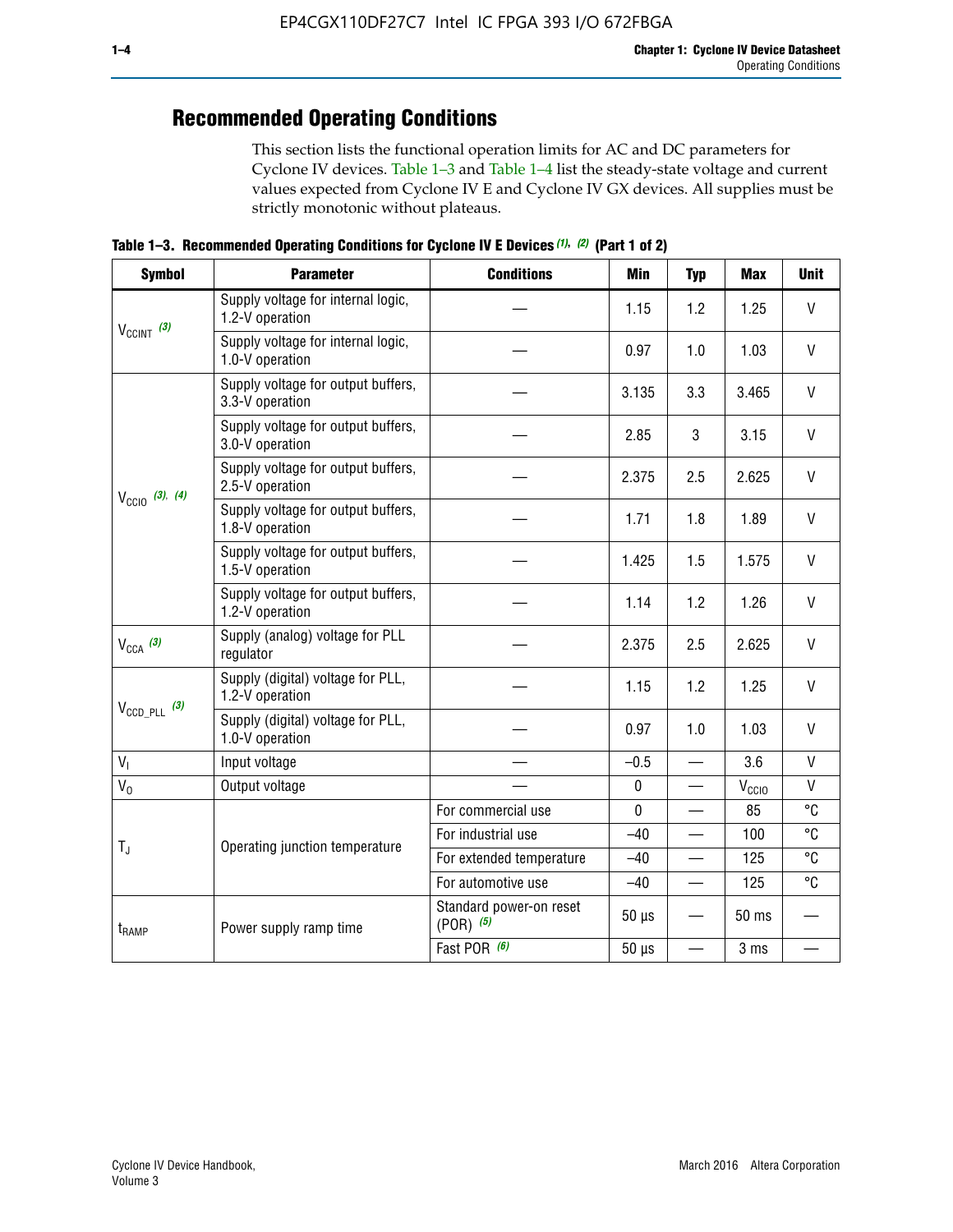#### **Table 1–3. Recommended Operating Conditions for Cyclone IV E Devices** *(1)***,** *(2)* **(Part 2 of 2)**

| Svmbol             | <b>Parameter</b>                                              | <b>Conditions</b> | Min | Typ | <b>Max</b> | Unit |
|--------------------|---------------------------------------------------------------|-------------------|-----|-----|------------|------|
| <sup>I</sup> Diode | Magnitude of DC current across<br>PCI-clamp diode when enable |                   |     |     | 10         | mA   |

#### **Notes to Table 1–3:**

(1) Cyclone IV E 1.0 V core voltage devices only support C8L, C9L, and I8L speed grades. Cyclone IV E 1.2 V core voltage devices only support C6, C7, C8, I7, and A7 speed grades.

(2)  $V_{CCIO}$  for all I/O banks must be powered up during device operation. All vcca pins must be powered to 2.5 V (even when PLLs are not used) and must be powered up and powered down at the same time.

(3)  $V_{CC}$  must rise monotonically.

(4)  $V_{\text{CCIO}}$  powers all input buffers.

(5) The POR time for Standard POR ranges between 50 and 200 ms. Each individual power supply must reach the recommended operating range within 50 ms.

(6) The POR time for Fast POR ranges between 3 and 9 ms. Each individual power supply must reach the recommended operating range within 3 ms.

| <b>Symbol</b>              | <b>Parameter</b>                                                      | <b>Conditions</b> | <b>Min</b> | <b>Typ</b> | <b>Max</b> | <b>Unit</b>                                                                               |  |  |  |  |
|----------------------------|-----------------------------------------------------------------------|-------------------|------------|------------|------------|-------------------------------------------------------------------------------------------|--|--|--|--|
| $V_{\text{CCINT}}$ (3)     | Core voltage, PCIe hard IP block, and<br>transceiver PCS power supply |                   | 1.16       | 1.2        | 1.24       | V                                                                                         |  |  |  |  |
| $V_{\text{CCA}}$ (1), (3)  | PLL analog power supply                                               |                   | 2.375      | 2.5        | 2.625      | V                                                                                         |  |  |  |  |
| $V_{\text{CCD\_PLL}}$ (2)  | PLL digital power supply                                              |                   | 1.16       | 1.2        | 1.24       | V<br>V<br>$\mathsf{V}$<br>V<br>V<br>V<br>V<br>V<br>$\mathsf{V}$<br>$\mathsf{V}$<br>V<br>V |  |  |  |  |
|                            | I/O banks power supply for 3.3-V<br>operation                         |                   | 3.135      | 3.3        | 3.465      |                                                                                           |  |  |  |  |
| $V_{\text{CC10}}$ (3), (4) | I/O banks power supply for 3.0-V<br>operation                         |                   | 2.85       | 3          | 3.15       |                                                                                           |  |  |  |  |
|                            | I/O banks power supply for 2.5-V<br>operation                         |                   | 2.375      | 2.5        | 2.625      |                                                                                           |  |  |  |  |
|                            | I/O banks power supply for 1.8-V<br>operation                         |                   | 1.71       | 1.8        | 1.89       |                                                                                           |  |  |  |  |
|                            | I/O banks power supply for 1.5-V<br>operation                         |                   | 1.425      | 1.5        | 1.575      |                                                                                           |  |  |  |  |
|                            | I/O banks power supply for 1.2-V<br>operation                         |                   | 1.14       | 1.2        | 1.26       |                                                                                           |  |  |  |  |
|                            | Differential clock input pins power<br>supply for 3.3-V operation     |                   | 3.135      | 3.3        | 3.465      |                                                                                           |  |  |  |  |
|                            | Differential clock input pins power<br>supply for 3.0-V operation     |                   | 2.85       | 3          | 3.15       |                                                                                           |  |  |  |  |
| V <sub>CC</sub> CLKIN      | Differential clock input pins power<br>supply for 2.5-V operation     |                   | 2.375      | 2.5        | 2.625      |                                                                                           |  |  |  |  |
| (3), (5), (6)              | Differential clock input pins power<br>supply for 1.8-V operation     |                   | 1.71       | 1.8        | 1.89       |                                                                                           |  |  |  |  |
|                            | Differential clock input pins power<br>supply for 1.5-V operation     |                   | 1.425      | 1.5        | 1.575      |                                                                                           |  |  |  |  |
|                            | Differential clock input pins power<br>supply for 1.2-V operation     |                   | 1.14       | 1.2        | 1.26       | V                                                                                         |  |  |  |  |
| $V_{CCH_GXB}$              | Transceiver output buffer power supply                                |                   | 2.375      | 2.5        | 2.625      | V                                                                                         |  |  |  |  |

#### **Table 1–4. Recommended Operating Conditions for Cyclone IV GX Devices (Part 1 of 2)**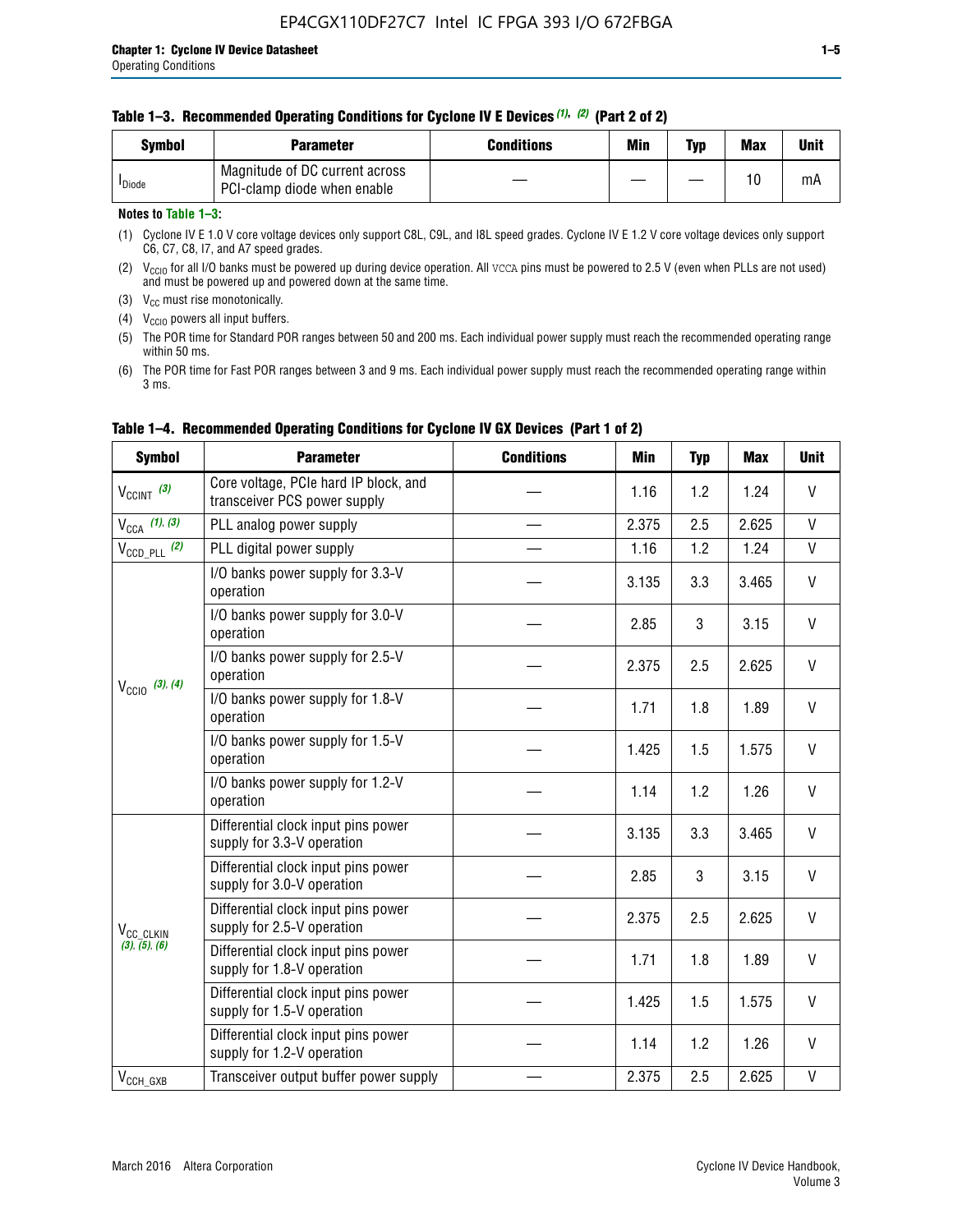| <b>Symbol</b>         | <b>Parameter</b>                                               | <b>Conditions</b>                        | <b>Min</b> | <b>Typ</b> | <b>Max</b>        | <b>Unit</b> |
|-----------------------|----------------------------------------------------------------|------------------------------------------|------------|------------|-------------------|-------------|
| $V_{\text{CCA\_GXB}}$ | Transceiver PMA and auxiliary power<br>supply                  |                                          | 2.375      | 2.5        | 2.625             |             |
| $V_{CCL_GXB}$         | Transceiver PMA and auxiliary power<br>supply                  |                                          | 1.16       | 1.2        | 1.24              | V           |
| $V_{1}$               | DC input voltage                                               |                                          | $-0.5$     |            | 3.6               | $\vee$      |
| $V_0$                 | DC output voltage                                              |                                          | 0          |            | V <sub>CCIO</sub> | V           |
|                       | Operating junction temperature                                 | For commercial use                       | 0          |            | 85                | °C          |
| T,                    |                                                                | For industrial use                       | $-40$      |            | 100               | °C          |
| $t_{\rm{RAMP}}$       | Power supply ramp time                                         | Standard power-on reset<br>$(POR)$ $(7)$ | $50 \mu s$ |            | 50 ms             |             |
|                       |                                                                | Fast POR (8)                             | $50 \mu s$ |            | 3 <sub>ms</sub>   |             |
| <b>I</b> Diode        | Magnitude of DC current across<br>PCI-clamp diode when enabled |                                          |            |            | 10                | mA          |

**Table 1–4. Recommended Operating Conditions for Cyclone IV GX Devices (Part 2 of 2)**

#### **Notes to Table 1–4:**

- (1) All VCCA pins must be powered to 2.5 V (even when PLLs are not used) and must be powered up and powered down at the same time.
- (2) You must connect  $V_{CCD-PLL}$  to  $V_{CCINT}$  through a decoupling capacitor and ferrite bead.
- (3) Power supplies must rise monotonically.
- (4)  $V_{\text{CCIO}}$  for all I/O banks must be powered up during device operation. Configurations pins are powered up by V<sub>CCIO</sub> of I/O Banks 3, 8, and 9 where I/O Banks 3 and 9 only support V<sub>CCIO</sub> of 1.5, 1.8, 2.5, 3.0, and 3.3 V. For fast passive parallel (FPP) configuration mode, the V<sub>CCIO</sub> level of I/O<br>Bank 8 must be powered up to 1.5, 1.8, 2.5, 3.0, and 3.3 V.
- (5) You must set  $V_{CC_CCLKIN}$  to 2.5 V if you use CLKIN as a high-speed serial interface (HSSI) refclk or as a DIFFCLK input.
- (6) The CLKIN pins in I/O Banks 3B and 8B can support single-ended I/O standard when the pins are used to clock left PLLs in non-transceiver applications.
- (7) The POR time for Standard POR ranges between 50 and 200 ms.  $V_{\text{CCIA}}$ ,  $V_{\text{CCIA}}$ , and  $V_{\text{CCIO}}$  of I/O Banks 3, 8, and 9 must reach the recommended operating range within 50 ms.
- (8) The POR time for Fast POR ranges between 3 and 9 ms.  $V_{\text{CCH},T}$ ,  $V_{\text{CCA}}$ , and  $V_{\text{CCI}}$  of I/O Banks 3, 8, and 9 must reach the recommended operating range within 3 ms.

## **ESD Performance**

This section lists the electrostatic discharge (ESD) voltages using the human body model (HBM) and charged device model (CDM) for Cyclone IV devices general purpose I/Os (GPIOs) and high-speed serial interface (HSSI) I/Os. Table 1–5 lists the ESD for Cyclone IV devices GPIOs and HSSI I/Os.

|  |  |  |  | Table 1–5. ESD for Cyclone IV Devices GPIOs and HSSI I/Os |  |
|--|--|--|--|-----------------------------------------------------------|--|
|--|--|--|--|-----------------------------------------------------------|--|

| <b>Symbol</b>  | <b>Parameter</b>                      | <b>Passing Voltage</b> | <b>Unit</b> |
|----------------|---------------------------------------|------------------------|-------------|
|                | ESD voltage using the HBM (GPIOs) (1) | ± 2000                 |             |
| <b>VESDHBM</b> | ESD using the HBM (HSSI I/Os) (2)     | ± 1000                 |             |
|                | ESD using the CDM (GPIOs)             | ± 500                  |             |
| <b>VESDCDM</b> | ESD using the CDM (HSSI I/Os) (2)     | ± 250                  |             |

#### **Notes to Table 1–5:**

(1) The passing voltage for EP4CGX15 and EP4CGX30 row I/Os is ±1000V.

(2) This value is applicable only to Cyclone IV GX devices.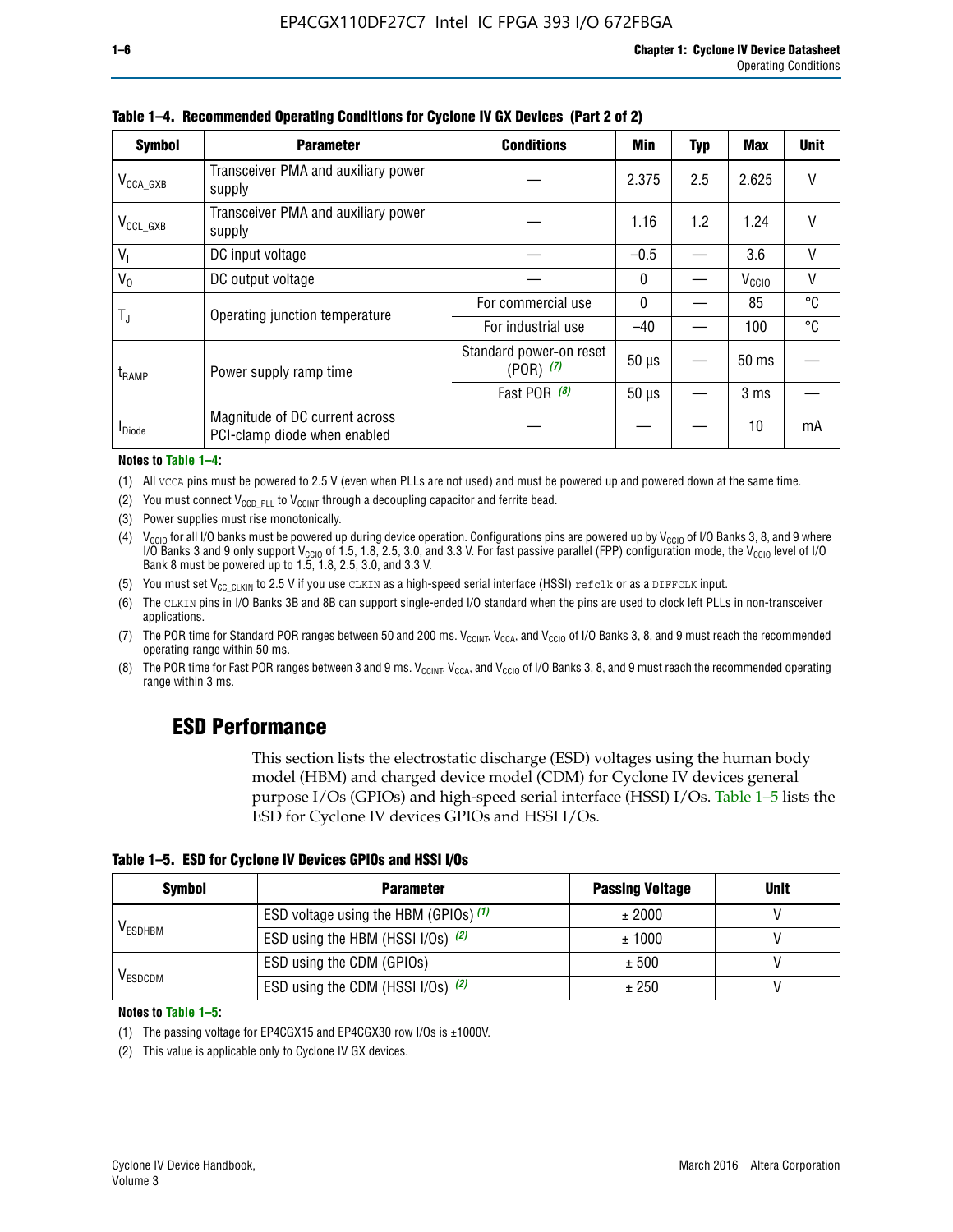## **DC Characteristics**

This section lists the I/O leakage current, pin capacitance, on-chip termination (OCT) tolerance, and bus hold specifications for Cyclone IV devices.

## **Supply Current**

The device supply current requirement is the minimum current drawn from the power supply pins that can be used as a reference for power size planning. Use the Excel-based early power estimator (EPE) to get the supply current estimates for your design because these currents vary greatly with the resources used. Table 1–6 lists the I/O pin leakage current for Cyclone IV devices.

**Table 1–6. I/O Pin Leakage Current for Cyclone IV Devices** *(1)***,** *(2)*

| <b>Symbol</b> | <b>Parameter</b>                     | <b>Conditions</b>                   | <b>Device</b> | Min   | Typ | <b>Max</b> | <b>Unit</b> |
|---------------|--------------------------------------|-------------------------------------|---------------|-------|-----|------------|-------------|
| -lı           | Input pin leakage current            | $V_1 = 0$ V to $V_{\text{CCIOMAX}}$ |               | $-10$ |     | 10         | μA          |
| $I_{0Z}$      | Tristated I/O pin leakage<br>current | $V_0 = 0$ V to $V_{\text{CCIOMAX}}$ |               | $-10$ |     | 10         | μA          |

**Notes to Table 1–6:**

(1) This value is specified for normal device operation. The value varies during device power-up. This applies for all V<sub>CCIO</sub> settings (3.3, 3.0, 2.5, 1.8, 1.5, and 1.2 V).

(2) The 10 µA I/O leakage current limit is applicable when the internal clamping diode is off. A higher current can be observed when the diode is on.

### **Bus Hold**

The bus hold retains the last valid logic state after the source driving it either enters the high impedance state or is removed. Each I/O pin has an option to enable bus hold in user mode. Bus hold is always disabled in configuration mode.

Table 1–7 lists bus hold specifications for Cyclone IV devices.

|                                                   |                                  |            | $V_{CClO}$ (V) |       |            |       |            |            |            |       |            |       |            |             |
|---------------------------------------------------|----------------------------------|------------|----------------|-------|------------|-------|------------|------------|------------|-------|------------|-------|------------|-------------|
| <b>Parameter</b>                                  | <b>Condition</b>                 | 1.2        |                | 1.5   |            | 1.8   |            | 2.5        |            | 3.0   |            | 3.3   |            | <b>Unit</b> |
|                                                   |                                  | <b>Min</b> | <b>Max</b>     | Min   | <b>Max</b> | Min   | <b>Max</b> | <b>Min</b> | <b>Max</b> | Min   | <b>Max</b> | Min   | <b>Max</b> |             |
| <b>Bus hold</b><br>low,<br>sustaining<br>current  | $V_{IN}$ > $V_{IL}$<br>(maximum) | 8          |                | 12    |            | 30    |            | 50         |            | 70    |            | 70    |            | μA          |
| <b>Bus hold</b><br>high,<br>sustaining<br>current | $V_{IN}$ < $V_{IL}$<br>(minimum) | $-8$       |                | $-12$ |            | $-30$ |            | $-50$      |            | $-70$ |            | $-70$ |            | μA          |
| <b>Bus hold</b><br>low,<br>overdrive<br>current   | $0 V < V_{IN} < V_{CG10}$        |            | 125            |       | 175        |       | 200        |            | 300        |       | 500        |       | 500        | μA          |
| <b>Bus hold</b><br>high,<br>overdrive<br>current  | $0 V < V_{IN} < V_{CC10}$        |            | $-125$         |       | $-175$     |       | $-200$     |            | $-300$     |       | $-500$     |       | $-500$     | μA          |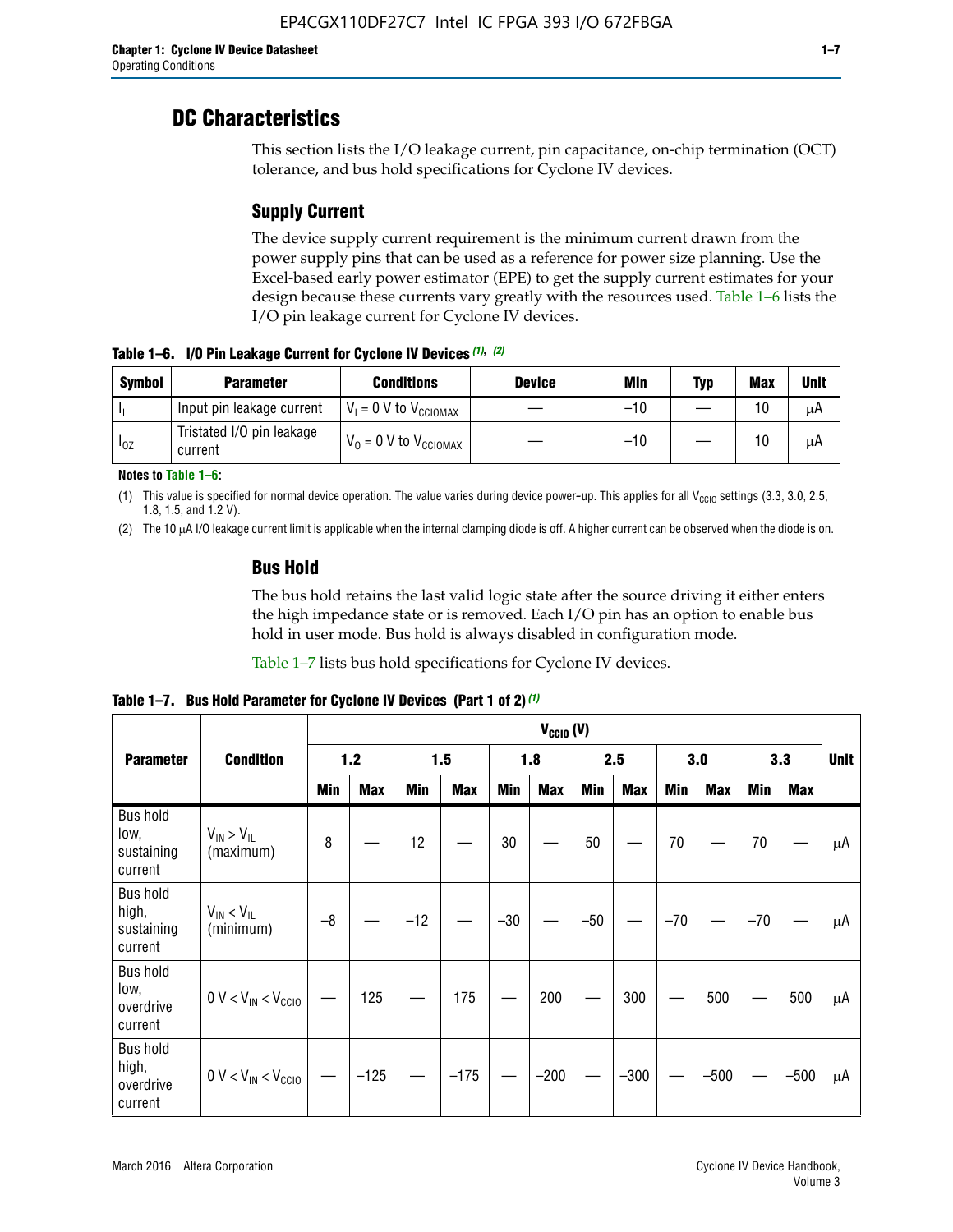| <b>Parameter</b>       |                  |            | $V_{CClO}$ (V) |            |                        |     |            |            |     |     |            |            |     |  |
|------------------------|------------------|------------|----------------|------------|------------------------|-----|------------|------------|-----|-----|------------|------------|-----|--|
|                        | <b>Condition</b> | 1.2        |                |            | 1.5                    |     | 1.8        |            | 2.5 |     | 3.0        |            | 3.3 |  |
|                        |                  | <b>Min</b> | <b>Max</b>     | <b>Min</b> | <b>Max</b>             | Min | <b>Max</b> | <b>Min</b> | Max | Min | <b>Max</b> | <b>Min</b> | Max |  |
| Bus hold trip<br>point |                  | 0.3        | 0.9            |            | $0.375$   1.125   0.68 |     | 1.07       | 0.7        | 1.7 | 0.8 | n          | 0.8        |     |  |

**Table 1–7. Bus Hold Parameter for Cyclone IV Devices (Part 2 of 2)** *(1)*

**Note to Table 1–7:**

(1) Bus hold trip points are based on the calculated input voltages from the JEDEC standard.

### **OCT Specifications**

Table 1–8 lists the variation of OCT without calibration across process, temperature, and voltage (PVT).

**Table 1–8. Series OCT Without Calibration Specifications for Cyclone IV Devices**

|                                   |                      | <b>Resistance Tolerance</b> |                                                                             |               |
|-----------------------------------|----------------------|-----------------------------|-----------------------------------------------------------------------------|---------------|
| <b>Description</b>                | $V_{\text{CCIO}}(V)$ | <b>Commercial Maximum</b>   | <b>Industrial, Extended</b><br>industrial, and<br><b>Automotive Maximum</b> | <b>Unit</b>   |
|                                   | 3.0                  | ±30                         | ±40                                                                         | $\frac{0}{0}$ |
|                                   | 2.5                  | ±30                         | ±40                                                                         | $\frac{0}{0}$ |
| Series OCT without<br>calibration | 1.8                  | ±40                         | ±50                                                                         | $\frac{0}{0}$ |
|                                   | 1.5                  | ±50                         | ±50                                                                         | $\frac{0}{0}$ |
|                                   | 1.2                  | ±50                         | ±50                                                                         | $\frac{0}{0}$ |

OCT calibration is automatically performed at device power-up for OCT-enabled  $I/Os.$ 

Table 1–9 lists the OCT calibration accuracy at device power-up.

|  | Table 1–9.  Series OCT with Calibration at Device Power-Up Specifications for Cyclone IV Devices |  |  |  |
|--|--------------------------------------------------------------------------------------------------|--|--|--|
|--|--------------------------------------------------------------------------------------------------|--|--|--|

|                       |                | <b>Calibration Accuracy</b> |                                                                             |               |
|-----------------------|----------------|-----------------------------|-----------------------------------------------------------------------------|---------------|
| <b>Description</b>    | $V_{CGI0} (V)$ | <b>Commercial Maximum</b>   | <b>Industrial, Extended</b><br>industrial, and<br><b>Automotive Maximum</b> | Unit          |
|                       | 3.0            | ±10                         | ±10                                                                         | $\%$          |
| Series OCT with       | 2.5            | ±10                         | ±10                                                                         | $\frac{0}{0}$ |
| calibration at device | 1.8            | ±10                         | ±10                                                                         | $\frac{0}{0}$ |
| power-up              | 1.5            | ±10                         | ±10                                                                         | $\frac{0}{0}$ |
|                       | 1.2            | ±10                         | ±10                                                                         | $\frac{0}{0}$ |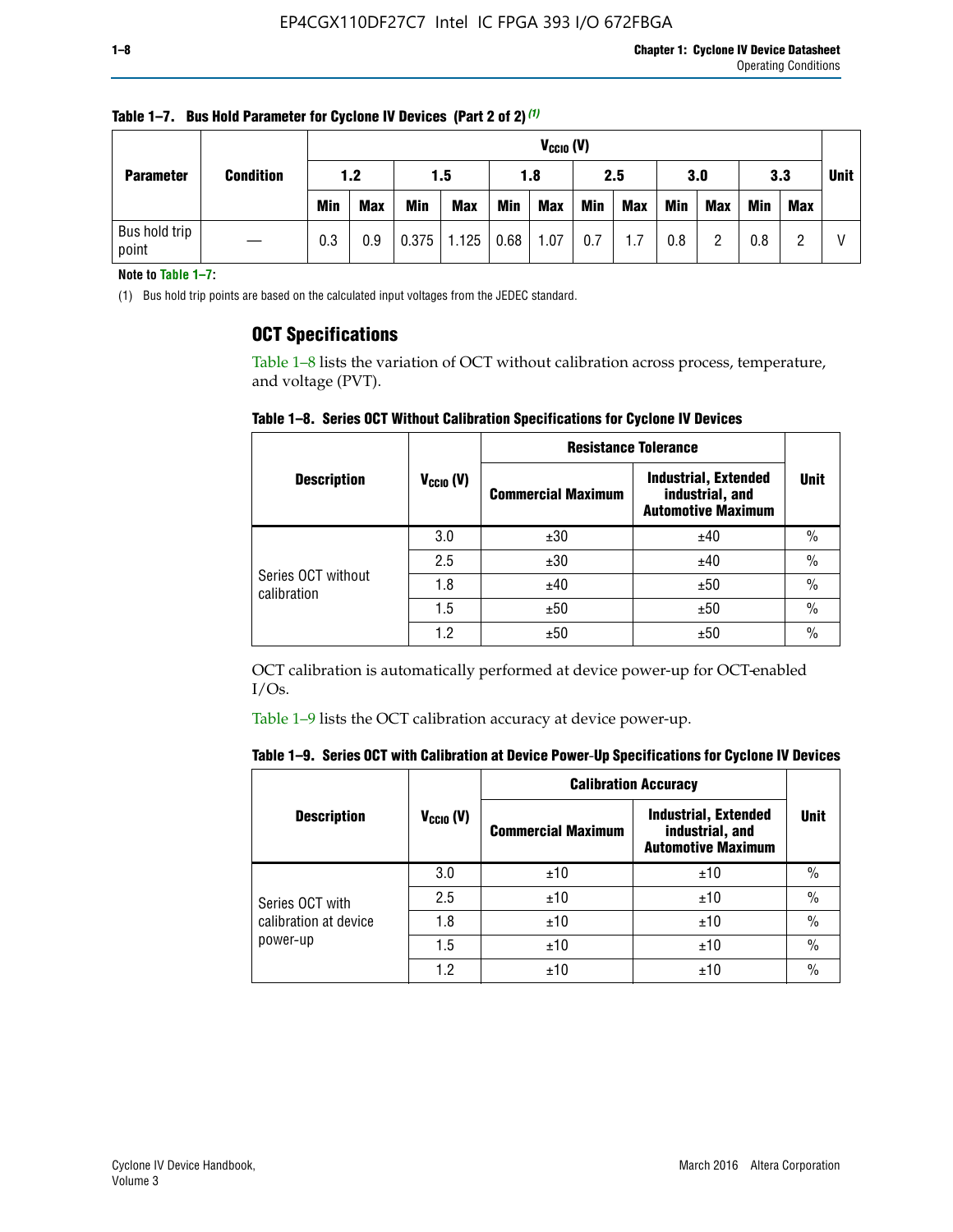The OCT resistance may vary with the variation of temperature and voltage after calibration at device power-up. Use Table 1–10 and Equation 1–1 to determine the final OCT resistance considering the variations after calibration at device power-up. Table 1–10 lists the change percentage of the OCT resistance with voltage and temperature.

**Table 1–10. OCT Variation After Calibration at Device Power**-**Up for Cyclone IV Devices**

| <b>Nominal Voltage</b> | $dR/dT$ (%/°C) | $dR/dV$ (%/mV) |
|------------------------|----------------|----------------|
| 3.0                    | 0.262          | $-0.026$       |
| 2.5                    | 0.234          | $-0.039$       |
| 1.8                    | 0.219          | $-0.086$       |
| 1.5                    | 0.199          | $-0.136$       |
| 1.2                    | 0.161          | $-0.288$       |

#### **Equation 1–1. Final OCT Resistance** *(1)***,** *(2)***,** *(3)***,** *(4)***,** *(5)***,** *(6)*

 $\Delta R_V = (V_2 - V_1) \times 1000 \times dR/dV$  ––––––––––––(7)  $\Delta R_T = (T_2 - T_1) \times dR/dT$  ––––––– (8) For  $\Delta R_x < 0$ ; MF<sub>x</sub> = 1/ ( $|\Delta R_x|/100 + 1$ ) –––––– (9) For  $\Delta R_x > 0$ ;  $\text{MF}_x = \Delta R_x / 100 + 1$  ——– (10)  $MF = MF_V \times MF_T$  –––––––––––(11) Rfinal = Rinitial × MF ––––– *(12)*

#### **Notes to Equation 1–1:**

- (1)  $T_2$  is the final temperature.
- (2)  $T_1$  is the initial temperature.
- (3) MF is multiplication factor.
- (4)  $R<sub>final</sub>$  is final resistance.
- (5) Rinitial is initial resistance.
- (6) Subscript x refers to both  $\sqrt{v}$  and  $\sqrt{v}$ .
- (7)  $\Delta R_V$  is a variation of resistance with voltage.
- (8)  $\Delta R_T$  is a variation of resistance with temperature.
- (9) dR/dT is the change percentage of resistance with temperature after calibration at device power-up.
- (10) dR/dV is the change percentage of resistance with voltage after calibration at device power-up.
- (11)  $V_2$  is final voltage.
- (12)  $V_1$  is the initial voltage.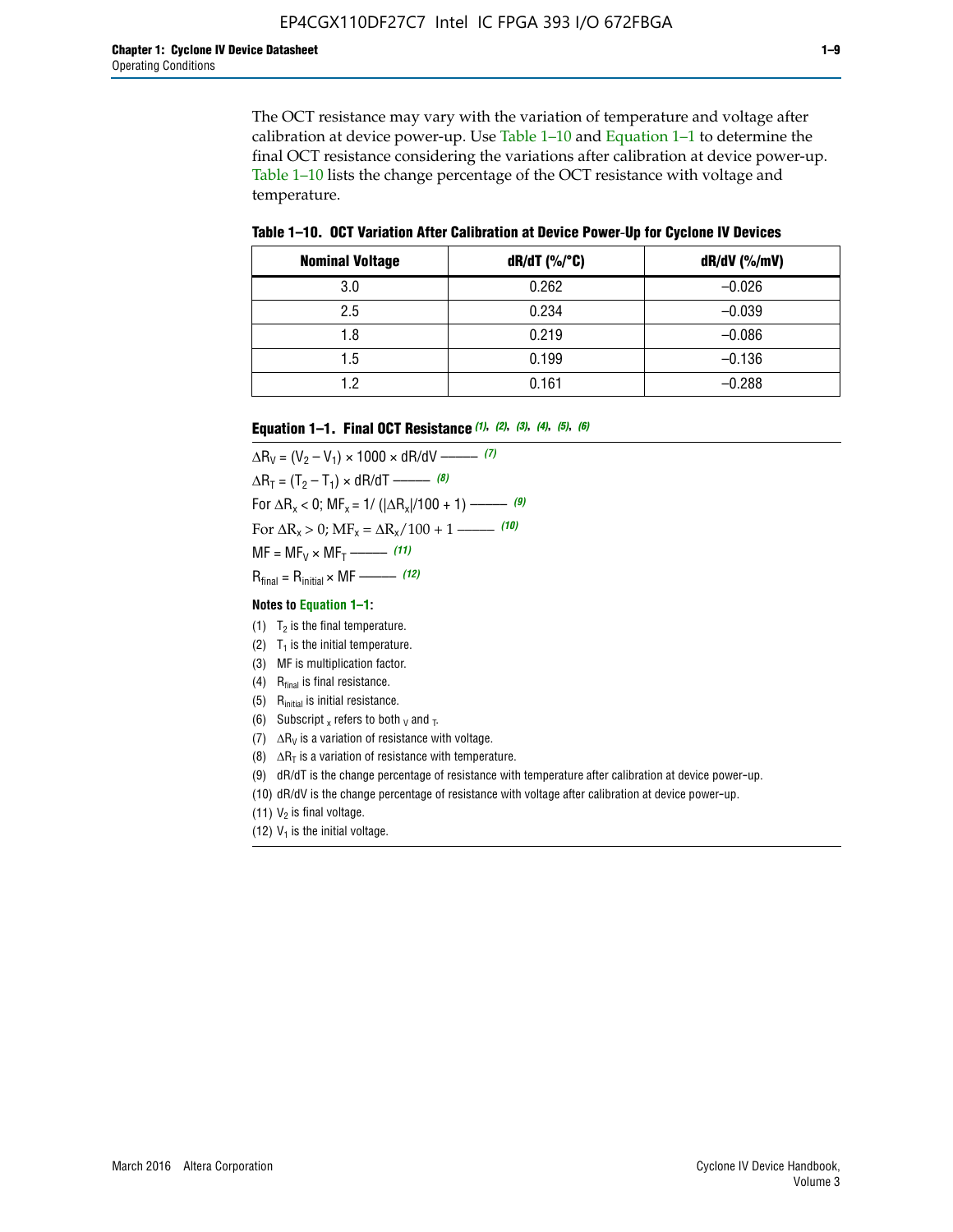Example 1-1 shows how to calculate the change of  $50$ - $\Omega$  I/O impedance from 25°C at 3.0 V to 85°C at 3.15 V.

#### **Example 1–1. Impedance Change**

 $\Delta R_V = (3.15 - 3) \times 1000 \times -0.026 = -3.83$  $\Delta R_T = (85 - 25) \times 0.262 = 15.72$ Because  $\Delta R_V$  is negative,  $MF_V = 1 / (3.83/100 + 1) = 0.963$ Because  $\Delta R_T$  is positive,  $MF_T = 15.72/100 + 1 = 1.157$  $MF = 0.963 \times 1.157 = 1.114$  $R_{final} = 50 \times 1.114 = 55.71 \Omega$ 

### **Pin Capacitance**

Table 1–11 lists the pin capacitance for Cyclone IV devices.

**Table 1–11. Pin Capacitance for Cyclone IV Devices** *(1)*

| Symbol              | <b>Parameter</b>                                                                                           | Typical-<br><b>Quad Flat</b><br><b>Pack</b><br>(QFP) | Typical-<br><b>Quad Flat</b><br><b>No Leads</b><br>(QFN) | Typical-<br><b>Ball-Grid</b><br><b>Array</b><br>(BGA) | <b>Unit</b> |
|---------------------|------------------------------------------------------------------------------------------------------------|------------------------------------------------------|----------------------------------------------------------|-------------------------------------------------------|-------------|
| C <sub>IOTB</sub>   | Input capacitance on top and bottom I/O pins                                                               |                                                      |                                                          | 6                                                     | рF          |
| $C_{IOLR}$          | Input capacitance on right I/O pins                                                                        |                                                      |                                                          | 5                                                     | рF          |
| $C_{LVDSLR}$        | Input capacitance on right I/O pins with dedicated LVDS output                                             | 8                                                    | 8                                                        |                                                       | рF          |
| $C_{VREFLR}$<br>(2) | Input capacitance on right dual-purpose VREF pin when used as<br>$V_{BFE}$ or user I/O pin                 | 21                                                   | 21                                                       | 21                                                    | pF          |
| $C_{VREFTB}$<br>(2) | Input capacitance on top and bottom dual-purpose VREF pin when<br>used as $V_{\text{RFF}}$ or user I/O pin | 23(3)                                                | 23                                                       | 23                                                    | pF          |
| $C_{CLKTB}$         | Input capacitance on top and bottom dedicated clock input pins                                             | 7                                                    | 7                                                        | 6                                                     | pF          |
| $C_{CLKLR}$         | Input capacitance on right dedicated clock input pins                                                      | 6                                                    | 6                                                        | 5                                                     | рF          |

#### **Notes to Table 1–11:**

(1) The pin capacitance applies to FBGA, UBGA, and MBGA packages.

(2) When you use the VREF pin as a regular input or output, you can expect a reduced performance of toggle rate and  $t_{\rm CO}$  because of higher pin capacitance.

(3) CVREFTB for the EP4CE22 device is 30 pF.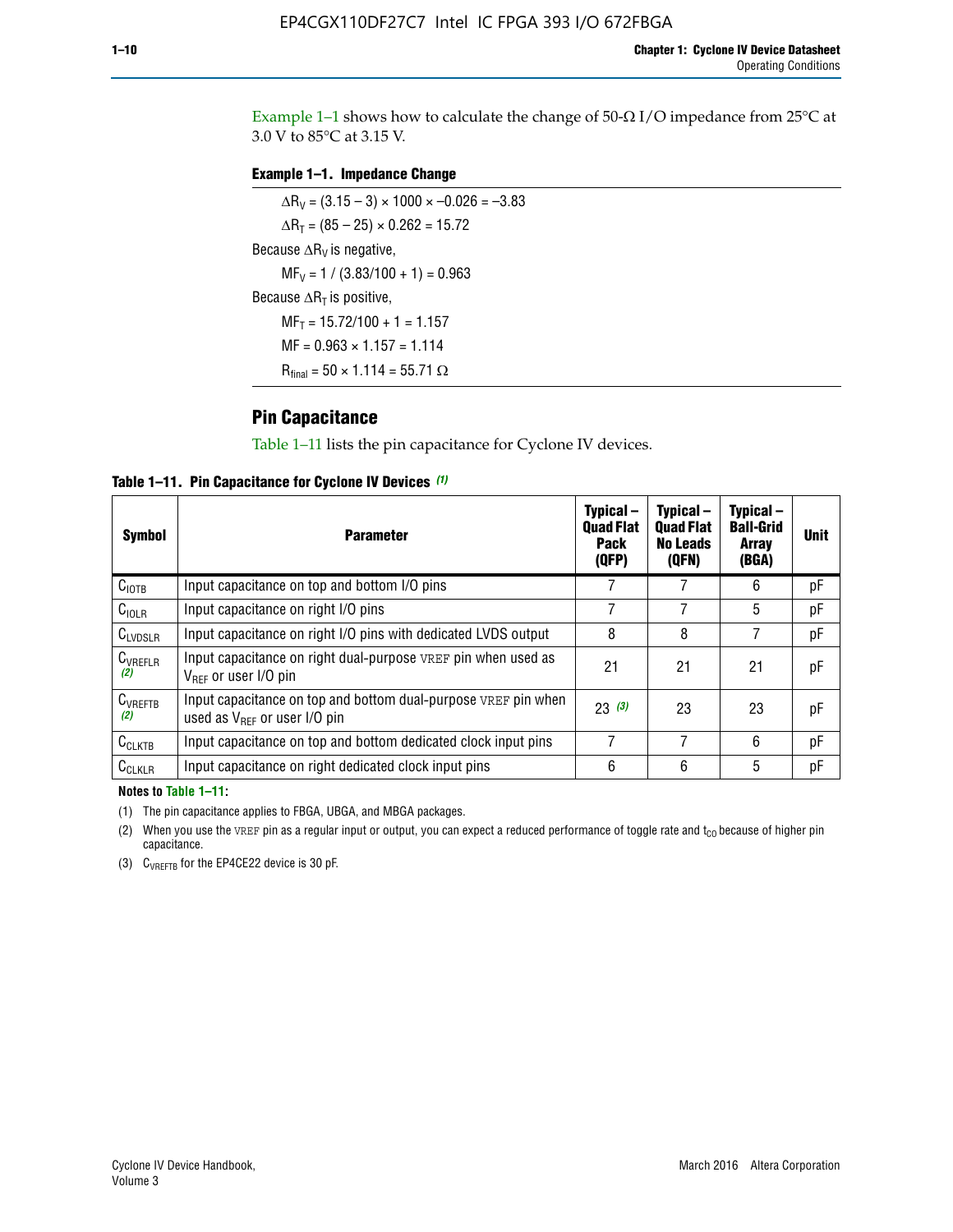## **Internal Weak Pull-Up and Weak Pull-Down Resistor**

Table 1–12 lists the weak pull-up and pull-down resistor values for Cyclone IV devices.

**Table 1–12. Internal Weak Pull**-**Up and Weak Pull**-**Down Resistor Values for Cyclone IV Devices** *(1)*

| <b>Symbol</b> | <b>Parameter</b>                                                            | <b>Conditions</b>                                  | Min | <b>Typ</b> | <b>Max</b> | <b>Unit</b> |
|---------------|-----------------------------------------------------------------------------|----------------------------------------------------|-----|------------|------------|-------------|
|               |                                                                             | $V_{\text{CC10}} = 3.3 \text{ V} \pm 5\%$ (2), (3) | 7   | 25         | 41         | $k\Omega$   |
|               | Value of the I/O pin pull-up resistor                                       | $V_{\text{CC10}} = 3.0 \text{ V} \pm 5\%$ (2), (3) | 7   | 28         | 47         | kΩ          |
|               | before and during configuration, as                                         | $V_{\text{CC10}} = 2.5 V \pm 5\%$ (2), (3)         | 8   | 35         | 61         | kΩ          |
| $R_{PU}$      | well as user mode if you enable the<br>programmable pull-up resistor option | $V_{\text{CGI0}} = 1.8 V \pm 5\%$ (2), (3)         | 10  | 57         | 108        | $k\Omega$   |
|               |                                                                             | $V_{\text{CC10}} = 1.5 V \pm 5\%$ (2), (3)         | 13  | 82         | 163        | $k\Omega$   |
|               |                                                                             | $V_{\text{CC10}} = 1.2 V \pm 5\%$ (2), (3)         | 19  | 143        | 351        | kΩ          |
|               |                                                                             | $V_{\text{CC10}} = 3.3 V \pm 5\%$ (4)              | 6   | 19         | 30         | kΩ          |
| $R_{PD}$      |                                                                             | $V_{\text{CC10}} = 3.0 V \pm 5\%$ (4)              | 6   | 22         | 36         | $k\Omega$   |
|               | Value of the I/O pin pull-down resistor<br>before and during configuration  | $V_{\text{CC10}} = 2.5 V \pm 5\%$ (4)              | 6   | 25         | 43         | kΩ          |
|               |                                                                             | $V_{\text{CC10}} = 1.8 V \pm 5\%$ (4)              | 7   | 35         | 71         | $k\Omega$   |
|               |                                                                             | $V_{\text{CC10}} = 1.5 V \pm 5\%$ (4)              | 8   | 50         | 112        | kΩ          |

#### **Notes to Table 1–12:**

- (1) All I/O pins have an option to enable weak pull-up except the configuration, test, and JTAG pins. The weak pull-down feature is only available for JTAG TCK.
- (2) Pin pull-up resistance values may be lower if an external source drives the pin higher than  $V_{\text{CCIO}}$ .
- (3)  $R_{PU} = (V_{CC10} V_1)/I_{R_PU}$ Minimum condition: –40°C; V<sub>CCIO</sub> = V<sub>CC</sub> + 5%, V<sub>I</sub> = V<sub>CC</sub> + 5% – 50 mV; Typical condition: 25°C; V<sub>CCIO</sub> = V<sub>CC</sub>, V<sub>I</sub> = 0 V; Maximum condition: 100°C;  $V_{\text{CCIO}} = V_{\text{CC}} - 5\%$ ,  $V_1 = 0$  V; in which V<sub>I</sub> refers to the input voltage at the I/O pin.
- (4)  $R_{PD} = V_I/I_{R_PD}$ Minimum condition:  $-40^{\circ}$ C; V<sub>CCIO</sub> = V<sub>CC</sub> + 5%, V<sub>I</sub> = 50 mV; Typical condition: 25°C;  $V_{\text{CCIO}} = V_{\text{CC}}$ ,  $V_{\text{I}} = V_{\text{CC}} - 5\%$ ; Maximum condition: 100°C; V<sub>CClO</sub> = V<sub>CC</sub> – 5%, V<sub>I</sub> = V<sub>CC</sub> – 5%; in which V<sub>I</sub> refers to the input voltage at the I/O pin.

#### **Hot-Socketing**

Table 1–13 lists the hot-socketing specifications for Cyclone IV devices.

**Table 1–13. Hot**-**Socketing Specifications for Cyclone IV Devices**

| <b>Symbol</b> | <b>Maximum</b>                    |             |
|---------------|-----------------------------------|-------------|
| $I$ IOPIN(DC) | DC current per I/O pin            | $300 \mu A$ |
| $I$ IOPIN(AC) | AC current per I/O pin            | 8 mA $(1)$  |
| IXCVRTX(DC)   | DC current per transceiver TX pin | 100 mA      |
| IXCVRRX(DC)   | DC current per transceiver RX pin | 50 mA       |

**Note to Table 1–13:**

(1) The I/O ramp rate is 10 ns or more. For ramp rates faster than 10 ns, |IIOPIN| = C dv/dt, in which C is the I/O pin capacitance and dv/dt is the slew rate.

 $\mathbb{I} \rightarrow \mathbb{I}$  During hot-socketing, the I/O pin capacitance is less than 15 pF and the clock pin capacitance is less than 20 pF.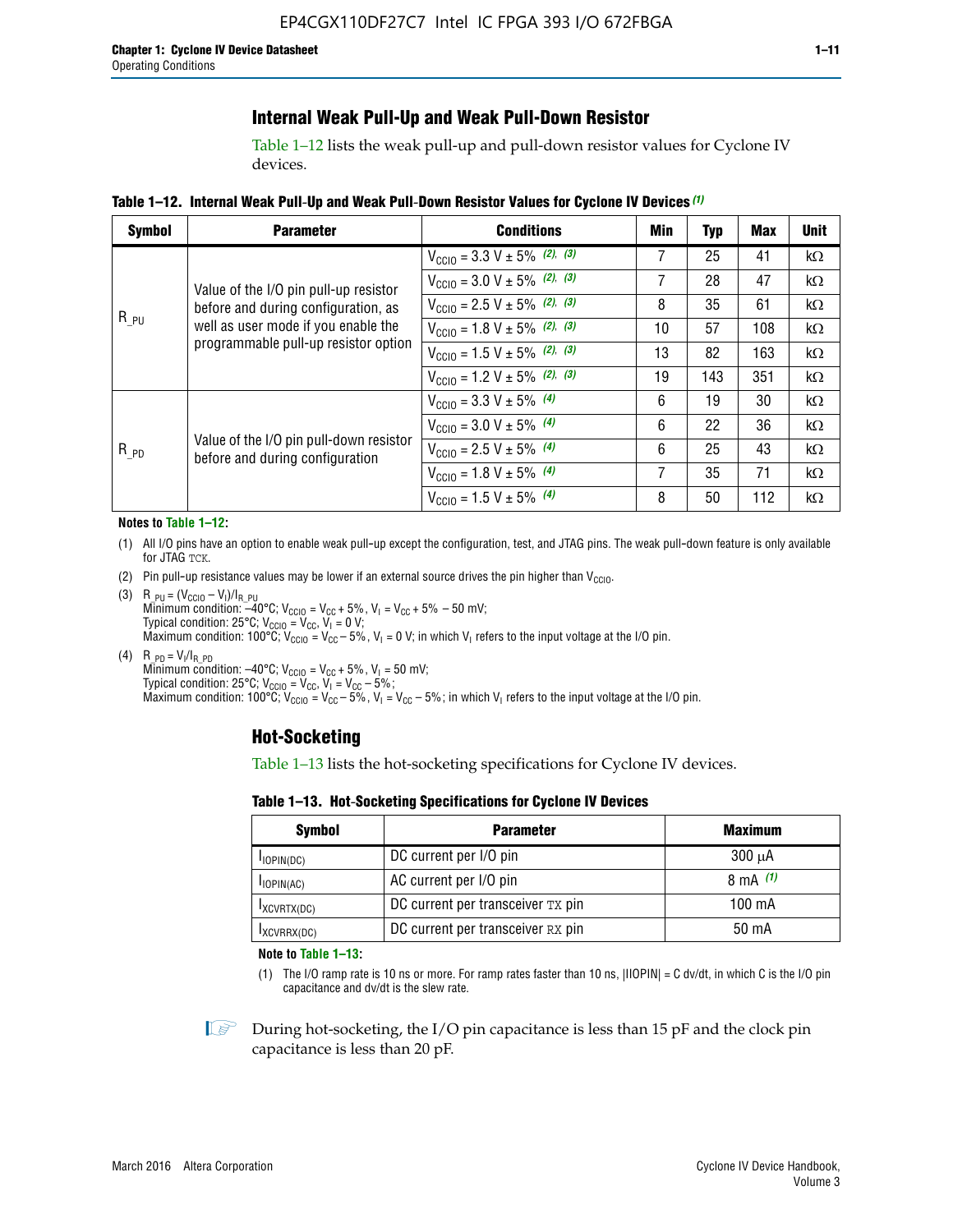## **Schmitt Trigger Input**

Cyclone IV devices support Schmitt trigger input on the TDI, TMS, TCK, nSTATUS, nCONFIG, nCE, CONF\_DONE, and DCLK pins. A Schmitt trigger feature introduces hysteresis to the input signal for improved noise immunity, especially for signals with slow edge rate. Table 1–14 lists the hysteresis specifications across the supported  $V<sub>CCIO</sub>$  range for Schmitt trigger inputs in Cyclone IV devices.

**Table 1–14. Hysteresis Specifications for Schmitt Trigger Input in Cyclone IV Devices**

| <b>Symbol</b>                  | <b>Parameter</b>                        | <b>Conditions (V)</b>   | <b>Minimum</b> | <b>Unit</b> |
|--------------------------------|-----------------------------------------|-------------------------|----------------|-------------|
|                                |                                         | $V_{\text{CCIO}} = 3.3$ | 200            | mV          |
|                                | Hysteresis for Schmitt trigger<br>input | $V_{\text{CCIO}} = 2.5$ | 200            | mV          |
| $\mathsf{V}_{\mathsf{SCHMIT}}$ |                                         | $V_{\text{CCIO}} = 1.8$ | 140            | mV          |
|                                |                                         | $V_{\text{CCIO}} = 1.5$ | 110            | mV          |

## **I/O Standard Specifications**

The following tables list input voltage sensitivities ( $V<sub>IH</sub>$  and  $V<sub>II</sub>$ ), output voltage ( $V<sub>OH</sub>$ and  $V_{OL}$ ), and current drive characteristics ( $I_{OH}$  and  $I_{OL}$ ), for various I/O standards supported by Cyclone IV devices. Table 1–15 through Table 1–20 provide the I/O standard specifications for Cyclone IV devices.

|                    | $V_{CClO}(V)$ |     | $V_{IL}(V)$ |        |                            | $V_{IH} (V)$               | $V_{OL}(V)$             | $V_{OH} (V)$                                    | l <sub>ol</sub>              | $I_{0H}$       |             |
|--------------------|---------------|-----|-------------|--------|----------------------------|----------------------------|-------------------------|-------------------------------------------------|------------------------------|----------------|-------------|
| I/O Standard       | <b>Min</b>    | Typ | Max         | Min    | Max                        | Min                        | <b>Max</b>              | Max                                             | Min                          | (mA)<br>(4)    | (mA)<br>(4) |
| 3.3-V LVTTL (3)    | 3.135         | 3.3 | 3.465       |        | 0.8                        | 1.7                        | 3.6                     | 0.45                                            | 2.4                          | 4              | $-4$        |
| 3.3-V LVCMOS $(3)$ | 3.135         | 3.3 | 3.465       |        | 0.8                        | 1.7                        | 3.6                     | 0.2                                             | $V_{\text{CC10}} - 0.2$      | $\overline{2}$ | $-2$        |
| 3.0-V LVTTL (3)    | 2.85          | 3.0 | 3.15        | $-0.3$ | 0.8                        | 1.7                        | $V_{\text{CC10}} + 0.3$ | 0.45                                            | 2.4                          | 4              | $-4$        |
| 3.0-V LVCMOS (3)   | 2.85          | 3.0 | 3.15        | $-0.3$ | 0.8                        | 1.7                        | $V_{\text{CC10}} + 0.3$ | 0.2                                             | $V_{\text{CC10}} - 0.2$      | 0.1            | $-0.1$      |
| $2.5 V$ (3)        | 2.375         | 2.5 | 2.625       | $-0.3$ | 0.7                        | 1.7                        | $V_{\text{CGI0}} + 0.3$ | 0.4                                             | 2.0                          | 1              | $-1$        |
| 1.8V               | 1.71          | 1.8 | 1.89        | $-0.3$ | 0.35x<br>V <sub>CCIO</sub> | 0.65x<br>V <sub>CCIO</sub> | 2.25                    | 0.45                                            | $V_{CGIO}$ –<br>0.45         | $\overline{2}$ | $-2$        |
| 1.5V               | 1.425         | 1.5 | 1.575       | $-0.3$ | 0.35x<br>V <sub>CCIO</sub> | 0.65x<br>V <sub>CCIO</sub> | $V_{\text{CC10}} + 0.3$ | 0.25x<br>V <sub>CCIO</sub>                      | 0.75x<br>V <sub>CCIO</sub>   | $\overline{2}$ | $-2$        |
| 1.2V               | 1.14          | 1.2 | 1.26        | $-0.3$ | 0.35x<br>V <sub>CCIO</sub> | 0.65x<br>V <sub>CCIO</sub> | $V_{\text{CC10}} + 0.3$ | 0.25x<br>V <sub>CCIO</sub>                      | 0.75x<br>V <sub>CCIO</sub>   | $\overline{2}$ | $-2$        |
| 3.0-V PCI          | 2.85          | 3.0 | 3.15        |        | 0.3x<br>V <sub>CCIO</sub>  | 0.5x<br>V <sub>CCIO</sub>  | $V_{\text{CCI0}} + 0.3$ | $0.1 \times V_{\text{CC10}}$                    | $0.9 \times V_{\text{CC10}}$ | 1.5            | $-0.5$      |
| $3.0 - V$ PCI-X    | 2.85          | 3.0 | 3.15        |        | 0.35x<br>V <sub>CCIO</sub> | 0.5x<br>V <sub>CCIO</sub>  |                         | $V_{\text{CC10}} + 0.3$ 0.1 x $V_{\text{CC10}}$ | $0.9 \times V_{\text{CC10}}$ | 1.5            | $-0.5$      |

**Table 1–15. Single**-**Ended I/O Standard Specifications for Cyclone IV Devices** *(1)***,** *(2)*

#### **Notes to Table 1–15:**

(1) For voltage-referenced receiver input waveform and explanation of terms used in Table 1–15, refer to "Glossary" on page 1–37.

(2) AC load  $CL = 10$  pF

(3) For more information about interfacing Cyclone IV devices with 3.3/3.0/2.5-V LVTTL/LVCMOS I/O standards, refer to *[AN 447: Interfacing Cyclone III](http://www.altera.com/literature/an/an447.pdf)  [and Cyclone IV Devices with 3.3/3.0/2.5-V LVTTL/LVCMOS I/O Systems](http://www.altera.com/literature/an/an447.pdf)*.

(4) To meet the IOL and IOH specifications, you must set the current strength settings accordingly. For example, to meet the **3.3-V LVTTL** specification (4 mA), set the current strength settings to 4 mA or higher. Setting at lower current strength may not meet the lou and lon specifications in the handbook.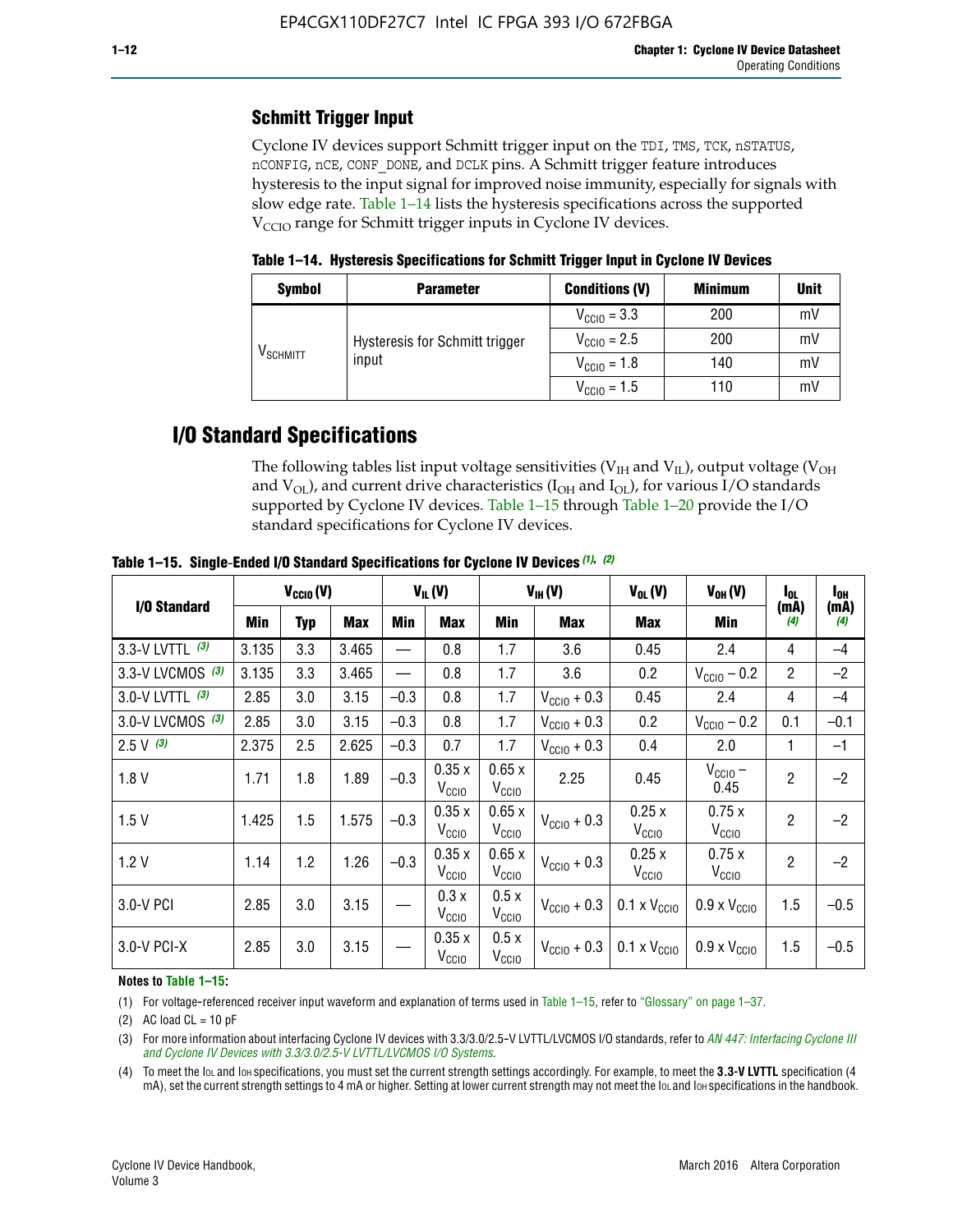| 1/0                    | $V_{CGI0}(V)$ |            |       |                                                                        | $V_{TT}(V)^{(2)}$                                                    |                                                                        |                     |                           |                     |
|------------------------|---------------|------------|-------|------------------------------------------------------------------------|----------------------------------------------------------------------|------------------------------------------------------------------------|---------------------|---------------------------|---------------------|
| <b>Standard</b>        | <b>Min</b>    | <b>Typ</b> | Max   | Min                                                                    | <b>Typ</b>                                                           | <b>Max</b>                                                             | Min                 | <b>Typ</b>                | Max                 |
| SSTL-2<br>Class I, II  | 2.375         | 2.5        | 2.625 | 1.19                                                                   | 1.25                                                                 | 1.31                                                                   | $V_{REF}$ –<br>0.04 | V <sub>REF</sub>          | $V_{REF}$ +<br>0.04 |
| SSTL-18<br>Class I, II | 1.7           | 1.8        | 1.9   | 0.833                                                                  | 0.9                                                                  | 0.969                                                                  | $V_{REF}$ –<br>0.04 | V <sub>REF</sub>          | $V_{REF}$ +<br>0.04 |
| HSTL-18<br>Class I, II | 1.71          | 1.8        | .89   | 0.85                                                                   | 0.9                                                                  | 0.95                                                                   | 0.85                | 0.9                       | 0.95                |
| HSTL-15<br>Class I, II | 1.425         | 1.5        | 1.575 | 0.71                                                                   | 0.75                                                                 | 0.79                                                                   | 0.71                | 0.75                      | 0.79                |
| HSTL-12<br>Class I, II | 1.14          | 1.2        | 1.26  | $0.48 \times V_{\text{CC10}}$ (3)<br>$0.47 \times V_{\text{CC10}}$ (4) | $0.5 \times V_{\text{CC10}}$ (3)<br>$0.5 \times V_{\text{CC10}}$ (4) | $0.52 \times V_{\text{CC10}}$ (3)<br>$0.53 \times V_{\text{CC10}}$ (4) |                     | 0.5x<br>V <sub>CCIO</sub> |                     |

|  |  |  |  | Table 1–16. Single-Ended SSTL and HSTL I/O Reference Voltage Specifications for Cyclone IV Devices (1) |
|--|--|--|--|--------------------------------------------------------------------------------------------------------|
|--|--|--|--|--------------------------------------------------------------------------------------------------------|

#### **Notes to Table 1–16:**

(1) For an explanation of terms used in Table 1–16, refer to "Glossary" on page 1–37.

(2)  $V_{TT}$  of the transmitting device must track  $V_{REF}$  of the receiving device.

(3) Value shown refers to DC input reference voltage,  $V_{REF(DC)}$ .

(4) Value shown refers to AC input reference voltage,  $V_{REF(AC)}$ .

|  |  |  |  |  | Table 1–17.  Single-Ended SSTL and HSTL I/O Standards Signal Specifications for Cyclone IV Devices |
|--|--|--|--|--|----------------------------------------------------------------------------------------------------|
|--|--|--|--|--|----------------------------------------------------------------------------------------------------|

| I/O                        |         | $V_{IL(DC)}(V)$        |                                      | $V_{IH(DC)}(V)$       |         | $V_{IL(AC)}(V)$     |                     | $V_{IH(AC)}(V)$      | $V_{OL}(V)$                        | $V_{OH} (V)$                       | l <sub>ol</sub> | $I_{0H}$ |
|----------------------------|---------|------------------------|--------------------------------------|-----------------------|---------|---------------------|---------------------|----------------------|------------------------------------|------------------------------------|-----------------|----------|
| <b>Standard</b>            | Min     | <b>Max</b>             | Min                                  | <b>Max</b>            | Min     | <b>Max</b>          | Min                 | <b>Max</b>           | <b>Max</b>                         | Min                                | (mA)            | (mA)     |
| SSTL-2<br>Class I          |         | $\rm V_{REF}-$<br>0.18 | $V_{REF} +$<br>0.18                  |                       |         | $V_{REF}$ –<br>0.35 | $V_{REF} +$<br>0.35 |                      | $V_{TT}$ –<br>0.57                 | $V_{TT}$ +<br>0.57                 | 8.1             | $-8.1$   |
| SSTL-2<br>Class II         |         | $V_{REF}$ –<br>0.18    | $V_{REF} +$<br>0.18                  |                       |         | $V_{REF}$ –<br>0.35 | $V_{REF} +$<br>0.35 |                      | $V_{TT}$ –<br>0.76                 | $V_{TT}$ +<br>0.76                 | 16.4            | $-16.4$  |
| <b>SSTL-18</b><br>Class I  |         | $V_{REF}$ –<br>0.125   | $V_{REF}$ +<br>0.125                 |                       |         | $V_{REF}$ –<br>0.25 | $V_{REF}$ +<br>0.25 |                      | $V_{TT}$ –<br>0.475                | $V_{TT}$ +<br>0.475                | 6.7             | $-6.7$   |
| <b>SSTL-18</b><br>Class II |         | $V_{REF}$ –<br>0.125   | $V_{REF}$ +<br>0.125                 |                       |         | $V_{REF}$ –<br>0.25 | $V_{REF}$ +<br>0.25 |                      | 0.28                               | $V_{CC10} -$<br>0.28               | 13.4            | $-13.4$  |
| HSTL-18<br>Class I         |         | $V_{REF}$ –<br>0.1     | $V_{REF} +$<br>0.1                   |                       |         | $V_{REF}$ –<br>0.2  | $V_{REF}$ +<br>0.2  |                      | 0.4                                | $V_{CCIO}$ –<br>0.4                | 8               | $-8$     |
| HSTL-18<br>Class II        |         | $V_{REF}$ –<br>0.1     | $V_{REF} +$<br>0.1                   |                       |         | $V_{REF}$ –<br>0.2  | $V_{REF} +$<br>0.2  |                      | 0.4                                | $V_{CC10}$ –<br>0.4                | 16              | $-16$    |
| HSTL-15<br>Class I         |         | $V_{REF}$ –<br>0.1     | $V_{REF} +$<br>0.1                   |                       |         | $V_{REF}$ –<br>0.2  | $V_{REF}$ +<br>0.2  |                      | 0.4                                | $V_{\text{CC1O}} -$<br>0.4         | 8               | $-8$     |
| HSTL-15<br>Class II        |         | $V_{REF}$ –<br>0.1     | $\mathsf{V}_{\mathsf{REF}}$ +<br>0.1 |                       |         | $V_{REF}$ –<br>0.2  | $V_{REF}$ +<br>0.2  |                      | 0.4                                | $V_{CC10}$ –<br>0.4                | 16              | $-16$    |
| <b>HSTL-12</b><br>Class I  | $-0.15$ | $V_{REF}-$<br>0.08     | $V_{REF} +$<br>0.08                  | $V_{CGI0} + 0.15$     | $-0.24$ | $V_{REF}$ –<br>0.15 | $V_{REF} +$<br>0.15 | $V_{CCIO} +$<br>0.24 | $0.25 \times$<br>V <sub>CCIO</sub> | $0.75 \times$<br>V <sub>CCIO</sub> | 8               | $-8$     |
| HSTL-12<br>Class II        | $-0.15$ | $V_{REF}-$<br>0.08     | $V_{REF} +$<br>0.08                  | $V_{\rm CClO} + 0.15$ | $-0.24$ | $V_{REF}$ –<br>0.15 | $V_{REF} +$<br>0.15 | $V_{CC10}$ +<br>0.24 | $0.25 \times$<br>V <sub>CCIO</sub> | $0.75 \times$<br>V <sub>CCIO</sub> | 14              | $-14$    |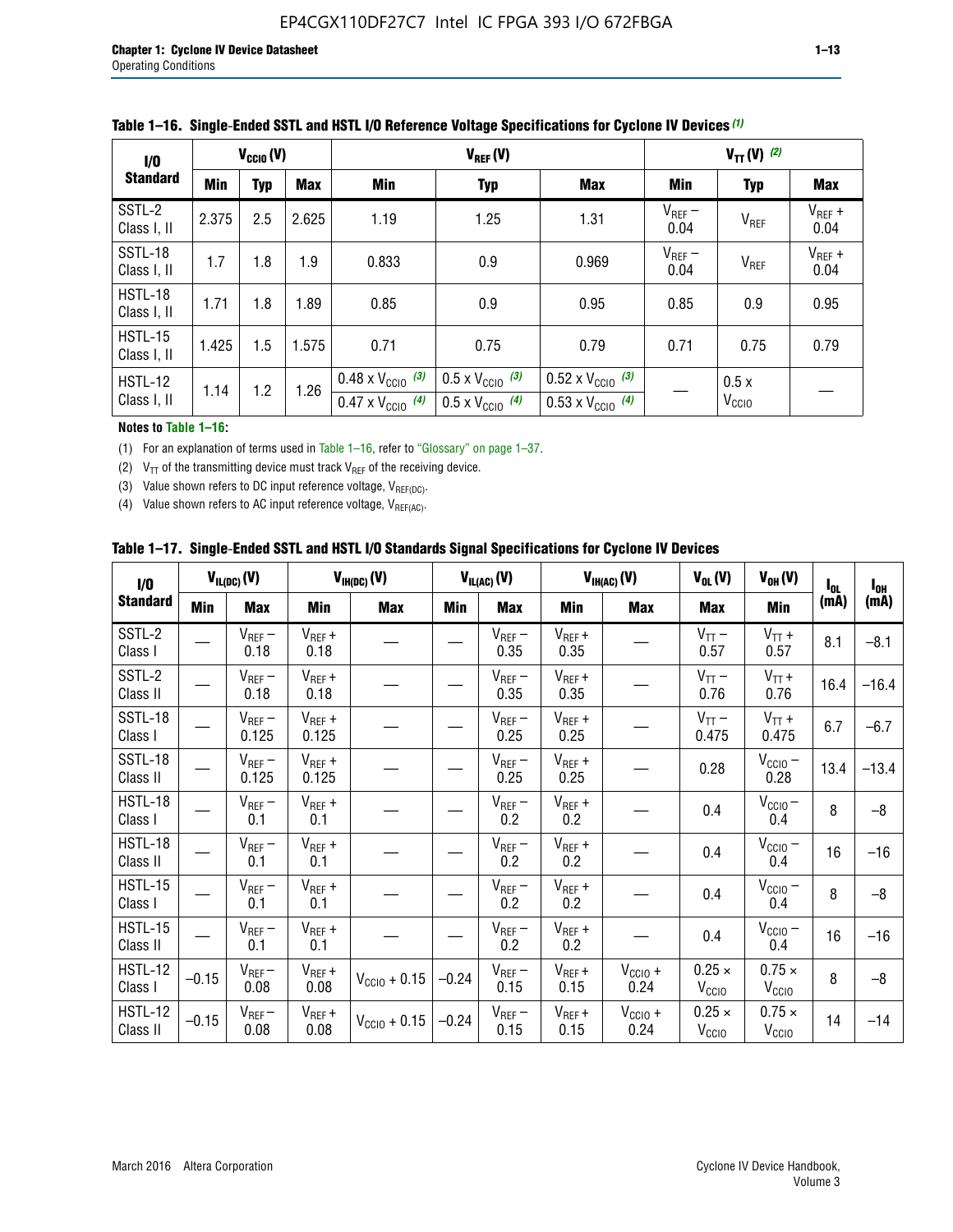**f For more information about receiver input and transmitter output waveforms, and for** other differential I/O standards, refer to the *[I/O Features in Cyclone IV Devices](http://www.altera.com/literature/hb/cyclone-iv/cyiv-51006.pdf)* chapter*.*

**Table 1–18. Differential SSTL I/O Standard Specifications for Cyclone IV Devices** *(1)*

| I/O Standard           |       | $V_{CCl0}(V)$ |            |      | $V_{\text{Swing(DC)}}(V)$ |                                | $V_{X(AC)}(V)$ |                                 |            | $V_{\text{Swing(AC)}}$<br>(V) | $V_{OX(AC)}(V)$                |            |                                 |
|------------------------|-------|---------------|------------|------|---------------------------|--------------------------------|----------------|---------------------------------|------------|-------------------------------|--------------------------------|------------|---------------------------------|
|                        | Min   | Typ           | <b>Max</b> | Min  | <b>Max</b>                | <b>Min</b>                     | <b>Typ</b>     | <b>Max</b>                      | <b>Min</b> | <b>Max</b>                    | Min                            | <b>Typ</b> | <b>Max</b>                      |
| SSTL-2<br>Class I, II  | 2.375 | 2.5           | 2.625      | 0.36 | V <sub>CCIO</sub>         | $V_{\text{CC10}}/2 - 0.2$      |                | $V_{\text{CC10}}/2$<br>$+0.2$   | 0.7        | $V_{\rm CCI}$                 | $V_{\text{CC10}}/2 -$<br>0.125 |            | $V_{\text{CC10}}/2$<br>$+0.125$ |
| SSTL-18<br>Class I, II | 1.7   | .8            | .90        | 0.25 | V <sub>CCIO</sub>         | $V_{\text{CC10}}/2 -$<br>0.175 |                | $V_{\text{CC10}}/2$<br>$+0.175$ | 0.5        | $V_{\rm CCI}$                 | $V_{\text{CC10}}/2 -$<br>0.125 |            | $V_{\text{CC10}}/2$<br>$+0.125$ |

#### **Note to Table 1–18:**

(1) Differential SSTL requires a  $V_{REF}$  input.

**Table 1–19. Differential HSTL I/O Standard Specifications for Cyclone IV Devices** *(1)*

|                               |       | $V_{CClO}(V)$ |            | $V_{\text{DIF(DC)}}(V)$ |                   | $V_{X(AC)}(V)$                |            |                            | $V_{CM(DC)}(V)$            |            |                            |         | $V_{\text{DIF(AC)}}(V)$    |
|-------------------------------|-------|---------------|------------|-------------------------|-------------------|-------------------------------|------------|----------------------------|----------------------------|------------|----------------------------|---------|----------------------------|
| I/O Standard                  | Min   | Typ           | <b>Max</b> | Min                     | <b>Max</b>        | Min                           | <b>Typ</b> | <b>Max</b>                 | Min                        | <b>Typ</b> | <b>Max</b>                 | Mi<br>n | <b>Max</b>                 |
| HSTL-18<br>Class I, II        | 1.71  | 1.8           | .89        | 0.2                     |                   | 0.85                          |            | 0.95                       | 0.85                       |            | 0.95                       | 0.4     |                            |
| <b>HSTL-15</b><br>Class I, II | 1.425 | 1.5           | .575       | $0.2\,$                 |                   | 0.71                          |            | 0.79                       | 0.71                       |            | 0.79                       | 0.4     |                            |
| <b>HSTL-12</b><br>Class I, II | 1.14  | 1.2           | 1.26       | 0.16                    | V <sub>CCIO</sub> | $0.48 \times V_{\text{CC10}}$ |            | 0.52x<br>V <sub>CCIO</sub> | 0.48x<br>V <sub>CCIO</sub> |            | 0.52x<br>V <sub>CCIO</sub> | 0.3     | 0.48x<br>V <sub>CCIO</sub> |

#### **Note to Table 1–19:**

(1) Differential HSTL requires a  $V_{REF}$  input.

**Table 1–20. Differential I/O Standard Specifications for Cyclone IV Devices** *(1)* **(Part 1 of 2)**

| I/O Standard                            |       | $V_{CCl0} (V)$ |            | $V_{ID}$ (mV) |            | $V_{\text{lcm}}(V)^{(2)}$ |                                                     | $V_{0D}$ (mV) $(3)$ |     |     |     | $V_{0S} (V)^{(3)}$ |            |       |
|-----------------------------------------|-------|----------------|------------|---------------|------------|---------------------------|-----------------------------------------------------|---------------------|-----|-----|-----|--------------------|------------|-------|
|                                         | Min   | Typ            | <b>Max</b> | <b>Min</b>    | <b>Max</b> | Min                       | <b>Condition</b>                                    | <b>Max</b>          | Min | Typ | Max | Min                | <b>Typ</b> | Max   |
|                                         |       |                |            |               |            | 0.05                      | $D_{MAX} \leq 500$ Mbps                             | 1.80                |     |     |     |                    |            |       |
| <b>LVPECL</b><br>(Row I/Os)<br>(6)      | 2.375 | 2.5            | 2.625      | 100           |            | 0.55                      | 500 Mbps $\leq$ D <sub>MAX</sub><br>$\leq$ 700 Mbps | 1.80                |     |     |     |                    |            |       |
|                                         |       |                |            |               |            | 1.05                      | $D_{MAX}$ > 700 Mbps                                | 1.55                |     |     |     |                    |            |       |
|                                         |       |                |            |               |            | 0.05                      | $D_{MAX} \leq 500$ Mbps                             | 1.80                |     |     |     |                    |            |       |
| <b>LVPECL</b><br>(Column<br>$1/Os)$ (6) | 2.375 | 2.5            | 2.625      | 100           |            | 0.55                      | 500 Mbps $\leq D_{MAX}$<br>$\leq$ 700 Mbps          | 1.80                |     |     |     |                    |            |       |
|                                         |       |                |            |               |            | 1.05                      | $D_{MAX}$ > 700 Mbps                                | 1.55                |     |     |     |                    |            |       |
|                                         |       |                |            |               |            | 0.05                      | $D_{MAX} \leq 500$ Mbps                             | 1.80                |     |     |     |                    |            |       |
| LVDS (Row<br>I/Os)                      | 2.375 | 2.5            | 2.625      | 100           |            | 0.55                      | 500 Mbps $\leq D_{MAX}$<br>$\leq 700$ Mbps          | 1.80                | 247 |     | 600 | 1.125              | 1.25       | 1.375 |
|                                         |       |                |            |               |            | 1.05                      | $D_{MAX}$ > 700 Mbps                                | 1.55                |     |     |     |                    |            |       |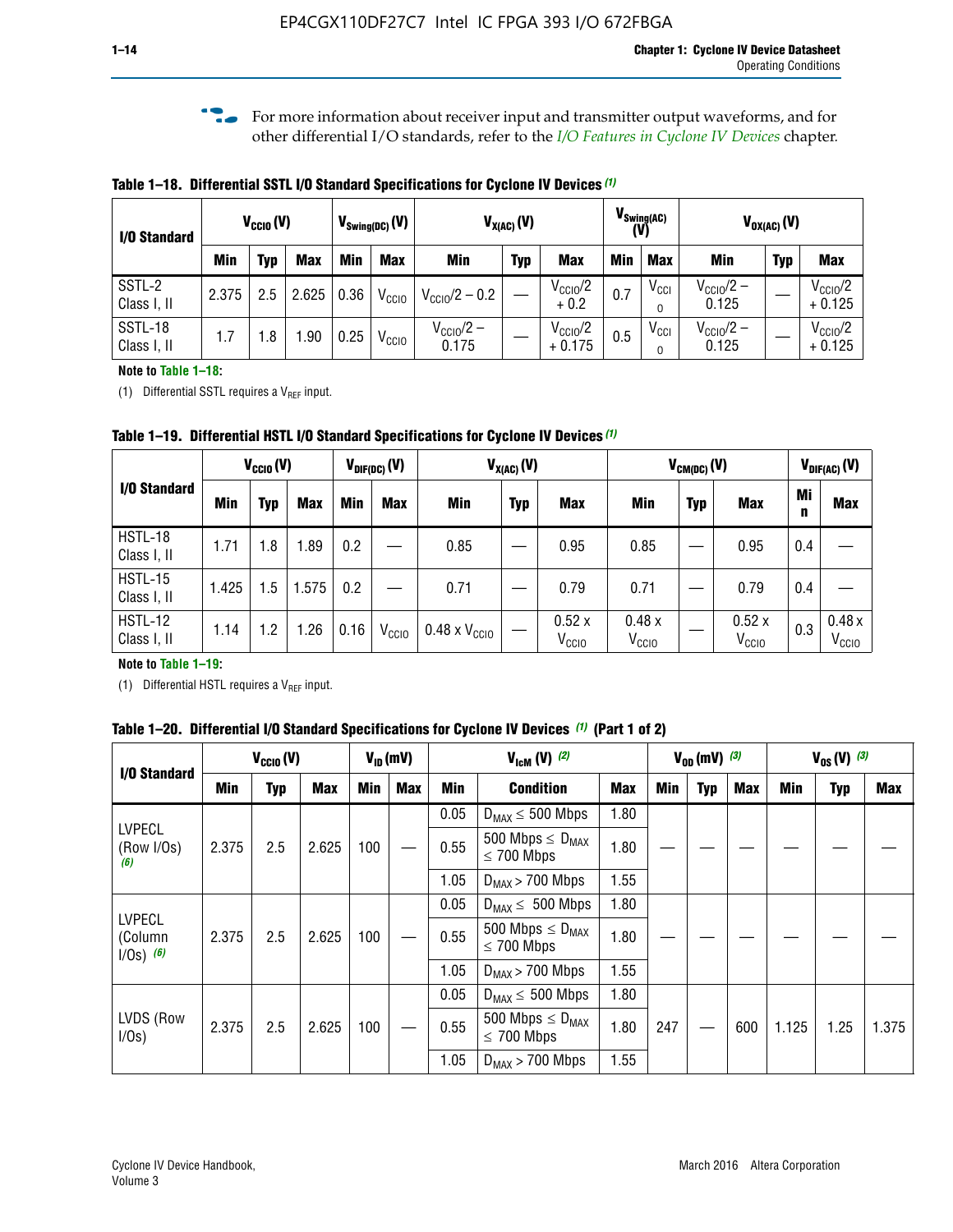#### EP4CGX110DF27C7 Intel IC FPGA 393 I/O 672FBGA

| I/O Standard                             |            | $V_{\text{CCIO}}(V)$ |            |     | $V_{ID}(mV)$ |                                                                   | $V_{\text{lcm}}(V)$ (2)                    |            |     | $V_{0D}$ (mV) $(3)$ |            |            | $V_{0S} (V)$ (3) |            |
|------------------------------------------|------------|----------------------|------------|-----|--------------|-------------------------------------------------------------------|--------------------------------------------|------------|-----|---------------------|------------|------------|------------------|------------|
|                                          | <b>Min</b> | <b>Typ</b>           | <b>Max</b> | Min | <b>Max</b>   | <b>Condition</b><br><b>Min</b><br>0.05<br>$D_{MAX} \leq 500$ Mbps |                                            | <b>Max</b> | Min | <b>Typ</b>          | <b>Max</b> | <b>Min</b> | <b>Typ</b>       | <b>Max</b> |
|                                          |            |                      |            |     |              |                                                                   |                                            | 1.80       |     |                     |            |            |                  |            |
| <b>LVDS</b><br>(Column<br>I/Os)          | 2.375      | 2.5                  | 2.625      | 100 |              | 0.55                                                              | 500 Mbps $\leq D_{MAX}$<br>$\leq 700$ Mbps | 1.80       | 247 |                     | 600        | 1.125      | 1.25             | 1.375      |
|                                          |            |                      |            |     |              | 1.05                                                              | $D_{MAX}$ > 700 Mbps                       | 1.55       |     |                     |            |            |                  |            |
| <b>BLVDS (Row</b><br>$1/0s)$ (4)         | 2.375      | 2.5                  | 2.625      | 100 |              |                                                                   |                                            |            |     |                     |            |            |                  |            |
| <b>BLVDS</b><br>(Column<br>$1/0s)$ (4)   | 2.375      | 2.5                  | 2.625      | 100 |              |                                                                   |                                            |            |     |                     |            |            |                  |            |
| mini-LVDS<br>(Row I/Os)<br>(5)           | 2.375      | 2.5                  | 2.625      |     |              |                                                                   |                                            |            | 300 |                     | 600        | 1.0        | 1.2              | 1.4        |
| mini-LVDS<br>(Column<br>$1/Os)$ (5)      | 2.375      | 2.5                  | 2.625      |     |              |                                                                   |                                            |            | 300 |                     | 600        | 1.0        | 1.2              | 1.4        |
| RSDS <sup>®</sup> (Row<br>$1/0s$ ) $(5)$ | 2.375      | 2.5                  | 2.625      |     |              |                                                                   |                                            |            | 100 | 200                 | 600        | 0.5        | 1.2              | 1.5        |
| <b>RSDS</b><br>(Column<br>$1/Os)$ (5)    | 2.375      | 2.5                  | 2.625      |     |              |                                                                   |                                            |            | 100 | 200                 | 600        | 0.5        | 1.2              | 1.5        |
| PPDS (Row<br>$1/0s)$ (5)                 | 2.375      | 2.5                  | 2.625      |     |              |                                                                   |                                            |            | 100 | 200                 | 600        | 0.5        | 1.2              | 1.4        |
| <b>PPDS</b><br>(Column<br>$1/0s)$ (5)    | 2.375      | 2.5                  | 2.625      |     |              |                                                                   |                                            |            | 100 | 200                 | 600        | 0.5        | 1.2              | 1.4        |

#### **Table 1–20. Differential I/O Standard Specifications for Cyclone IV Devices** *(1)* **(Part 2 of 2)**

**Notes to Table 1–20:**

(1) For an explanation of terms used in Table 1–20, refer to "Glossary" on page 1–37.

(2)  $V_{IN}$  range: 0  $V \le V_{IN} \le 1.85$  V.

(3) R<sub>L</sub> range:  $90 \le R_L \le 110 \Omega$ .

(4) There are no fixed  $V_{IN}$ ,  $V_{OD}$ , and  $V_{OS}$  specifications for BLVDS. They depend on the system topology.

(5) The Mini-LVDS, RSDS, and PPDS standards are only supported at the output pins.

(6) The LVPECL I/O standard is only supported on dedicated clock input pins. This I/O standard is not supported for output pins.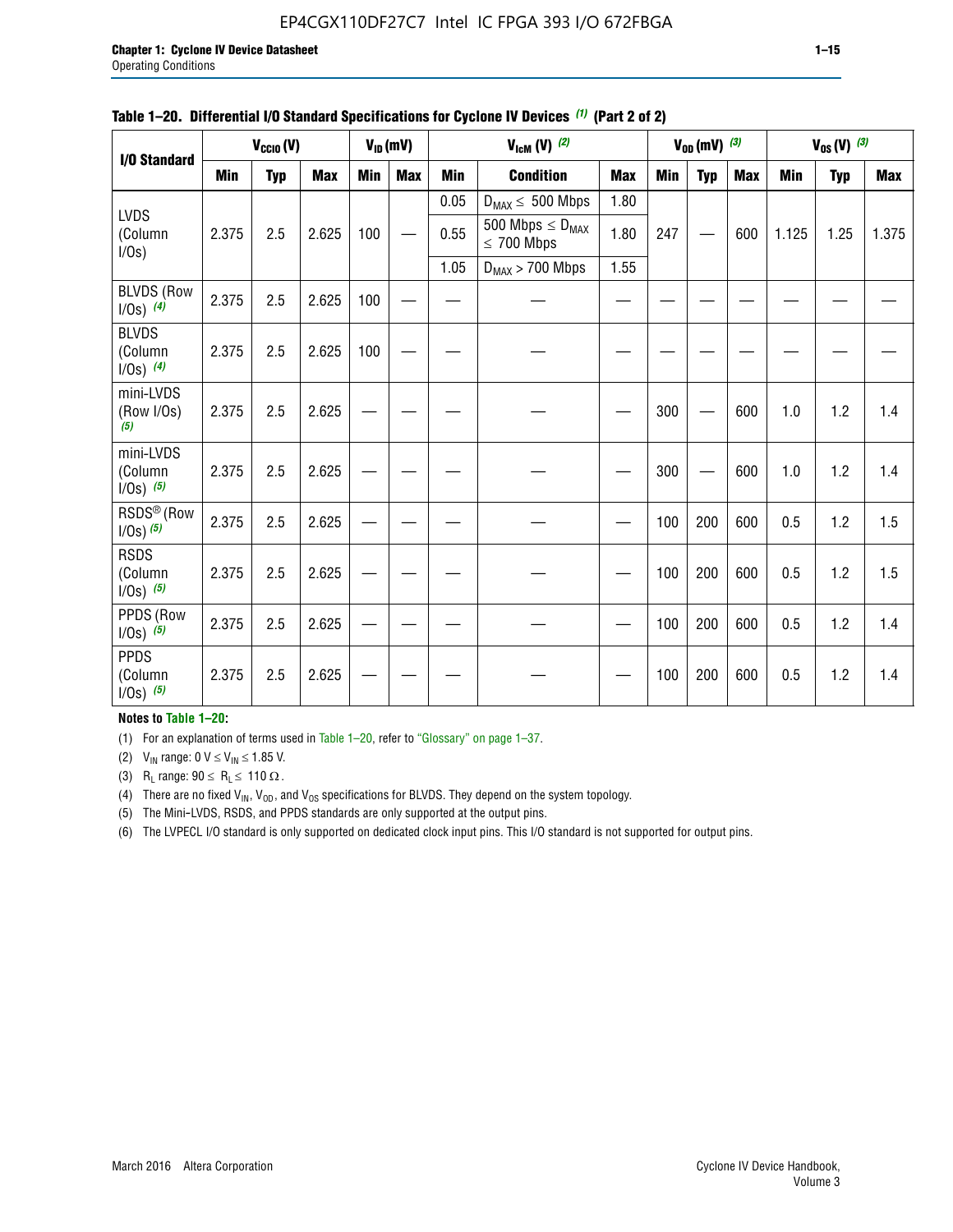## **Power Consumption**

Use the following methods to estimate power for a design:

- the Excel-based EPE
- the Quartus® II PowerPlay power analyzer feature

The interactive Excel-based EPE is used prior to designing the device to get a magnitude estimate of the device power. The Quartus II PowerPlay power analyzer provides better quality estimates based on the specifics of the design after place-and-route is complete. The PowerPlay power analyzer can apply a combination of user-entered, simulation-derived, and estimated signal activities that, combined with detailed circuit models, can yield very accurate power estimates.

f For more information about power estimation tools, refer to the *[Early Power Estimator](http://www.altera.com/literature/ug/ug_epe.pdf
)  [User Guide](http://www.altera.com/literature/ug/ug_epe.pdf
)* and the *[PowerPlay Power Analysis](http://www.altera.com/literature/hb/qts/qts_qii53013.pdf)* chapter in volume 3 of the *Quartus II Handboo*k.

## **Switching Characteristics**

This section provides performance characteristics of Cyclone IV core and periphery blocks for commercial grade devices.

These characteristics can be designated as Preliminary or Final.

- Preliminary characteristics are created using simulation results, process data, and other known parameters. The upper-right hand corner of these tables show the designation as "Preliminary".
- Final numbers are based on actual silicon characterization and testing. The numbers reflect the actual performance of the device under worst-case silicon process, voltage, and junction temperature conditions. There are no designations on finalized tables.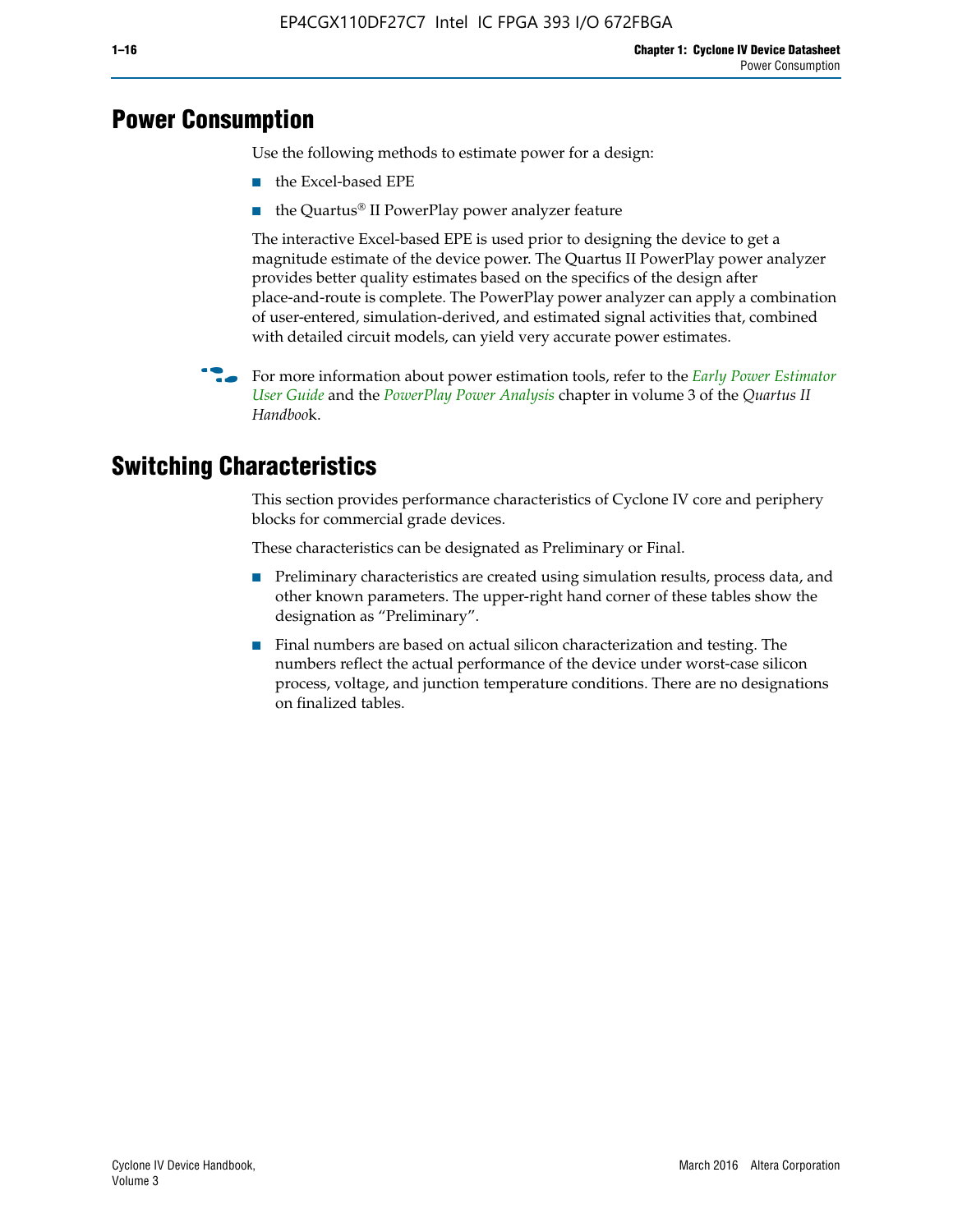## **Transceiver Performance Specifications**

Table 1–21 lists the Cyclone IV GX transceiver specifications.

#### **Table 1–21. Transceiver Specification for Cyclone IV GX Devices (Part 1 of 4)**

| Symbol/                                                   |                                                      |                     | C <sub>6</sub>             |                                                                     |                     | C7, I7                     |                                |                     | C <sub>8</sub>             |                |              |
|-----------------------------------------------------------|------------------------------------------------------|---------------------|----------------------------|---------------------------------------------------------------------|---------------------|----------------------------|--------------------------------|---------------------|----------------------------|----------------|--------------|
| <b>Description</b>                                        | <b>Conditions</b>                                    | <b>Min</b>          | <b>Typ</b>                 | <b>Max</b>                                                          | <b>Min</b>          | <b>Typ</b>                 | <b>Max</b>                     | <b>Min</b>          | <b>Typ</b>                 | <b>Max</b>     | <b>Unit</b>  |
| <b>Reference Clock</b>                                    |                                                      |                     |                            |                                                                     |                     |                            |                                |                     |                            |                |              |
| Supported I/O<br><b>Standards</b>                         |                                                      |                     |                            | 1.2 V PCML, 1.5 V PCML, 3.3 V PCML, Differential LVPECL, LVDS, HCSL |                     |                            |                                |                     |                            |                |              |
| Input frequency<br>from REFCLK input<br>pins              |                                                      | 50                  |                            | 156.25                                                              | 50                  |                            | 156.25                         | 50                  | —                          | 156.25         | <b>MHz</b>   |
| Spread-spectrum<br>modulating clock<br>frequency          | Physical interface<br>for PCI Express<br>(PIPE) mode | 30                  |                            | 33                                                                  | 30                  |                            | 33                             | 30                  |                            | 33             | kHz          |
| Spread-spectrum<br>downspread                             | PIPE mode                                            |                     | 0 <sub>to</sub><br>$-0.5%$ |                                                                     |                     | 0 <sub>to</sub><br>$-0.5%$ |                                |                     | 0 <sub>to</sub><br>$-0.5%$ |                |              |
| Peak-to-peak<br>differential input<br>voltage             |                                                      | 0.1                 |                            | 1.6                                                                 | 0.1                 |                            | 1.6                            | 0.1                 |                            | 1.6            | $\mathsf{V}$ |
| V <sub>ICM</sub> (AC coupled)                             |                                                      |                     | $1100 \pm 5\%$             |                                                                     |                     | $1100 \pm 5\%$             |                                |                     | $1100 \pm 5\%$             |                | mV           |
| V <sub>ICM</sub> (DC coupled)                             | HCSL I/O<br>standard for PCIe<br>reference clock     | 250                 |                            | 550                                                                 | 250                 |                            | 550                            | 250                 |                            | 550            | mV           |
| <b>Transmitter REFCLK</b><br>Phase Noise (1)              | Frequency offset                                     |                     |                            | $-123$                                                              |                     |                            | $-123$                         |                     |                            | $-123$         | dBc/Hz       |
| <b>Transmitter REFCLK</b><br>Total Jitter (1)             | $= 1$ MHz $- 8$ MHZ                                  |                     |                            | 42.3                                                                |                     |                            | 42.3                           |                     |                            | 42.3           | ps           |
| $R_{ref}$                                                 |                                                      |                     | 2000<br>± 1%               |                                                                     |                     | 2000<br>± 1%               |                                |                     | 2000<br>± 1%               |                | $\Omega$     |
| <b>Transceiver Clock</b>                                  |                                                      |                     |                            |                                                                     |                     |                            |                                |                     |                            |                |              |
| cal blk clk clock<br>frequency                            |                                                      | 10                  |                            | 125                                                                 | 10                  |                            | 125                            | 10                  |                            | 125            | <b>MHz</b>   |
| fixedclk Clock<br>frequency                               | <b>PCIe Receiver</b><br>Detect                       |                     | 125                        |                                                                     |                     | 125                        | $\qquad \qquad \longleftarrow$ |                     | 125                        |                | <b>MHz</b>   |
| reconfig clk<br>clock frequency                           | Dynamic<br>reconfiguration<br>clock frequency        | 2.5/<br>37.5<br>(2) |                            | 50                                                                  | 2.5/<br>37.5<br>(2) |                            | 50                             | 2.5/<br>37.5<br>(2) |                            | 50             | <b>MHz</b>   |
| Delta time between<br>reconfig clk                        |                                                      |                     |                            | $\overline{c}$                                                      |                     |                            | $\overline{c}$                 |                     |                            | $\overline{2}$ | ms           |
| Transceiver block<br>minimum<br>power-down pulse<br>width |                                                      |                     | 1                          |                                                                     |                     | 1                          |                                |                     | $\mathbf{1}$               |                | $\mu s$      |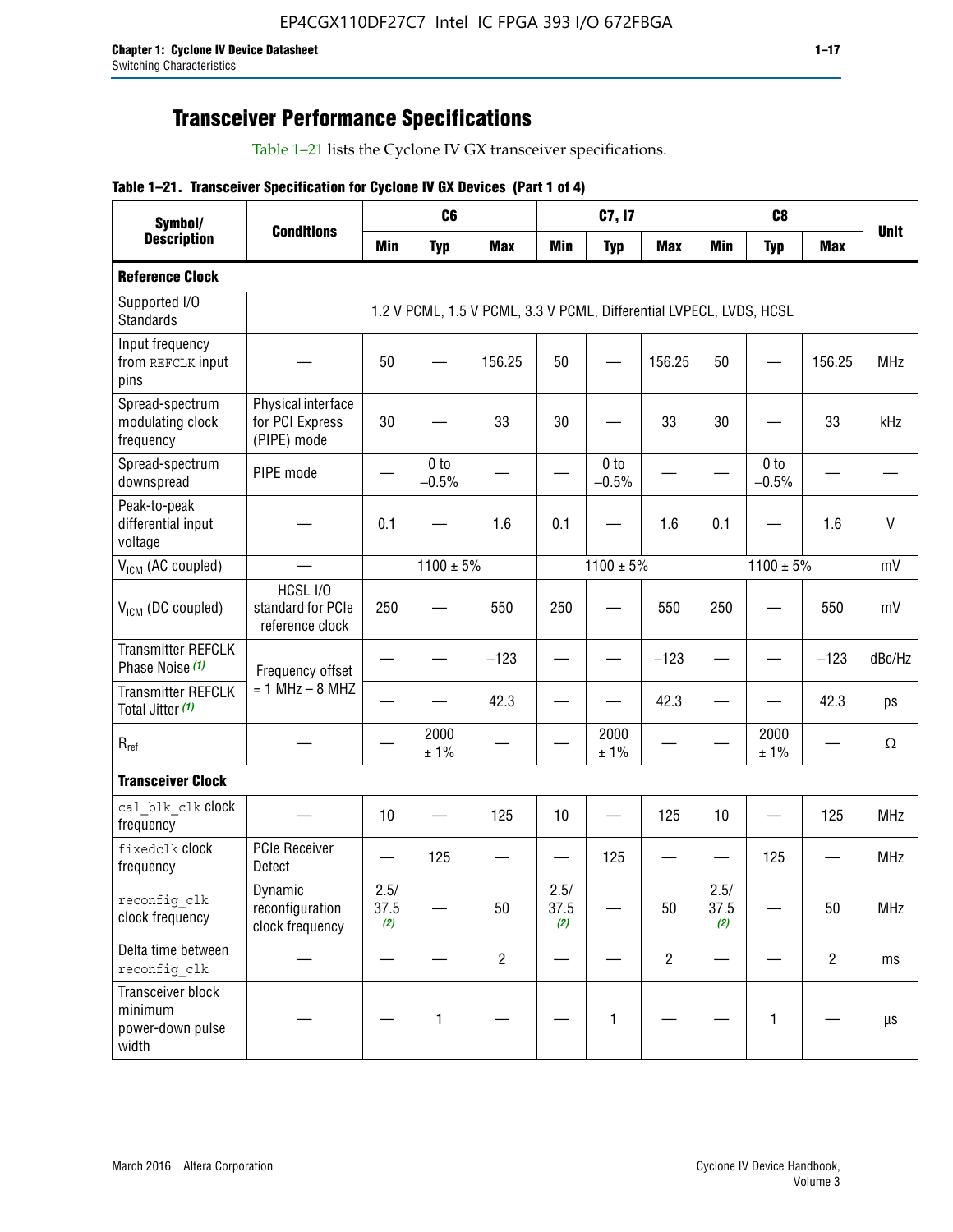| Symbol/                                                                                        |                                                                           |                               | C <sub>6</sub>           |                                 |                          | C7, I7                                 |                                     |                          | C <sub>8</sub>           |                                                |              |
|------------------------------------------------------------------------------------------------|---------------------------------------------------------------------------|-------------------------------|--------------------------|---------------------------------|--------------------------|----------------------------------------|-------------------------------------|--------------------------|--------------------------|------------------------------------------------|--------------|
| <b>Description</b>                                                                             | <b>Conditions</b>                                                         | Min                           | <b>Typ</b>               | <b>Max</b>                      | <b>Min</b>               | <b>Typ</b>                             | <b>Max</b>                          | <b>Min</b>               | <b>Typ</b>               | <b>Max</b>                                     | <b>Unit</b>  |
| <b>Receiver</b>                                                                                |                                                                           |                               |                          |                                 |                          |                                        |                                     |                          |                          |                                                |              |
| Supported I/O<br>Standards                                                                     | 1.4 V PCML,<br>1.5 V PCML,<br>2.5 V PCML,<br>LVPECL, LVDS                 |                               |                          |                                 |                          |                                        |                                     |                          |                          |                                                |              |
| Data rate (F324 and<br>smaller package) (15)                                                   |                                                                           | 600                           |                          | 2500                            | 600                      |                                        | 2500                                | 600                      |                          | 2500                                           | <b>Mbps</b>  |
| Data rate (F484 and<br>larger package) (15)                                                    |                                                                           | 600                           |                          | 3125                            | 600                      |                                        | 3125                                | 600                      |                          | 2500                                           | <b>Mbps</b>  |
| Absolute V <sub>MAX</sub> for a<br>receiver pin $(3)$                                          |                                                                           |                               |                          | 1.6                             |                          |                                        | 1.6                                 |                          |                          | 1.6                                            | V            |
| Operational V <sub>MAX</sub> for<br>a receiver pin                                             |                                                                           |                               |                          | 1.5                             |                          |                                        | 1.5                                 |                          |                          | 1.5                                            | V            |
| Absolute V <sub>MIN</sub> for a<br>receiver pin                                                |                                                                           | $-0.4$                        |                          |                                 | $-0.4$                   |                                        |                                     | $-0.4$                   |                          |                                                | V            |
| Peak-to-peak<br>differential input<br>voltage V <sub>ID</sub> (diff p-p)                       | $V_{ICM} = 0.82 V$<br>setting, Data Rate<br>$= 600$ Mbps to<br>3.125 Gbps | 0.1                           |                          | 2.7                             | 0.1                      |                                        | 2.7                                 | 0.1                      |                          | 2.7                                            | $\mathsf{V}$ |
| $V_{ICM}$                                                                                      | $V_{IGM} = 0.82 V$<br>setting                                             |                               | 820 $\pm$<br>10%         |                                 |                          | 820 $\pm$<br>10%                       |                                     |                          | $820 \pm$<br>10%         |                                                | mV           |
| Differential on-chip                                                                           | 100 $-\Omega$ setting                                                     | —                             | 100                      |                                 |                          | 100                                    |                                     | <u>—</u>                 | 100                      |                                                | $\Omega$     |
| termination resistors                                                                          | 150 $-\Omega$ setting                                                     |                               | 150                      |                                 |                          | 150                                    |                                     |                          | 150                      |                                                | $\Omega$     |
| Differential and<br>common mode<br>return loss                                                 | PIPE, Serial<br>Rapid I/O SR,<br>SATA, CPRI LV,<br>SDI, XAUI              |                               |                          |                                 |                          | Compliant                              |                                     |                          |                          |                                                |              |
| Programmable ppm<br>detector $(4)$                                                             |                                                                           |                               |                          |                                 |                          | $\pm$ 62.5, 100, 125, 200,<br>250, 300 |                                     |                          |                          |                                                | ppm          |
| Clock data recovery<br>(CDR) ppm<br>tolerance (without<br>spread-spectrum<br>clocking enabled) |                                                                           |                               |                          | $±300$ (5),<br>±350<br>(6), (7) |                          |                                        | ±300<br>$(5)$ ,<br>±350<br>(6), (7) |                          |                          | ±300<br>$(5)$ <sub>,</sub><br>±350<br>(6), (7) | ppm          |
| CDR ppm tolerance<br>(with synchronous<br>spread-spectrum<br>clocking enabled) (8)             |                                                                           |                               |                          | 350 to<br>$-5350$<br>(7), (9)   |                          |                                        | 350 to<br>$-5350$<br>(7), (9)       |                          |                          | 350 to<br>$-5350$<br>(7), (9)                  | ppm          |
| Run length                                                                                     |                                                                           |                               | 80                       |                                 |                          | 80                                     | $\overline{\phantom{0}}$            | $\overline{\phantom{0}}$ | 80                       | $\overline{\phantom{0}}$                       | U            |
|                                                                                                | No Equalization                                                           | $\overline{\phantom{0}}$      |                          | 1.5                             |                          | —                                      | 1.5                                 | $\overline{\phantom{0}}$ | $\overline{\phantom{0}}$ | 1.5                                            | dB           |
| Programmable                                                                                   | Medium Low                                                                | —                             | $\overline{\phantom{0}}$ | 4.5                             |                          | —                                      | 4.5                                 | —                        | $\overline{\phantom{0}}$ | 4.5                                            | dB           |
| equalization                                                                                   | Medium High                                                               | $\overbrace{\phantom{aaaaa}}$ | $\qquad \qquad \qquad$   | 5.5                             | $\overline{\phantom{0}}$ | $\overline{\phantom{0}}$               | 5.5                                 | $\overline{\phantom{0}}$ | $\qquad \qquad$          | 5.5                                            | dB           |
|                                                                                                | High                                                                      | $\qquad \qquad$               | $\overline{\phantom{0}}$ | $\overline{7}$                  | $\overline{\phantom{0}}$ | —<br>——                                | $\overline{7}$                      |                          | $\overline{\phantom{0}}$ | $\overline{7}$                                 | dB           |

#### **Table 1–21. Transceiver Specification for Cyclone IV GX Devices (Part 2 of 4)**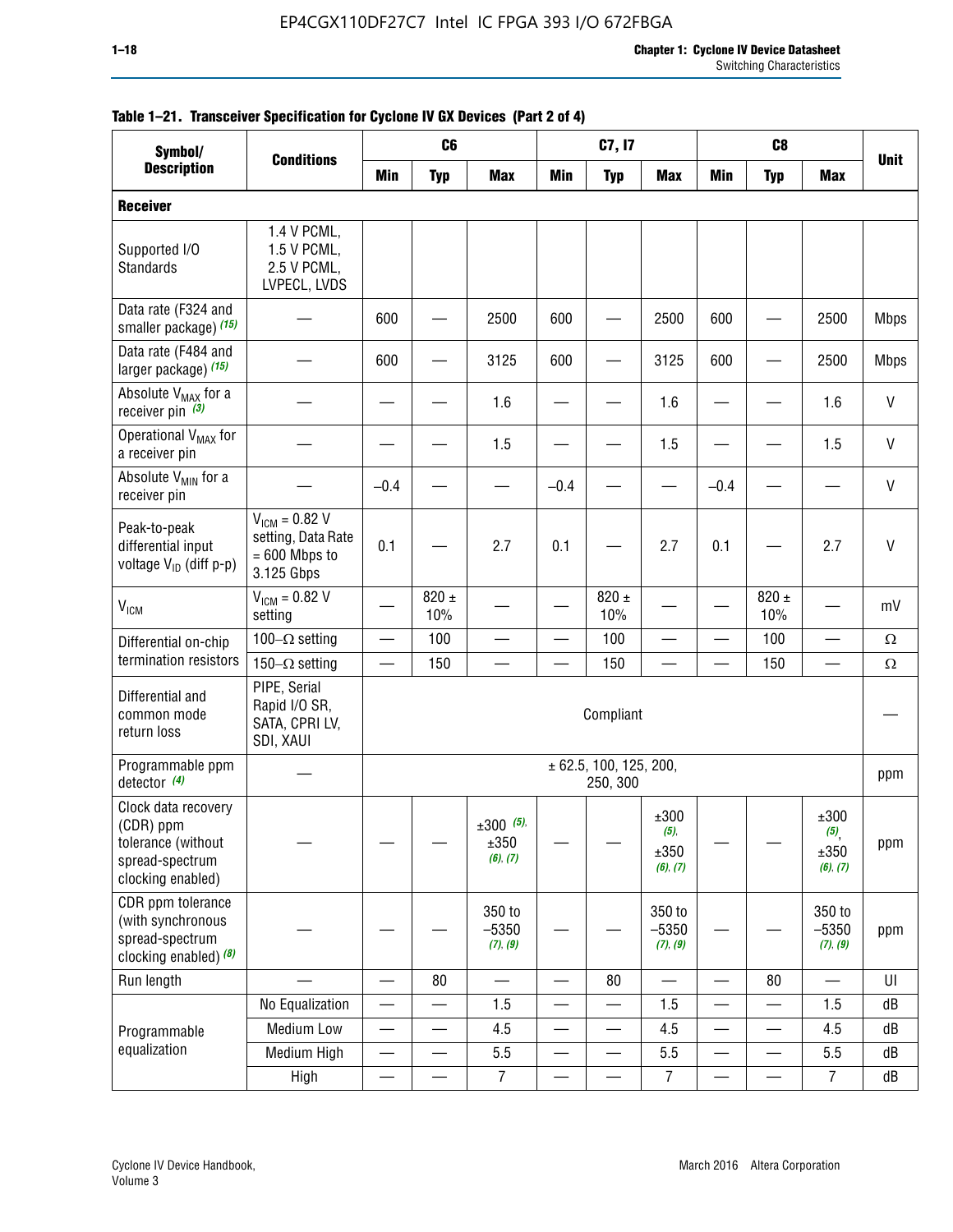#### **Table 1–21. Transceiver Specification for Cyclone IV GX Devices (Part 3 of 4)**

| Symbol/                                                                 |                                                                     |                          | C <sub>6</sub>           |                          |                          | C7, I7                   |                          |                          | C <sub>8</sub>           |                          |                                |
|-------------------------------------------------------------------------|---------------------------------------------------------------------|--------------------------|--------------------------|--------------------------|--------------------------|--------------------------|--------------------------|--------------------------|--------------------------|--------------------------|--------------------------------|
| <b>Description</b>                                                      | <b>Conditions</b>                                                   | <b>Min</b>               | <b>Typ</b>               | <b>Max</b>               | <b>Min</b>               | <b>Typ</b>               | <b>Max</b>               | <b>Min</b>               | <b>Typ</b>               | <b>Max</b>               | <b>Unit</b>                    |
| Signal detect/loss<br>threshold                                         | PIPE mode                                                           | 65                       |                          | 175                      | 65                       |                          | 175                      | 65                       | $\overline{\phantom{0}}$ | 175                      | mV                             |
| $t_{LTR}$ (10)                                                          | $\overline{\phantom{0}}$                                            | $\overline{\phantom{0}}$ | $\overline{\phantom{0}}$ | 75                       | $\overline{\phantom{0}}$ |                          | 75                       | $\overline{\phantom{0}}$ | $\qquad \qquad$          | 75                       | μs                             |
| (11)<br>$t_{\text{LTR-LTD\_Manual}}$                                    |                                                                     | 15                       |                          |                          | 15                       |                          |                          | 15                       | $\overline{\phantom{0}}$ |                          | μs                             |
| $t_{LTD}$ (12)                                                          |                                                                     | 0                        | 100                      | 4000                     | $\mathbf 0$              | 100                      | 4000                     | 0                        | 100                      | 4000                     | ns                             |
| $t_{\text{LTD\_Manual}}$ (13)                                           | $\overline{\phantom{0}}$                                            | $\overline{\phantom{0}}$ | $\overline{\phantom{0}}$ | 4000                     | $\overline{\phantom{0}}$ |                          | 4000                     | $\overline{\phantom{0}}$ | $\overline{\phantom{0}}$ | 4000                     | ns                             |
| $t_{\text{LTD\_Auto}}$ (14)                                             |                                                                     |                          |                          | 4000                     |                          |                          | 4000                     | $\overline{\phantom{0}}$ | $\overline{\phantom{0}}$ | 4000                     | ns                             |
| Receiver buffer and<br>CDR offset<br>cancellation time<br>(per channel) |                                                                     |                          |                          | 17000                    |                          |                          | 17000                    |                          |                          | 17000                    | recon<br>fig_c<br>lk<br>cycles |
|                                                                         | DC Gain Setting =<br>0                                              |                          | 0                        |                          |                          | 0                        |                          |                          | 0                        |                          | dB                             |
| Programmable DC<br>gain                                                 | DC Gain Setting =<br>1                                              |                          | 3                        |                          |                          | 3                        |                          |                          | $\mathbf 3$              |                          | dB                             |
|                                                                         | DC Gain Setting =<br>$\overline{2}$                                 |                          | $\,6\,$                  |                          |                          | 6                        |                          |                          | 6                        |                          | dB                             |
| <b>Transmitter</b>                                                      |                                                                     |                          |                          |                          |                          |                          |                          |                          |                          |                          |                                |
| Supported I/O<br><b>Standards</b>                                       | 1.5 V PCML                                                          |                          |                          |                          |                          |                          |                          |                          |                          |                          |                                |
| Data rate (F324 and<br>smaller package)                                 |                                                                     | 600                      |                          | 2500                     | 600                      |                          | 2500                     | 600                      | $\overline{\phantom{0}}$ | 2500                     | <b>Mbps</b>                    |
| Data rate (F484 and<br>larger package)                                  |                                                                     | 600                      | —                        | 3125                     | 600                      | —                        | 3125                     | 600                      | —                        | 2500                     | <b>Mbps</b>                    |
| $\rm V_{\rm OCM}$                                                       | 0.65 V setting                                                      |                          | 650                      | $\overline{\phantom{0}}$ | $\overline{\phantom{0}}$ | 650                      | $\overline{\phantom{0}}$ | $\overline{\phantom{0}}$ | 650                      | $\overline{\phantom{0}}$ | mV                             |
| Differential on-chip                                                    | 100 $-\Omega$ setting                                               |                          | 100                      | $\overline{\phantom{0}}$ | $\overline{\phantom{0}}$ | 100                      | $\overline{\phantom{0}}$ | $\overline{\phantom{0}}$ | 100                      | $\overline{\phantom{0}}$ | $\Omega$                       |
| termination resistors                                                   | 150 $-\Omega$ setting                                               | $\qquad \qquad$          | 150                      | $\overline{\phantom{0}}$ | —                        | 150                      | $\overline{\phantom{0}}$ | $\qquad \qquad$          | 150                      |                          | $\Omega$                       |
| Differential and<br>common mode<br>return loss                          | PIPE, CPRI LV,<br>Serial Rapid I/O<br>SR, SDI, XAUI,<br><b>SATA</b> |                          |                          |                          |                          | Compliant                |                          |                          |                          |                          |                                |
| Rise time                                                               |                                                                     | 50                       | $\overline{\phantom{0}}$ | 200                      | 50                       | $\overline{\phantom{0}}$ | 200                      | 50                       | $\overline{\phantom{0}}$ | 200                      | ps                             |
| Fall time                                                               | $\overline{\phantom{0}}$                                            | 50                       |                          | 200                      | 50                       | $\qquad \qquad$          | 200                      | 50                       | $\overline{\phantom{0}}$ | 200                      | ps                             |
| Intra-differential pair<br>skew                                         |                                                                     |                          |                          | 15                       |                          |                          | 15                       | —                        | $\qquad \qquad -$        | 15                       | ps                             |
| Intra-transceiver<br>block skew                                         |                                                                     |                          |                          | 120                      |                          |                          | 120                      |                          | —                        | 120                      | ps                             |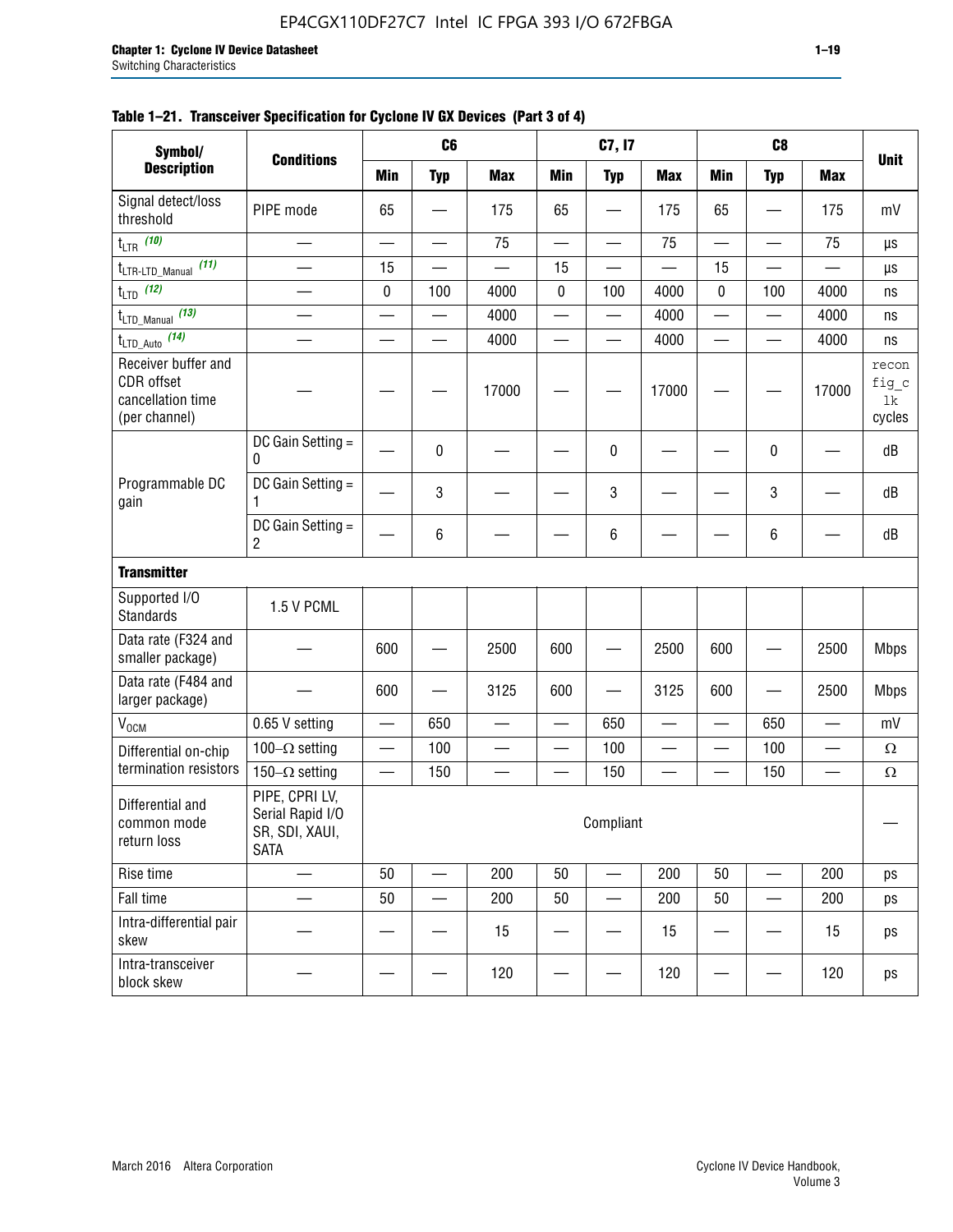#### **Table 1–21. Transceiver Specification for Cyclone IV GX Devices (Part 4 of 4)**

| Symbol/                                          | <b>Conditions</b> |                                    | C <sub>6</sub> |            | C7, I7     |            |            |            |     | <b>Unit</b> |            |
|--------------------------------------------------|-------------------|------------------------------------|----------------|------------|------------|------------|------------|------------|-----|-------------|------------|
| <b>Description</b>                               |                   | Min                                | Typ            | <b>Max</b> | <b>Min</b> | <b>Typ</b> | <b>Max</b> | <b>Min</b> | Typ | <b>Max</b>  |            |
| <b>PLD-Transceiver Interface</b>                 |                   |                                    |                |            |            |            |            |            |     |             |            |
| Interface speed<br>(F324 and smaller<br>package) |                   | 25                                 |                | 125        | 25         |            | 125        | 25         |     | 125         | <b>MHz</b> |
| Interface speed<br>(F484 and larger<br>package)  |                   | 25                                 |                | 156.25     | 25         |            | 156.25     | 25         |     | 156.25      | <b>MHz</b> |
| Digital reset pulse<br>width                     |                   | Minimum is 2 parallel clock cycles |                |            |            |            |            |            |     |             |            |

#### **Notes to Table 1–21:**

(1) This specification is valid for transmitter output jitter specification with a maximum total jitter value of 112 ps, typically for 3.125 Gbps SRIO and XAUI protocols.

(2) The minimum reconfig\_clk frequency is 2.5 MHz if the transceiver channel is configured in **Transmitter Only** mode. The minimum reconfig\_clk frequency is 37.5 MHz if the transceiver channel is configured in **Receiver Only** or **Receiver and Transmitter** mode.

(3) The device cannot tolerate prolonged operation at this absolute maximum.

- (4) The rate matcher supports only up to  $\pm 300$  parts per million (ppm).
- (5) Supported for the F169 and F324 device packages only.
- (6) Supported for the F484, F672, and F896 device packages only. Pending device characterization.
- (7) To support CDR ppm tolerance greater than ±300 ppm, implement ppm detector in user logic and configure CDR to Manual Lock Mode.
- (8) Asynchronous spread-spectrum clocking is not supported.
- (9) For the EP4CGX30 (F484 package only), EP4CGX50, and EP4CGX75 devices, the CDR ppl tolerance is ±200 ppm.
- (10) Time taken until pll\_locked goes high after pll\_powerdown deasserts.
- (11) Time that the CDR must be kept in lock-to-reference mode after rx analogreset deasserts and before rx locktodata is asserted in manual mode.

(12) Time taken to recover valid data after the rx locktodata signal is asserted in manual mode (Figure 1–2), or after rx freqlocked signal goes high in automatic mode (Figure 1–3).

(13) Time taken to recover valid data after the rx locktodata signal is asserted in manual mode.

- (14) Time taken to recover valid data after the rx freqlocked signal goes high in automatic mode.
- (15) To support data rates lower than the minimum specification through oversampling, use the CDR in LTR mode only.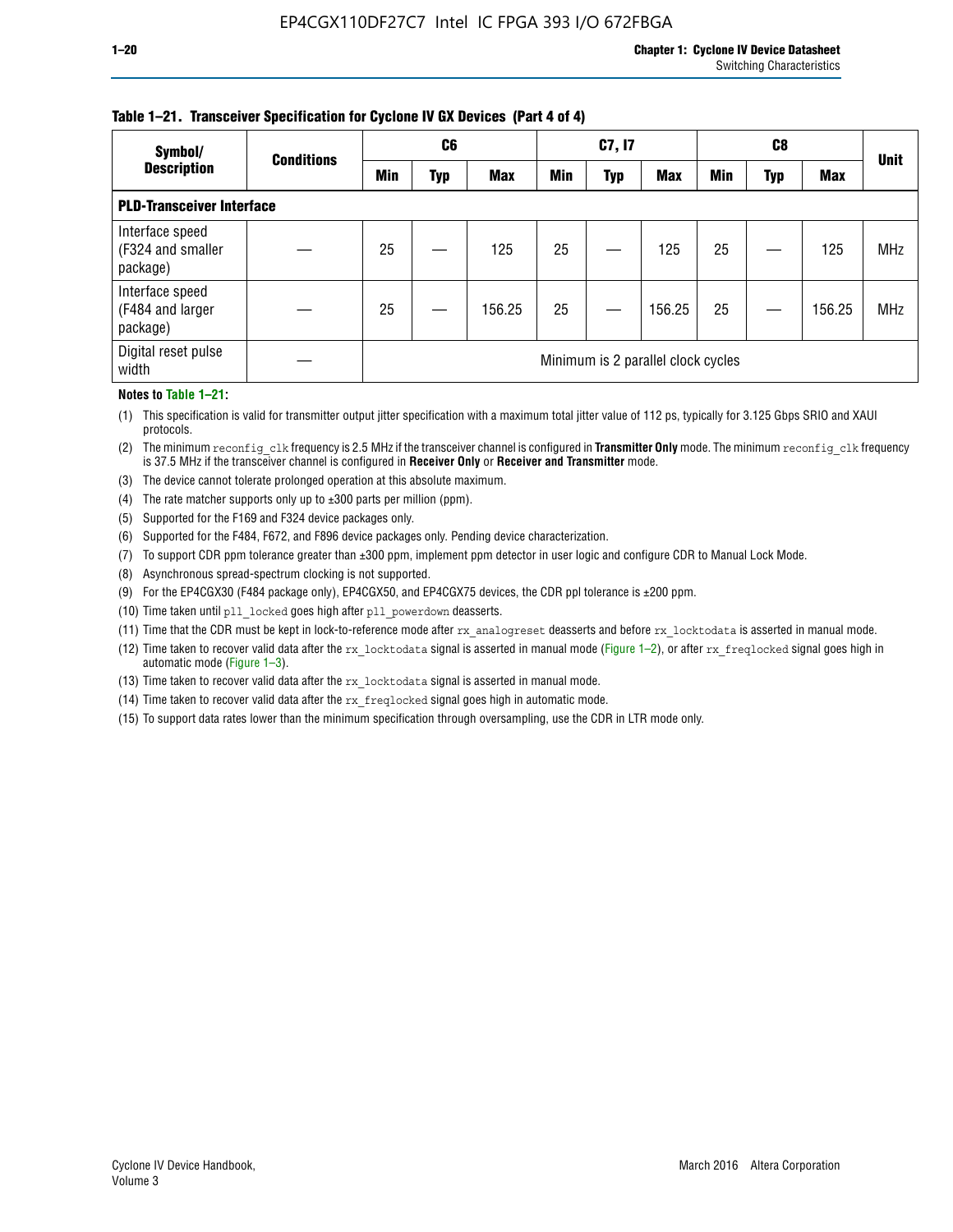Figure 1–2 shows the lock time parameters in manual mode.

 $\Box$  LTD = lock-to-data. LTR = lock-to-reference.





Figure 1–3 shows the lock time parameters in automatic mode.

**Figure 1–3. Lock Time Parameters for Automatic Mode**

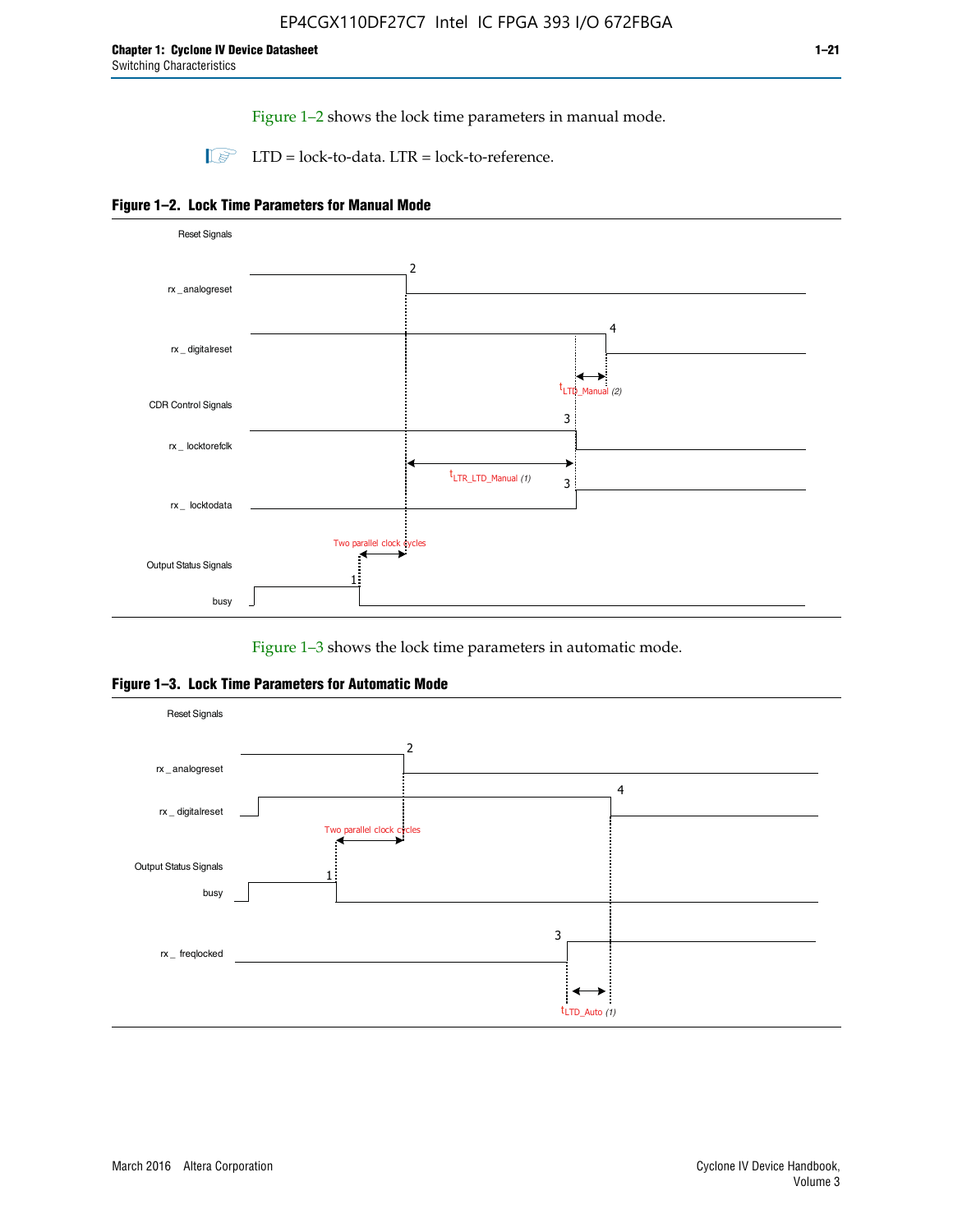#### Figure 1–4 shows the differential receiver input waveform.





Figure 1–5 shows the transmitter output waveform.





Table 1–22 lists the typical V<sub>OD</sub> for Tx term that equals 100  $\Omega$ .

|  |  | Table 1–22. Typical V <sub>0D</sub> Setting, Tx Term = 100 $\Omega$ |  |  |
|--|--|---------------------------------------------------------------------|--|--|
|--|--|---------------------------------------------------------------------|--|--|

| <b>Symbol</b><br>$\rm V_{OD}$ differential peak<br>to peak typical (mV) |     | V <sub>on</sub> Setting (mV) |     |      |      |      |  |  |  |  |  |  |  |
|-------------------------------------------------------------------------|-----|------------------------------|-----|------|------|------|--|--|--|--|--|--|--|
|                                                                         |     |                              |     | 4(1) |      |      |  |  |  |  |  |  |  |
|                                                                         | 400 | 600                          | 800 | 900  | 1000 | 1200 |  |  |  |  |  |  |  |

**Note to Table 1–22:**

(1) This setting is required for compliance with the PCIe protocol.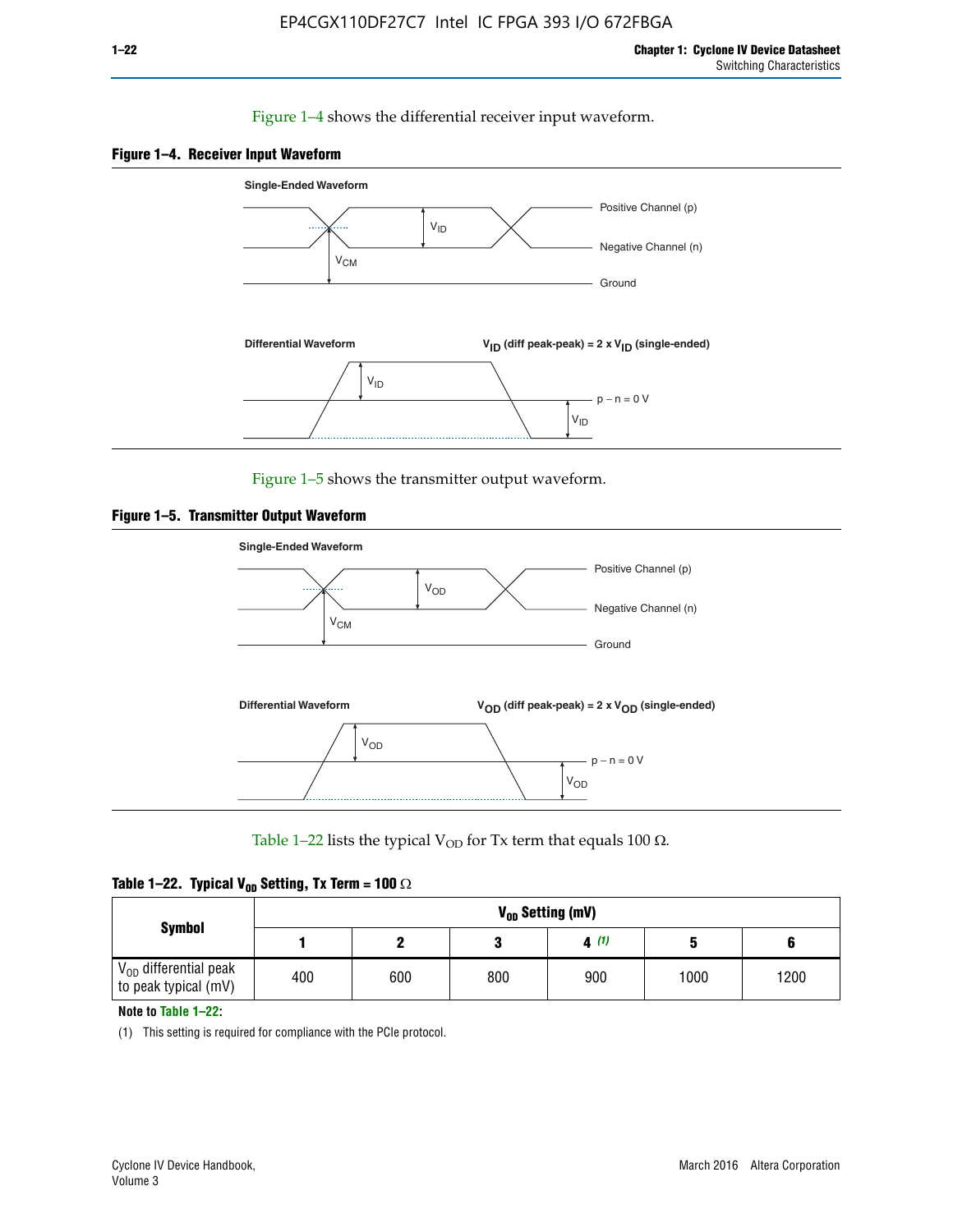Table 1–23 lists the Cyclone IV GX transceiver block AC specifications.

| Symbol/                                                                 |                                            |       | C <sub>6</sub> |            | C7, I7 |            |       |       |            |       |             |  |
|-------------------------------------------------------------------------|--------------------------------------------|-------|----------------|------------|--------|------------|-------|-------|------------|-------|-------------|--|
| <b>Description</b>                                                      | <b>Conditions</b>                          | Min   | <b>Typ</b>     | <b>Max</b> | Min    | <b>Typ</b> | Max   | Min   | <b>Typ</b> | Max   | <b>Unit</b> |  |
| <b>PCIe Transmit Jitter Generation (3)</b>                              |                                            |       |                |            |        |            |       |       |            |       |             |  |
| Total jitter at 2.5 Gbps<br>(Gen1)                                      | Compliance pattern                         |       |                | 0.25       |        |            | 0.25  |       |            | 0.25  | UI          |  |
| <b>PCIe Receiver Jitter Tolerance (3)</b>                               |                                            |       |                |            |        |            |       |       |            |       |             |  |
| Total jitter at 2.5 Gbps<br>(Gen1)                                      | Compliance pattern                         | > 0.6 |                |            | > 0.6  |            |       |       | > 0.6      | UI    |             |  |
|                                                                         | <b>GIGE Transmit Jitter Generation (4)</b> |       |                |            |        |            |       |       |            |       |             |  |
| Deterministic jitter<br>(peak-to-peak)                                  | Pattern = CRPAT                            |       |                | 0.14       |        |            | 0.14  |       |            | 0.14  | UI          |  |
| Total jitter (peak-to-peak)                                             | Pattern = CRPAT                            |       |                | 0.279      |        |            | 0.279 |       |            | 0.279 | UI          |  |
| GIGE Receiver Jitter Tolerance (4)                                      |                                            |       |                |            |        |            |       |       |            |       |             |  |
| Deterministic jitter<br>tolerance (peak-to-peak)                        | Pattern = CJPAT                            |       | > 0.4          |            | > 0.4  |            |       | > 0.4 |            |       | UI          |  |
| Combined deterministic<br>and random jitter<br>tolerance (peak-to-peak) | Pattern = CJPAT                            |       | > 0.66         |            |        | > 0.66     |       |       | > 0.66     |       | UI          |  |

#### **Table 1–23. Transceiver Block AC Specification for Cyclone IV GX Devices** *(1)***,** *(2)*

**Notes to Table 1–23:**

(1) Dedicated refclk pins were used to drive the input reference clocks.

(2) The jitter numbers specified are valid for the stated conditions only.

(3) The jitter numbers for PIPE are compliant to the PCIe Base Specification 2.0.

(4) The jitter numbers for GIGE are compliant to the IEEE802.3-2002 Specification.

## **Core Performance Specifications**

The following sections describe the clock tree specifications, PLLs, embedded multiplier, memory block, and configuration specifications for Cyclone IV Devices.

## **Clock Tree Specifications**

Table 1–24 lists the clock tree specifications for Cyclone IV devices.

**Table 1–24. Clock Tree Performance for Cyclone IV Devices** *(Part 1 of 2)*

| <b>Device</b> |     | <b>Performance</b> |     |           |             |       |                  |     |             |  |  |  |  |  |  |
|---------------|-----|--------------------|-----|-----------|-------------|-------|------------------|-----|-------------|--|--|--|--|--|--|
|               | C6  | C7                 | C8  | $C8L$ (1) | $C9L$ $(1)$ | 17    | <b>18L</b> $(1)$ | A7  | <b>Unit</b> |  |  |  |  |  |  |
| EP4CE6        | 500 | 437.5              | 402 | 362       | 265         | 437.5 | 362              | 402 | <b>MHz</b>  |  |  |  |  |  |  |
| EP4CE10       | 500 | 437.5              | 402 | 362       | 265         | 437.5 | 362              | 402 | <b>MHz</b>  |  |  |  |  |  |  |
| EP4CE15       | 500 | 437.5              | 402 | 362       | 265         | 437.5 | 362              | 402 | <b>MHz</b>  |  |  |  |  |  |  |
| EP4CE22       | 500 | 437.5              | 402 | 362       | 265         | 437.5 | 362              | 402 | <b>MHz</b>  |  |  |  |  |  |  |
| EP4CE30       | 500 | 437.5              | 402 | 362       | 265         | 437.5 | 362              | 402 | <b>MHz</b>  |  |  |  |  |  |  |
| EP4CE40       | 500 | 437.5              | 402 | 362       | 265         | 437.5 | 362              | 402 | <b>MHz</b>  |  |  |  |  |  |  |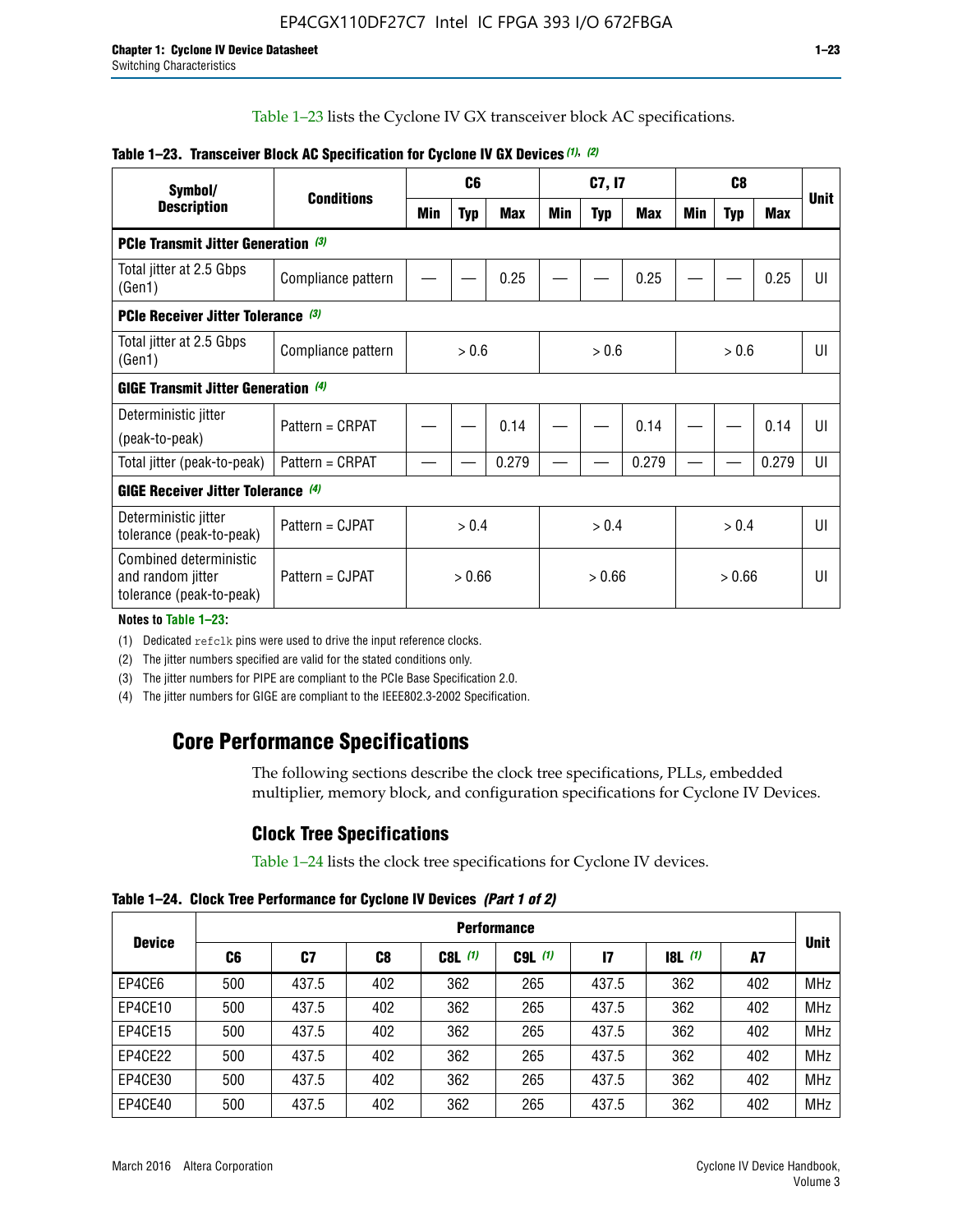|               |                | <b>Performance</b> |     |           |             |              |           |    |             |  |  |  |  |  |  |
|---------------|----------------|--------------------|-----|-----------|-------------|--------------|-----------|----|-------------|--|--|--|--|--|--|
| <b>Device</b> | C <sub>6</sub> | C <sub>7</sub>     | C8  | $C8L$ (1) | $C9L$ $(1)$ | $\mathbf{I}$ | $18L$ (1) | A7 | <b>Unit</b> |  |  |  |  |  |  |
| EP4CE55       | 500            | 437.5              | 402 | 362       | 265         | 437.5        | 362       |    | <b>MHz</b>  |  |  |  |  |  |  |
| EP4CE75       | 500            | 437.5              | 402 | 362       | 265         | 437.5        | 362       |    | <b>MHz</b>  |  |  |  |  |  |  |
| EP4CE115      |                | 437.5              | 402 | 362       | 265         | 437.5        | 362       |    | <b>MHz</b>  |  |  |  |  |  |  |
| EP4CGX15      | 500            | 437.5              | 402 |           |             | 437.5        |           |    | <b>MHz</b>  |  |  |  |  |  |  |
| EP4CGX22      | 500            | 437.5              | 402 |           |             | 437.5        |           |    | <b>MHz</b>  |  |  |  |  |  |  |
| EP4CGX30      | 500            | 437.5              | 402 |           |             | 437.5        |           |    | <b>MHz</b>  |  |  |  |  |  |  |
| EP4CGX50      | 500            | 437.5              | 402 |           |             | 437.5        |           |    | <b>MHz</b>  |  |  |  |  |  |  |
| EP4CGX75      | 500            | 437.5              | 402 |           |             | 437.5        |           |    | <b>MHz</b>  |  |  |  |  |  |  |
| EP4CGX110     | 500            | 437.5              | 402 |           |             | 437.5        |           |    | <b>MHz</b>  |  |  |  |  |  |  |
| EP4CGX150     | 500            | 437.5              | 402 |           |             | 437.5        |           |    | <b>MHz</b>  |  |  |  |  |  |  |

**Table 1–24. Clock Tree Performance for Cyclone IV Devices** *(Part 2 of 2)*

**Note to Table 1–24:**

(1) Cyclone IV E 1.0 V core voltage devices only support C8L, C9L, and I8L speed grades.

### **PLL Specifications**

Table 1–25 lists the PLL specifications for Cyclone IV devices when operating in the commercial junction temperature range (0°C to 85°C), the industrial junction temperature range (–40°C to 100°C), the extended industrial junction temperature range (–40°C to 125°C), and the automotive junction temperature range (–40°C to 125°C). For more information about the PLL block, refer to "Glossary" on page 1–37.

|  |  | Table 1–25. PLL Specifications for Cyclone IV Devices $(1)$ , $(2)$ (Part 1 of 2) |  |
|--|--|-----------------------------------------------------------------------------------|--|
|--|--|-----------------------------------------------------------------------------------|--|

| <b>Symbol</b>                                          | <b>Parameter</b>                                            | Min | <b>Typ</b>               | <b>Max</b> | <b>Unit</b>   |
|--------------------------------------------------------|-------------------------------------------------------------|-----|--------------------------|------------|---------------|
|                                                        | Input clock frequency $(-6, -7, -8)$ speed grades)          | 5   | $\qquad \qquad$          | 472.5      | <b>MHz</b>    |
| $f_{\text{IN}}(3)$                                     | Input clock frequency (-8L speed grade)                     | 5   |                          | 362        | <b>MHz</b>    |
|                                                        | Input clock frequency (-9L speed grade)                     | 5   |                          | 265        | <b>MHz</b>    |
| f <sub>INPFD</sub>                                     | PFD input frequency                                         | 5   | $\overline{\phantom{0}}$ | 325        | <b>MHz</b>    |
| $f_{VCO}$ (4)                                          | PLL internal VCO operating range                            | 600 |                          | 1300       | <b>MHz</b>    |
| f <sub>INDUTY</sub>                                    | Input clock duty cycle                                      | 40  |                          | 60         | $\frac{0}{0}$ |
| $t_{\text{INJITTER\_CCJ}}$ (5)                         | Input clock cycle-to-cycle jitter<br>$F_{REF} \geq 100$ MHz |     |                          | 0.15       | UI            |
|                                                        | $F_{RFF}$ < 100 MHz                                         |     |                          | ±750       | ps            |
| $f_{\text{OUT\_EXT}}$ (external clock<br>output) $(3)$ | PLL output frequency                                        |     |                          | 472.5      | <b>MHz</b>    |
|                                                        | PLL output frequency (-6 speed grade)                       |     |                          | 472.5      | <b>MHz</b>    |
|                                                        | PLL output frequency (-7 speed grade)                       |     |                          | 450        | <b>MHz</b>    |
| $f_{OUT}$ (to global clock)                            | PLL output frequency (-8 speed grade)                       |     |                          | 402.5      | <b>MHz</b>    |
|                                                        | PLL output frequency (-8L speed grade)                      |     |                          | 362        | <b>MHz</b>    |
|                                                        | PLL output frequency (-9L speed grade)                      |     |                          | 265        | <b>MHz</b>    |
| t <sub>outduty</sub>                                   | Duty cycle for external clock output (when set to 50%)      | 45  | 50                       | 55         | $\frac{0}{0}$ |
| $t_{\text{LOCK}}$                                      | Time required to lock from end of device configuration      |     |                          |            | ms            |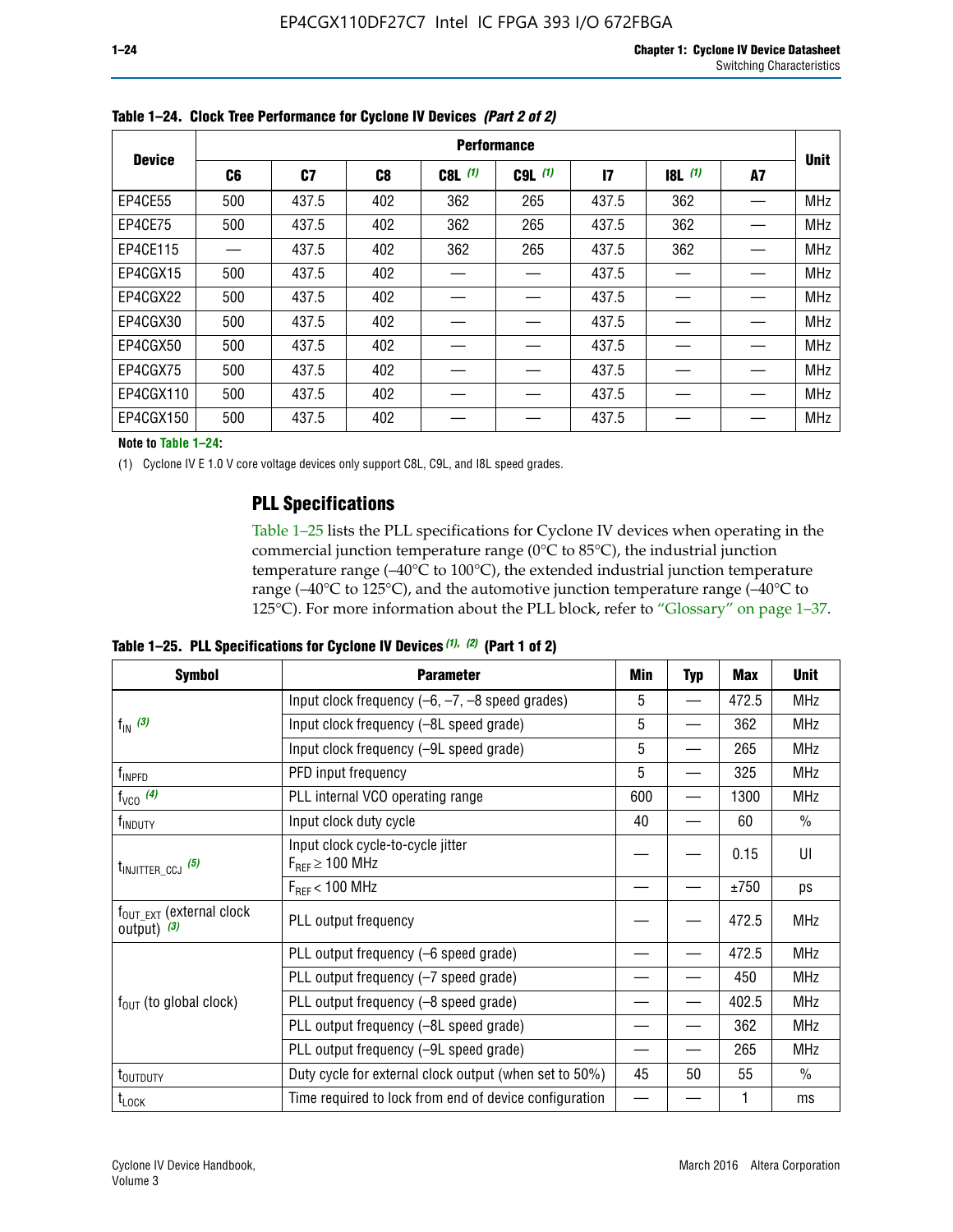|  |  | Table 1–25. PLL Specifications for Cyclone IV Devices (1), (2) (Part 2 of 2) |  |
|--|--|------------------------------------------------------------------------------|--|
|--|--|------------------------------------------------------------------------------|--|

| <b>Symbol</b>                                | <b>Parameter</b>                                                                                                                     | Min | <b>Typ</b> | <b>Max</b> | <b>Unit</b>              |
|----------------------------------------------|--------------------------------------------------------------------------------------------------------------------------------------|-----|------------|------------|--------------------------|
| t <sub>DLOCK</sub>                           | Time required to lock dynamically (after switchover,<br>reconfiguring any non-post-scale counters/delays or<br>areset is deasserted) |     |            | 1          | ms                       |
| t <sub>outjitter_period_dedclk</sub> (6)     | Dedicated clock output period jitter<br>$F_{OIII} \geq 100$ MHz                                                                      |     |            | 300        | ps                       |
|                                              | $F_{OIII}$ < 100 MHz                                                                                                                 |     |            | 30         | mUI                      |
| t <sub>outjitter_ccj_dedclk</sub> (6)        | Dedicated clock output cycle-to-cycle jitter<br>$F_{\text{OUT}} \geq 100 \text{ MHz}$                                                |     |            | 300        | ps                       |
|                                              | $F_{\text{OUT}}$ < 100 MHz                                                                                                           |     |            | 30         | mUI                      |
| $t_{\text{OUTJITTER}_P \text{ERIOD}_10}$ (6) | Regular I/O period jitter<br>$F_{\text{OUT}} \geq 100 \text{ MHz}$                                                                   |     |            | 650        | ps                       |
|                                              | $F_{\text{OUT}}$ < 100 MHz                                                                                                           |     |            | 75         | mUI                      |
| t <sub>outjitter_ccj_io</sub> (6)            | Regular I/O cycle-to-cycle jitter<br>$F_{OUT} \geq 100$ MHz                                                                          |     |            | 650        | ps                       |
|                                              | $F_{OIII}$ < 100 MHz                                                                                                                 |     |            | 75         | mUI                      |
| t <sub>PLL_PSERR</sub>                       | Accuracy of PLL phase shift                                                                                                          |     |            | ±50        | ps                       |
| t <sub>ARESET</sub>                          | Minimum pulse width on areset signal.                                                                                                | 10  |            |            | ns                       |
| <b><i>LCONFIGPLL</i></b>                     | Time required to reconfigure scan chains for PLLs                                                                                    |     | 3.5(7)     |            | <b>SCANCLK</b><br>cycles |
| $f_{\text{SCANCLK}}$                         | scanclk frequency                                                                                                                    |     |            | 100        | <b>MHz</b>               |
| t <sub>CASC_OUTJITTER_PERIOD_DEDCLK</sub>    | Period jitter for dedicated clock output in cascaded<br>PLLs ( $F_{OUT} \ge 100$ MHz)                                                |     |            | 425        | ps                       |
| (8), (9)                                     | Period jitter for dedicated clock output in cascaded<br>PLLs ( $F_{OUT}$ < 100 MHz)                                                  |     |            | 42.5       | mUI                      |

#### **Notes to Table 1–25:**

- (1) This table is applicable for general purpose PLLs and multipurpose PLLs.
- (2) You must connect  $V_{CCD-PLL}$  to  $V_{CCINT}$  through the decoupling capacitor and ferrite bead.
- (3) This parameter is limited in the Quartus II software by the I/O maximum frequency. The maximum I/O frequency is different for each I/O standard.
- (4) The  $V_{CO}$  frequency reported by the Quartus II software in the PLL Summary section of the compilation report takes into consideration the  $V_{CO}$ post-scale counter K value. Therefore, if the counter K has a value of 2, the frequency reported can be lower than the f<sub>VCO</sub> specification.
- (5) A high input jitter directly affects the PLL output jitter. To have low PLL output clock jitter, you must provide a clean clock source that is less than 200 ps.
- (6) Peak-to-peak jitter with a probability level of 10–12 (14 sigma, 99.99999999974404% confidence level). The output jitter specification applies to the intrinsic jitter of the PLL when an input jitter of 30 ps is applied.
- (7) With 100-MHz scanclk frequency.
- (8) The cascaded PLLs specification is applicable only with the following conditions:
	- **■** Upstream PLL—0.59 MHz  $\leq$  Upstream PLL bandwidth  $<$  1 MHz
	- Downstream PLL—Downstream PLL bandwidth > 2 MHz
- (9) PLL cascading is not supported for transceiver applications.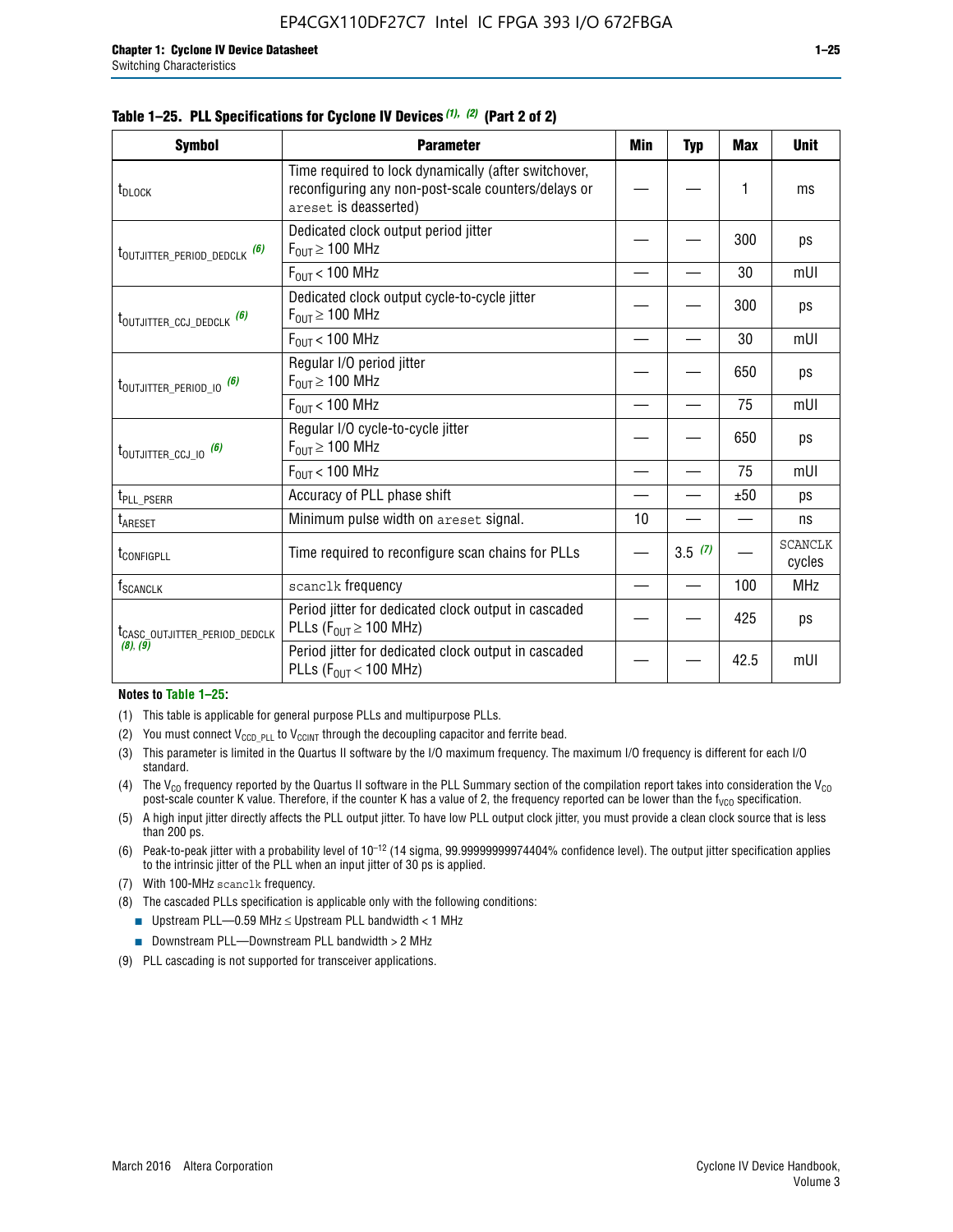## **Embedded Multiplier Specifications**

Table 1–26 lists the embedded multiplier specifications for Cyclone IV devices.

#### **Table 1–26. Embedded Multiplier Specifications for Cyclone IV Devices**

|                                | <b>Resources Used</b>        | <b>Performance</b> |            |     |                 |     |            |  |  |  |  |
|--------------------------------|------------------------------|--------------------|------------|-----|-----------------|-----|------------|--|--|--|--|
| Mode                           | <b>Number of Multipliers</b> | C6                 | C7, I7, A7 | C8  | <b>C8L, I8L</b> | C9L |            |  |  |  |  |
| $9 \times 9$ -bit multiplier   |                              | 340                | 300        | 260 | 240             | 175 | <b>MHz</b> |  |  |  |  |
| $18 \times 18$ -bit multiplier |                              | 287                | 250        | 200 | 185             | 135 | <b>MHz</b> |  |  |  |  |

## **Memory Block Specifications**

Table 1–27 lists the M9K memory block specifications for Cyclone IV devices.

#### **Table 1–27. Memory Block Performance Specifications for Cyclone IV Devices**

|               |                                           |     | <b>Resources Used</b>       |                |            |                |                 |     |             |
|---------------|-------------------------------------------|-----|-----------------------------|----------------|------------|----------------|-----------------|-----|-------------|
| <b>Memory</b> | <b>Mode</b>                               | LEs | <b>M9K</b><br><b>Memory</b> | C <sub>6</sub> | C7, I7, A7 | C <sub>8</sub> | <b>C8L, I8L</b> | C9L | <b>Unit</b> |
| M9K Block     | FIFO 256 $\times$ 36                      | 47  |                             | 315            | 274        | 238            | 200             | 157 | <b>MHz</b>  |
|               | Single-port $256 \times 36$               | 0   |                             | 315            | 274        | 238            | 200             | 157 | <b>MHz</b>  |
|               | Simple dual-port $256 \times 36$ CLK      | 0   |                             | 315            | 274        | 238            | 200             | 157 | <b>MHz</b>  |
|               | True dual port $512 \times 18$ single CLK | 0   |                             | 315            | 274        | 238            | 200             | 157 | <b>MHz</b>  |

### **Configuration and JTAG Specifications**

Table 1–28 lists the configuration mode specifications for Cyclone IV devices.

#### **Table 1–28. Passive Configuration Mode Specifications for Cyclone IV Devices** *(1)*

| <b>Programming Mode</b>         | V <sub>CCINT</sub> Voltage Level (V) | <b>DCLK f<sub>MAX</sub></b> | <b>Unit</b> |
|---------------------------------|--------------------------------------|-----------------------------|-------------|
| Passive Serial (PS)             | 1.0 $(3)$                            | 66                          | MHz         |
|                                 | 1.2                                  | 133                         | MHz         |
| Fast Passive Parallel (FPP) (2) | 1.0 $(3)$                            | 66                          | <b>MHz</b>  |
|                                 | 12(4)                                | 100                         | <b>MHz</b>  |

#### **Notes to Table 1–28:**

- (1) For more information about PS and FPP configuration timing parameters, refer to the *[Configuration and Remote](http://www.altera.com/literature/hb/cyclone-iv/cyiv-51008.pdf)  [System Upgrades in Cyclone IV Devices](http://www.altera.com/literature/hb/cyclone-iv/cyiv-51008.pdf)* chapter.
- (2) FPP configuration mode supports all Cyclone IV E devices (except for E144 package devices) and EP4CGX50, EP4CGX75, EP4CGX110, and EP4CGX150 only.
- (3)  $V_{CCMT}$  = 1.0 V is only supported for Cyclone IV E 1.0 V core voltage devices.
- (4) Cyclone IV E devices support 1.2 V V<sub>CCINT</sub>. Cyclone IV E 1.2 V core voltage devices support 133 MHz DCLK f<sub>MAX</sub> for EP4CE6, EP4CE10, EP4CE15, EP4CE22, EP4CE30, and EP4CE40 only.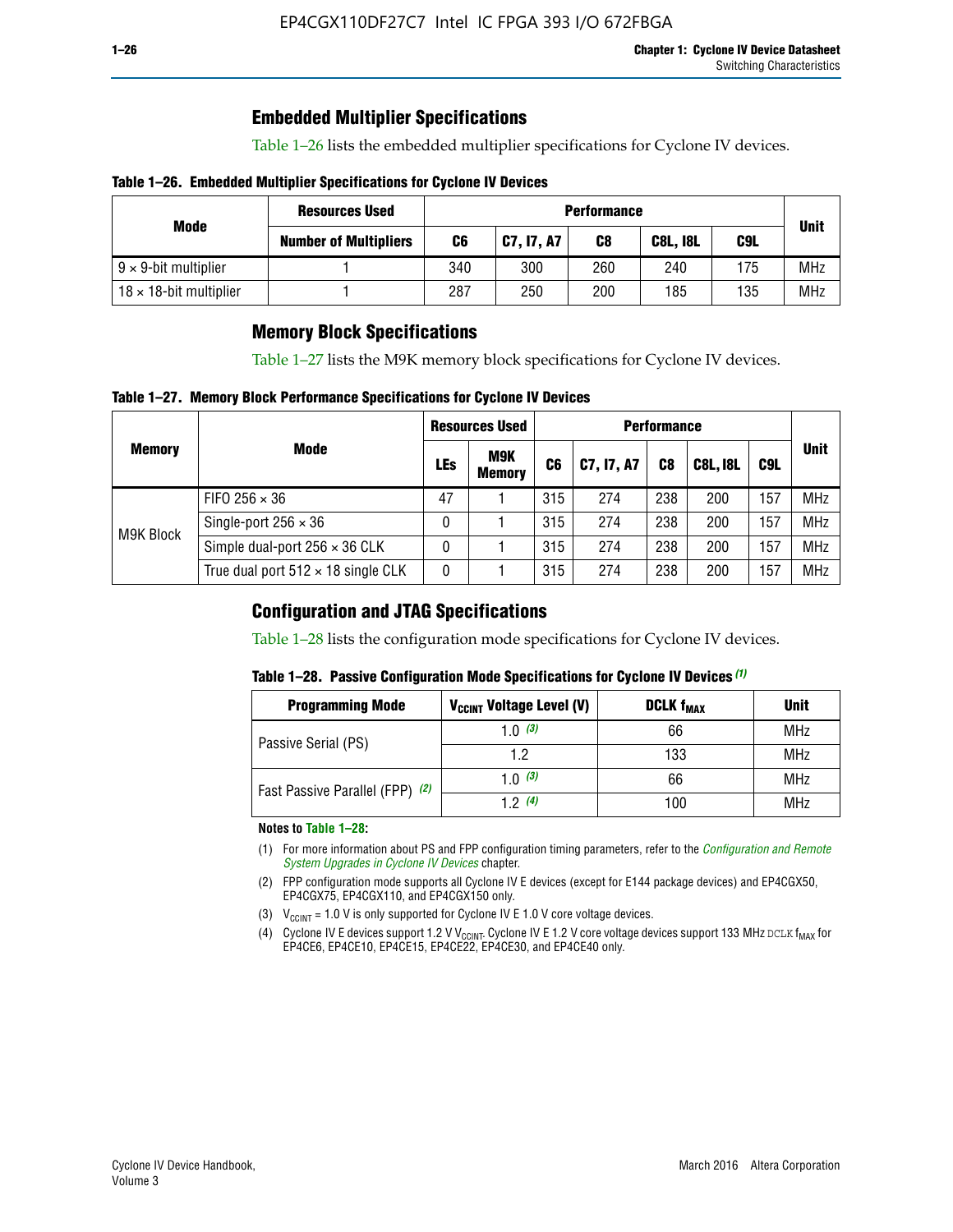Table 1–29 lists the active configuration mode specifications for Cyclone IV devices.

**Table 1–29. Active Configuration Mode Specifications for Cyclone IV Devices**

| <b>Programming Mode</b>  | <b>DCLK Range</b> | <b>Typical DCLK</b> | Unit |
|--------------------------|-------------------|---------------------|------|
| Active Parallel (AP) (1) | 20 to 40          | 33                  | MHz  |
| Active Serial (AS)       | 20 to 40          | 33                  | MHz  |

**Note to Table 1–29:**

(1) AP configuration mode is only supported for Cyclone IV E devices.

Table 1–30 lists the JTAG timing parameters and values for Cyclone IV devices.

**Table 1–30. JTAG Timing Parameters for Cyclone IV Devices** *(1)*

| <b>Symbol</b>                | <b>Parameter</b>                                       | Min | <b>Max</b> | <b>Unit</b> |
|------------------------------|--------------------------------------------------------|-----|------------|-------------|
| $t_{JCP}$                    | <b>TCK clock period</b>                                | 40  |            | ns          |
| $t_{\sf JCH}$                | TCK clock high time                                    | 19  |            | ns          |
| $t_{\sf JCL}$                | <b>TCK clock low time</b>                              | 19  |            | ns          |
| $t_{JPSU\_TDI}$              | JTAG port setup time for TDI                           | 1   |            | ns          |
| t <sub>JPSU_TMS</sub>        | JTAG port setup time for TMS                           | 3   |            | ns          |
| $t_{\sf JPH}$                | JTAG port hold time                                    | 10  |            | ns          |
| t <sub>JPCO</sub>            | JTAG port clock to output (2), (3)                     |     | 15         | ns          |
| $t_{JPZX}$                   | JTAG port high impedance to valid output $(2)$ , $(3)$ |     | 15         | ns          |
| t <sub>JPXZ</sub>            | JTAG port valid output to high impedance $(2)$ , $(3)$ |     | 15         | ns          |
| $t_{\rm JSSU}$               | Capture register setup time                            | 5   |            | ns          |
| $t_{\mathsf{JSH}}$           | Capture register hold time                             | 10  |            | ns          |
| t <sub>JSCO</sub>            | Update register clock to output                        |     | 25         | ns          |
| $t_{\footnotesize \rm JSZX}$ | Update register high impedance to valid output         |     | 25         | ns          |
| t <sub>JSXZ</sub>            | Update register valid output to high impedance         |     | 25         | ns          |

**Notes to Table 1–30:**

(1) For more information about JTAG waveforms, refer to "JTAG Waveform" in "Glossary" on page 1–37.

(2) The specification is shown for 3.3-, 3.0-, and 2.5-V LVTTL/LVCMOS operation of JTAG pins. For 1.8-V LVTTL/LVCMOS and 1.5-V LVCMOS, the output time specification is 16 ns.

(3) For EP4CGX22, EP4CGX30 (F324 and smaller package), EP4CGX110, and EP4CGX150 devices, the output time specification for 3.3-, 3.0-, and 2.5-V LVTTL/LVCMOS operation of JTAG pins is 16 ns. For 1.8-V LVTTL/LVCMOS and 1.5-V LVCMOS, the output time specification is 18 ns.

## **Periphery Performance**

This section describes periphery performance, including high-speed I/O and external memory interface.

I/O performance supports several system interfaces, such as the high-speed I/O interface, external memory interface, and the PCI/PCI-X bus interface. I/Os using the SSTL-18 Class I termination standard can achieve up to the stated DDR2 SDRAM interfacing speeds. I/Os using general-purpose I/O standards such as 3.3-, 3.0-, 2.5-, 1.8-, or 1.5-LVTTL/LVCMOS are capable of a typical 200 MHz interfacing frequency with a 10 pF load.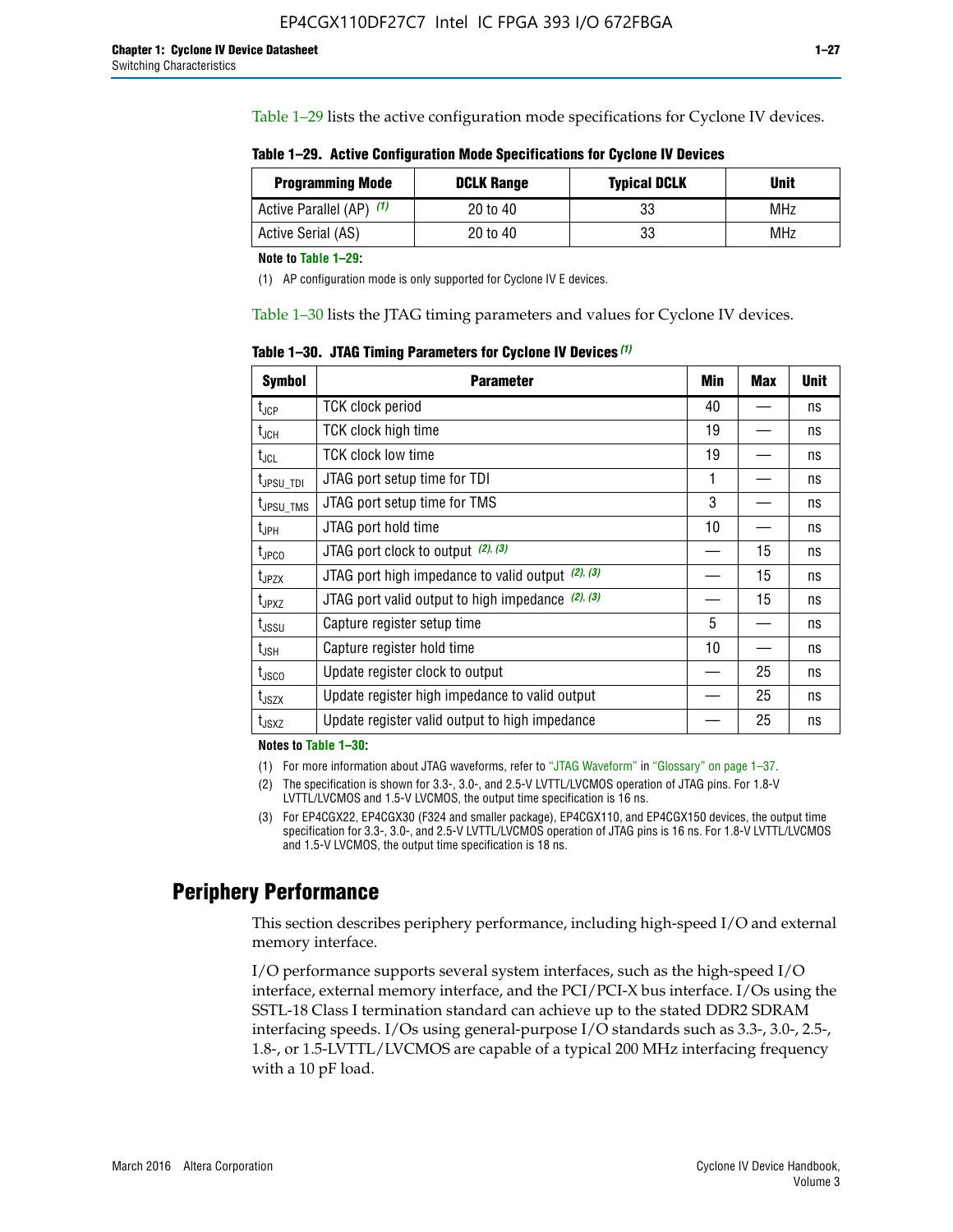- For more information about the supported maximum clock rate, device and pin planning, IP implementation, and device termination, refer to *[Section III: System](http://www.altera.com/literature/hb/external-memory/emi_intro_specs.pdf)  [Performance Specifications](http://www.altera.com/literature/hb/external-memory/emi_intro_specs.pdf)* of the *External Memory Interfaces Handbook*.
- **1 Actual achievable frequency depends on design- and system-specific factors. Perform** HSPICE/IBIS simulations based on your specific design and system setup to determine the maximum achievable frequency in your system.

## **High-Speed I/O Specifications**

Table 1–31 through Table 1–36 list the high-speed I/O timing for Cyclone IV devices. For definitions of high-speed timing specifications, refer to "Glossary" on page 1–37.

**Table 1–31. RSDS Transmitter Timing Specifications for Cyclone IV Devices** *(1)***,** *(2)***,** *(4)* **(Part 1 of 2)**

|                                                      |                                                     | C6              |            | C7, I7     |            | <b>C8, A7</b>            |            |            | <b>C8L, I8L</b>          |            |            | C <sub>9</sub> L         |            |            |                          |            |               |
|------------------------------------------------------|-----------------------------------------------------|-----------------|------------|------------|------------|--------------------------|------------|------------|--------------------------|------------|------------|--------------------------|------------|------------|--------------------------|------------|---------------|
| <b>Symbol</b>                                        | <b>Modes</b>                                        | Min             | <b>Typ</b> | <b>Max</b> | <b>Min</b> | <b>Typ</b>               | <b>Max</b> | <b>Min</b> | <b>Typ</b>               | <b>Max</b> | <b>Min</b> | <b>Typ</b>               | <b>Max</b> | <b>Min</b> | <b>Typ</b>               | <b>Max</b> | <b>Unit</b>   |
|                                                      | $\times$ 10                                         | 5               | —          | 180        | 5          | ÷,                       | 155.5      | 5          | $\overline{\phantom{0}}$ | 155.5      | 5          |                          | 155.5      | 5          |                          | 132.5      | <b>MHz</b>    |
|                                                      | $\times 8$                                          | 5               |            | 180        | 5          |                          | 155.5      | 5          | $\overline{\phantom{0}}$ | 155.5      | 5          |                          | 155.5      | 5          |                          | 132.5      | <b>MHz</b>    |
| f <sub>HSCLK</sub><br>(input clock                   | $\times 7$                                          | 5               |            | 180        | 5          |                          | 155.5      | 5          | $\overline{\phantom{0}}$ | 155.5      | 5          |                          | 155.5      | 5          |                          | 132.5      | <b>MHz</b>    |
| frequency)                                           | $\times$ 4                                          | 5               |            | 180        | 5          | $\overline{\phantom{0}}$ | 155.5      | 5          | $\qquad \qquad$          | 155.5      | 5          |                          | 155.5      | 5          | $\overline{\phantom{0}}$ | 132.5      | <b>MHz</b>    |
|                                                      | $\times 2$                                          | 5               |            | 180        | 5          |                          | 155.5      | 5          | $\equiv$                 | 155.5      | 5          | $\overline{\phantom{0}}$ | 155.5      | 5          | $\overline{\phantom{0}}$ | 132.5      | <b>MHz</b>    |
|                                                      | $\times$ 1                                          | 5               |            | 360        | 5          |                          | 311        | 5          | $\overline{\phantom{0}}$ | 311        | 5          | $\equiv$                 | 311        | 5          | $\equiv$                 | 265        | <b>MHz</b>    |
|                                                      | $\times$ 10                                         | 100             |            | 360        | 100        |                          | 311        | 100        | $\equiv$                 | 311        | 100        |                          | 311        | 100        | $\equiv$                 | 265        | <b>Mbps</b>   |
|                                                      | $\times 8$                                          | 80              |            | 360        | 80         |                          | 311        | 80         | $\overline{\phantom{0}}$ | 311        | 80         |                          | 311        | 80         | $\overline{\phantom{0}}$ | 265        | <b>Mbps</b>   |
| Device                                               | $\times 7$                                          | 70              |            | 360        | 70         | $\overline{\phantom{0}}$ | 311        | 70         | $\overline{\phantom{0}}$ | 311        | 70         |                          | 311        | 70         | $\equiv$                 | 265        | <b>Mbps</b>   |
| operation in<br><b>Mbps</b>                          | $\times$ 4                                          | 40              |            | 360        | 40         |                          | 311        | 40         | $\overline{\phantom{0}}$ | 311        | 40         |                          | 311        | 40         | $\overline{\phantom{0}}$ | 265        | <b>Mbps</b>   |
|                                                      | $\times 2$                                          | 20              |            | 360        | 20         | $\overline{\phantom{0}}$ | 311        | 20         | $\overline{\phantom{0}}$ | 311        | 20         | $\qquad \qquad$          | 311        | 20         |                          | 265        | <b>Mbps</b>   |
|                                                      | $\times$ 1                                          | 10              |            | 360        | 10         |                          | 311        | 10         | $\overline{\phantom{0}}$ | 311        | 10         | $\overline{\phantom{0}}$ | 311        | 10         | $\overline{\phantom{0}}$ | 265        | <b>Mbps</b>   |
| t <sub>DUTY</sub>                                    | —                                                   | 45              |            | 55         | 45         |                          | 55         | 45         | $\overline{\phantom{0}}$ | 55         | 45         |                          | 55         | 45         |                          | 55         | $\frac{0}{0}$ |
| Transmitter<br>channel-to-<br>channel skew<br>(TCCS) |                                                     |                 |            | 200        |            |                          | 200        |            |                          | 200        |            |                          | 200        |            |                          | 200        | ps            |
| Output jitter<br>(peak to peak)                      |                                                     |                 |            | 500        |            |                          | 500        |            |                          | 550        |            |                          | 600        |            |                          | 700        | ps            |
| t <sub>rise</sub>                                    | $20 - 80\%$<br>$\mathrm{C}_{\text{LOAD}}$ =<br>5 pF | $\qquad \qquad$ | 500        |            |            | 500                      |            |            | 500                      |            |            | 500                      |            |            | 500                      |            | ps            |
| t <sub>FALL</sub>                                    | $20 - 80\%$<br>$C_{LOAD} =$<br>5 pF                 |                 | 500        |            |            | 500                      |            |            | 500                      |            |            | 500                      |            |            | 500                      |            | ps            |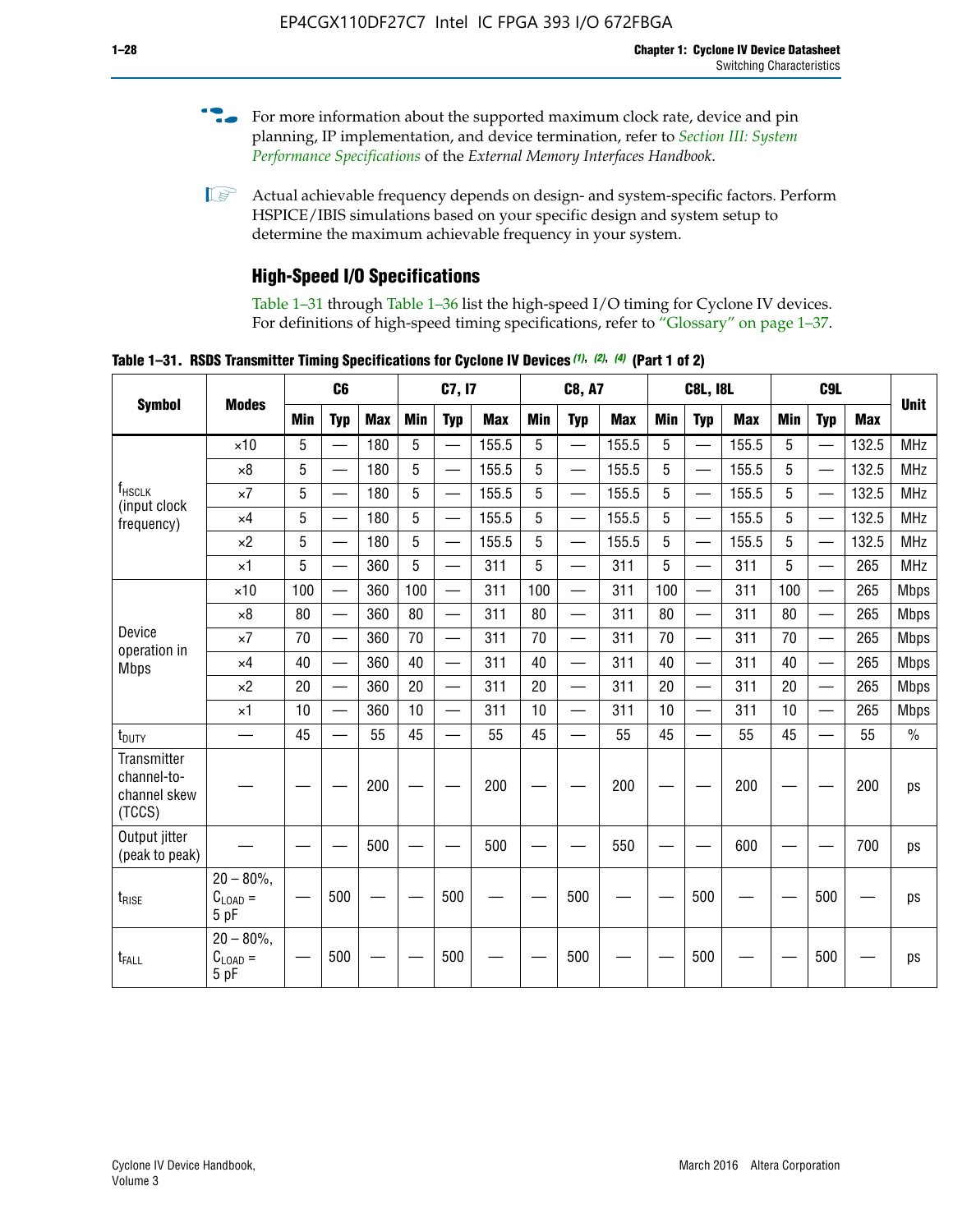| <b>Symbol</b>         | <b>Modes</b> |     | C <sub>6</sub> |            |            | C7, I7     |            |     | <b>C8, A7</b> |            |     | <b>C8L, I8L</b> |            |            | C9L        |            | <b>Unit</b> |
|-----------------------|--------------|-----|----------------|------------|------------|------------|------------|-----|---------------|------------|-----|-----------------|------------|------------|------------|------------|-------------|
|                       |              | Min | <b>Typ</b>     | <b>Max</b> | <b>Min</b> | <b>Typ</b> | <b>Max</b> | Min | <b>Typ</b>    | <b>Max</b> | Min | <b>Typ</b>      | <b>Max</b> | <b>Min</b> | <b>Typ</b> | <b>Max</b> |             |
| $t_{\text{LOCK}}$ (3) |              |     |                |            |            |            |            |     |               |            |     |                 |            |            |            |            | ms          |

#### **Table 1–31. RSDS Transmitter Timing Specifications for Cyclone IV Devices** *(1)***,** *(2)***,** *(4)* **(Part 2 of 2)**

**Notes to Table 1–31:**

(1) Applicable for true RSDS and emulated RSDS\_E\_3R transmitter.

(2) Cyclone IV E devices—true RSDS transmitter is only supported at the output pin of Row I/O Banks 1, 2, 5, and 6. Emulated RSDS transmitter is supported at the output pin of all I/O Banks. Cyclone IV GX devices—true RSDS transmitter is only supported at the output pin of Row I/O Banks 5 and 6. Emulated RSDS transmitter is supported at the output

pin of I/O Banks 3, 4, 5, 6, 7, 8, and 9. (3)  $t_{\text{LOCK}}$  is the time required for the PLL to lock from the end-of-device configuration.

(4) Cyclone IV E 1.0 V core voltage devices only support C8L, C9L, and I8L speed grades. Cyclone IV E 1.2 V core voltage devices only support C6, C7, C8, I7, and A7 speed grades. Cyclone IV GX devices only support C6, C7, C8, and I7 speed grades.

|                                 |                                     |     | C <sub>6</sub>           |     |            | C7, I7                   |            |                          | <b>C8, A7</b>            |            |            | <b>C8L, I8L</b>          |            |            | C <sub>9</sub> L         |            | <b>Unit</b>   |
|---------------------------------|-------------------------------------|-----|--------------------------|-----|------------|--------------------------|------------|--------------------------|--------------------------|------------|------------|--------------------------|------------|------------|--------------------------|------------|---------------|
| <b>Symbol</b>                   | <b>Modes</b>                        | Min | <b>Typ</b>               | Max | <b>Min</b> | <b>Typ</b>               | <b>Max</b> | <b>Min</b>               | <b>Typ</b>               | <b>Max</b> | <b>Min</b> | <b>Typ</b>               | <b>Max</b> | <b>Min</b> | <b>Typ</b>               | <b>Max</b> |               |
|                                 | $\times$ 10                         | 5   | $\overline{\phantom{0}}$ | 85  | 5          | $\overline{\phantom{0}}$ | 85         | 5                        | —                        | 85         | 5          |                          | 85         | 5          |                          | 72.5       | <b>MHz</b>    |
|                                 | $\times 8$                          | 5   | $\qquad \qquad$          | 85  | 5          | e e                      | 85         | 5                        | $\overline{\phantom{0}}$ | 85         | 5          | $\overline{\phantom{0}}$ | 85         | 5          | —                        | 72.5       | <b>MHz</b>    |
| f <sub>HSCLK</sub> (input       | $\times 7$                          | 5   | —                        | 85  | 5          | $\overline{\phantom{0}}$ | 85         | 5                        | $\overline{\phantom{0}}$ | 85         | 5          | —                        | 85         | 5          |                          | 72.5       | <b>MHz</b>    |
| clock<br>frequency)             | $\times$ 4                          | 5   | $\equiv$                 | 85  | 5          | $\overline{\phantom{0}}$ | 85         | 5                        | $\equiv$                 | 85         | 5          | $\equiv$                 | 85         | 5          |                          | 72.5       | <b>MHz</b>    |
|                                 | $\times 2$                          | 5   | —                        | 85  | 5          | $\overline{\phantom{0}}$ | 85         | 5                        | $\overline{\phantom{0}}$ | 85         | 5          |                          | 85         | 5          | $\overline{\phantom{0}}$ | 72.5       | <b>MHz</b>    |
|                                 | $\times$ 1                          | 5   | $\overline{\phantom{0}}$ | 170 | 5          |                          | 170        | 5                        | $\overline{\phantom{0}}$ | 170        | 5          | $\overline{\phantom{0}}$ | 170        | 5          |                          | 145        | <b>MHz</b>    |
|                                 | $\times$ 10                         | 100 |                          | 170 | 100        | $\equiv$                 | 170        | 100                      | $\qquad \qquad$          | 170        | 100        |                          | 170        | 100        | $\qquad \qquad$          | 145        | <b>Mbps</b>   |
|                                 | $\times 8$                          | 80  | $\overline{\phantom{0}}$ | 170 | 80         | $\overline{\phantom{0}}$ | 170        | 80                       | $\qquad \qquad$          | 170        | 80         | $\overline{\phantom{0}}$ | 170        | 80         |                          | 145        | <b>Mbps</b>   |
| Device                          | $\times 7$                          | 70  | $\overline{\phantom{0}}$ | 170 | 70         | —                        | 170        | 70                       |                          | 170        | 70         | $\overline{\phantom{0}}$ | 170        | 70         |                          | 145        | <b>Mbps</b>   |
| operation in<br><b>Mbps</b>     | $\times 4$                          | 40  |                          | 170 | 40         | $\overline{\phantom{0}}$ | 170        | 40                       | $\overline{\phantom{0}}$ | 170        | 40         | $\overline{\phantom{0}}$ | 170        | 40         | $\overline{\phantom{0}}$ | 145        | <b>Mbps</b>   |
|                                 | $\times 2$                          | 20  | $\overline{\phantom{0}}$ | 170 | 20         |                          | 170        | 20                       |                          | 170        | 20         |                          | 170        | 20         |                          | 145        | <b>Mbps</b>   |
|                                 | $\times$ 1                          | 10  |                          | 170 | 10         | $\overline{\phantom{0}}$ | 170        | 10                       | $\overline{\phantom{0}}$ | 170        | 10         | $\overline{\phantom{0}}$ | 170        | 10         |                          | 145        | <b>Mbps</b>   |
| t <sub>DUTY</sub>               |                                     | 45  |                          | 55  | 45         |                          | 55         | 45                       |                          | 55         | 45         | $\overline{\phantom{0}}$ | 55         | 45         |                          | 55         | $\frac{0}{0}$ |
| <b>TCCS</b>                     |                                     |     |                          | 200 |            |                          | 200        | $\overline{\phantom{0}}$ |                          | 200        |            | $\overline{\phantom{0}}$ | 200        |            |                          | 200        | ps            |
| Output jitter<br>(peak to peak) |                                     |     |                          | 500 |            |                          | 500        |                          |                          | 550        |            |                          | 600        |            |                          | 700        | ps            |
| $t_{\sf RISE}$                  | $20 - 80\%$<br>$C_{LOAD} =$<br>5 pF |     | 500                      |     |            | 500                      |            |                          | 500                      |            |            | 500                      |            |            | 500                      |            | ps            |
| t <sub>FALL</sub>               | $20 - 80\%$<br>$C_{LOAD} =$<br>5 pF |     | 500                      |     |            | 500                      |            |                          | 500                      |            |            | 500                      |            |            | 500                      |            | ps            |

#### **Table 1–32. Emulated RSDS\_E\_1R Transmitter Timing Specifications for Cyclone IV Devices** *(1), (3)* **(Part 1 of 2)**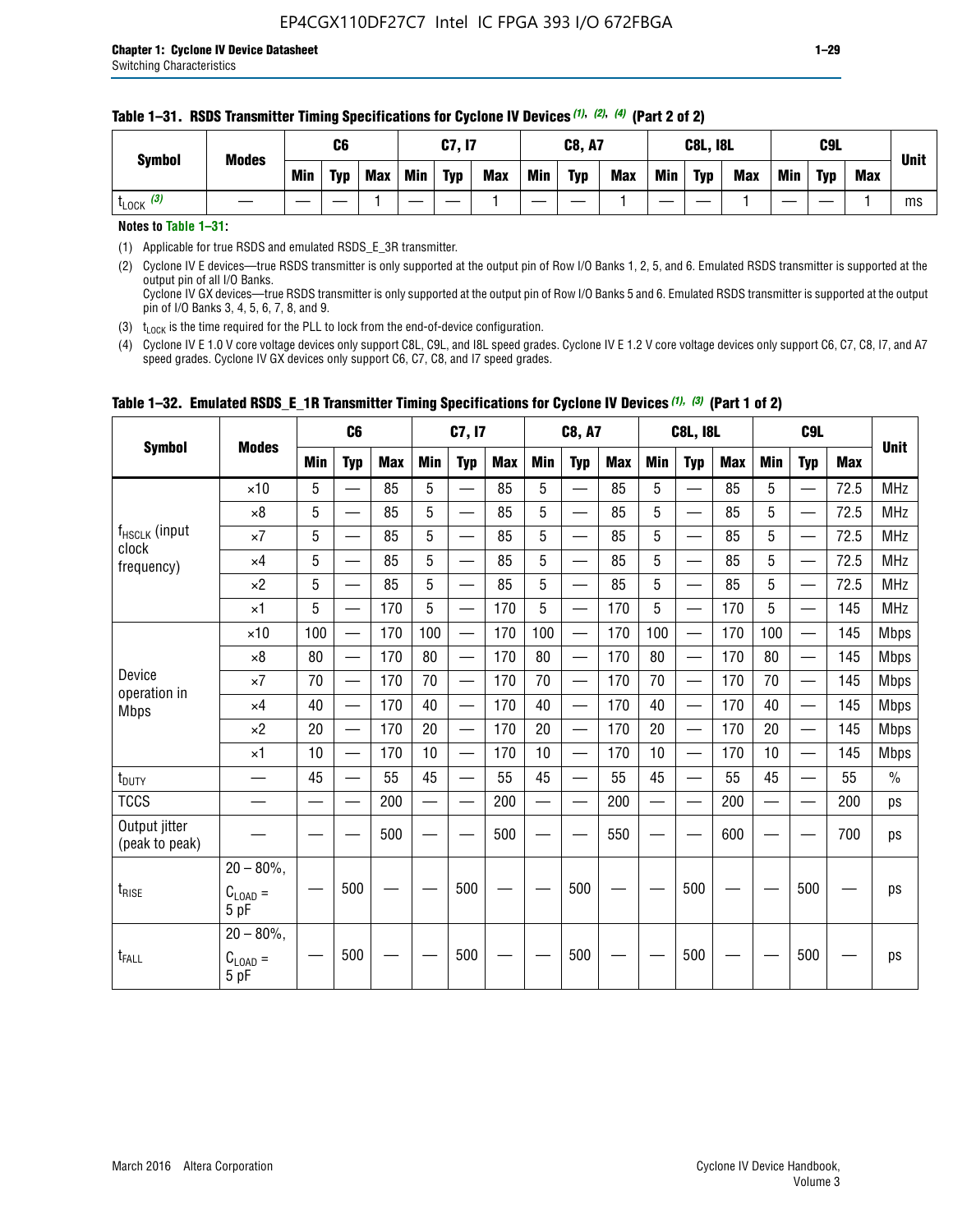| <b>Symbol</b>        | <b>Modes</b> |     | C6         |     |            | C7, I7     |            |            | <b>C8, A7</b> |            |            | <b>C8L, I8L</b> |            |     | <b>C9L</b> |            | <b>Unit</b> |
|----------------------|--------------|-----|------------|-----|------------|------------|------------|------------|---------------|------------|------------|-----------------|------------|-----|------------|------------|-------------|
|                      |              | Min | <b>Typ</b> | Max | <b>Min</b> | <b>Typ</b> | <b>Max</b> | <b>Min</b> | <b>Typ</b>    | <b>Max</b> | <b>Min</b> | <b>Typ</b>      | <b>Max</b> | Min | <b>Typ</b> | <b>Max</b> |             |
| (2)<br><b>L</b> LOCK |              |     |            |     |            |            |            |            |               |            |            |                 |            |     |            |            | ms          |

#### **Table 1–32. Emulated RSDS\_E\_1R Transmitter Timing Specifications for Cyclone IV Devices** *(1), (3)* **(Part 2 of 2)**

**Notes to Table 1–32:**

(1) Emulated RSDS\_E\_1R transmitter is supported at the output pin of all I/O Banks of Cyclone IV E devices and I/O Banks 3, 4, 5, 6, 7, 8, and 9 of Cyclone IV GX devices.

(2)  $t_{\text{LOCK}}$  is the time required for the PLL to lock from the end-of-device configuration.

(3) Cyclone IV E 1.0 V core voltage devices only support C8L, C9L, and I8L speed grades. Cyclone IV E 1.2 V core voltage devices only support C6, C7, C8, I7, and A7 speed grades. Cyclone IV GX devices only support C6, C7, C8, and I7 speed grades.

| <b>Symbol</b><br>f <sub>HSCLK</sub> (input<br>clock<br>frequency)<br>Device<br>operation in<br><b>Mbps</b><br>t <sub>DUTY</sub> |                                            |     | C <sub>6</sub>                            |            |                          | C7, I7                   |            |            | <b>C8, A7</b>            |              |                          | <b>C8L, I8L</b>          |            |            | C <sub>9</sub> L         |            |               |
|---------------------------------------------------------------------------------------------------------------------------------|--------------------------------------------|-----|-------------------------------------------|------------|--------------------------|--------------------------|------------|------------|--------------------------|--------------|--------------------------|--------------------------|------------|------------|--------------------------|------------|---------------|
|                                                                                                                                 | <b>Modes</b>                               | Min | <b>Typ</b>                                | <b>Max</b> | <b>Min</b>               | <b>Typ</b>               | <b>Max</b> | <b>Min</b> | <b>Typ</b>               | <b>Max</b>   | <b>Min</b>               | <b>Typ</b>               | <b>Max</b> | <b>Min</b> | <b>Typ</b>               | <b>Max</b> | <b>Unit</b>   |
|                                                                                                                                 | $\times$ 10                                | 5   |                                           | 200        | 5                        |                          | 155.5      | 5          | $\overline{\phantom{0}}$ | 155.5        | 5                        |                          | 155.5      | 5          |                          | 132.5      | <b>MHz</b>    |
|                                                                                                                                 | $\times 8$                                 | 5   |                                           | 200        | 5                        | —                        | 155.5      | 5          | —                        | 155.5        | 5                        |                          | 155.5      | 5          |                          | 132.5      | <b>MHz</b>    |
|                                                                                                                                 | $\times 7$                                 | 5   | $\overline{\phantom{0}}$                  | 200        | 5                        | —<br>——                  | 155.5      | 5          | —                        | 155.5        | 5                        | —                        | 155.5      | 5          |                          | 132.5      | <b>MHz</b>    |
|                                                                                                                                 | $\times$ 4                                 | 5   |                                           | 200        | 5                        | —<br>——                  | 155.5      | 5          | $\qquad \qquad$          | 155.5        | 5                        |                          | 155.5      | 5          | —                        | 132.5      | MHz           |
|                                                                                                                                 | $\times 2$                                 | 5   | $\overline{\phantom{0}}$                  | 200        | 5                        | —                        | 155.5      | 5          | $\overline{\phantom{0}}$ | 155.5        | 5                        | $\overline{\phantom{0}}$ | 155.5      | 5          | $\overline{\phantom{0}}$ | 132.5      | <b>MHz</b>    |
|                                                                                                                                 | $\times$ 1                                 | 5   | $\overline{\phantom{0}}$                  | 400        | 5                        | $\overline{\phantom{0}}$ | 311        | 5          | $\overline{\phantom{0}}$ | 311          | 5                        |                          | 311        | 5          | —                        | 265        | MHz           |
|                                                                                                                                 | $\times$ 10                                | 100 | $\overline{\phantom{0}}$                  | 400        | 100                      | $\overline{\phantom{0}}$ | 311        | 100        | $\overline{\phantom{0}}$ | 311          | 100                      | $\overline{\phantom{0}}$ | 311        | 100        |                          | 265        | <b>Mbps</b>   |
|                                                                                                                                 | $\times 8$                                 | 80  | $\overline{\phantom{0}}$                  | 400        | 80                       | $\overline{\phantom{0}}$ | 311        | 80         | $\overline{\phantom{0}}$ | 311          | 80                       | $\overline{\phantom{0}}$ | 311        | 80         |                          | 265        | <b>Mbps</b>   |
|                                                                                                                                 | $\times 7$                                 | 70  | $\overline{\phantom{0}}$                  | 400        | 70                       | $\equiv$                 | 311        | 70         |                          | 311          | 70                       | —                        | 311        | 70         |                          | 265        | <b>Mbps</b>   |
|                                                                                                                                 | $\times$ 4                                 | 40  |                                           | 400        | 40                       |                          | 311        | 40         | $\overline{\phantom{0}}$ | 311          | 40                       |                          | 311        | 40         |                          | 265        | <b>Mbps</b>   |
|                                                                                                                                 | $\times 2$                                 | 20  | $\qquad \qquad \overline{\qquad \qquad }$ | 400        | 20                       | —                        | 311        | 20         | $\overline{\phantom{0}}$ | 311          | 20                       | —                        | 311        | 20         |                          | 265        | <b>Mbps</b>   |
|                                                                                                                                 | ×1                                         | 10  |                                           | 400        | 10                       | —                        | 311        | 10         | —                        | 311          | 10                       | $\overline{\phantom{0}}$ | 311        | 10         |                          | 265        | <b>Mbps</b>   |
|                                                                                                                                 | __                                         | 45  | $\qquad \qquad$                           | 55         | 45                       | $\overline{\phantom{0}}$ | 55         | 45         | $\qquad \qquad$          | 55           | 45                       | $\overline{\phantom{0}}$ | 55         | 45         |                          | 55         | $\frac{0}{0}$ |
| <b>TCCS</b>                                                                                                                     |                                            |     |                                           | 200        | $\overline{\phantom{0}}$ |                          | 200        |            | e e                      | 200          | $\overline{\phantom{0}}$ |                          | 200        |            |                          | 200        | ps            |
| Output jitter<br>(peak to peak)                                                                                                 |                                            |     |                                           | 500        |                          |                          | 500        |            |                          | 550          |                          |                          | 600        |            |                          | 700        | ps            |
| $t_{\text{RISE}}$                                                                                                               | $20 - 80\%$ ,<br>$C_{LOAD} =$<br>5 pF      |     | 500                                       |            |                          | 500                      |            |            | 500                      |              |                          | 500                      |            |            | 500                      |            | ps            |
| t <sub>FALL</sub>                                                                                                               | $20 - 80\%$<br>$C_{\text{LOAD}} =$<br>5 pF |     | 500                                       |            |                          | 500                      |            |            | 500                      |              |                          | 500                      |            |            | 500                      |            | ps            |
| $t_{\text{LOCK}}$ (3)                                                                                                           |                                            |     |                                           | 1          |                          |                          | 1          |            |                          | $\mathbf{1}$ |                          |                          | 1          |            |                          | 1          | ms            |

**Table 1–33. Mini-LVDS Transmitter Timing Specifications for Cyclone IV Devices** *(1)***,** *(2)***,** *(4)*

**Notes to Table 1–33:**

(1) Applicable for true and emulated mini-LVDS transmitter.

(2) Cyclone IV E—true mini-LVDS transmitter is only supported at the output pin of Row I/O Banks 1, 2, 5, and 6. Emulated mini-LVDS transmitter is supported at the output pin of all I/O banks.

Cyclone IV GX—true mini-LVDS transmitter is only supported at the output pin of Row I/O Banks 5 and 6. Emulated mini-LVDS transmitter is supported at the output pin of I/O Banks 3, 4, 5, 6, 7, 8, and 9.

(3)  $t_{\text{LOCK}}$  is the time required for the PLL to lock from the end-of-device configuration.

(4) Cyclone IV E 1.0 V core voltage devices only support C8L, C9L, and I8L speed grades. Cyclone IV E 1.2 V core voltage devices only support C6, C7, C8, I7, and A7 speed grades. Cyclone IV GX devices only support C6, C7, C8, and I7 speed grades.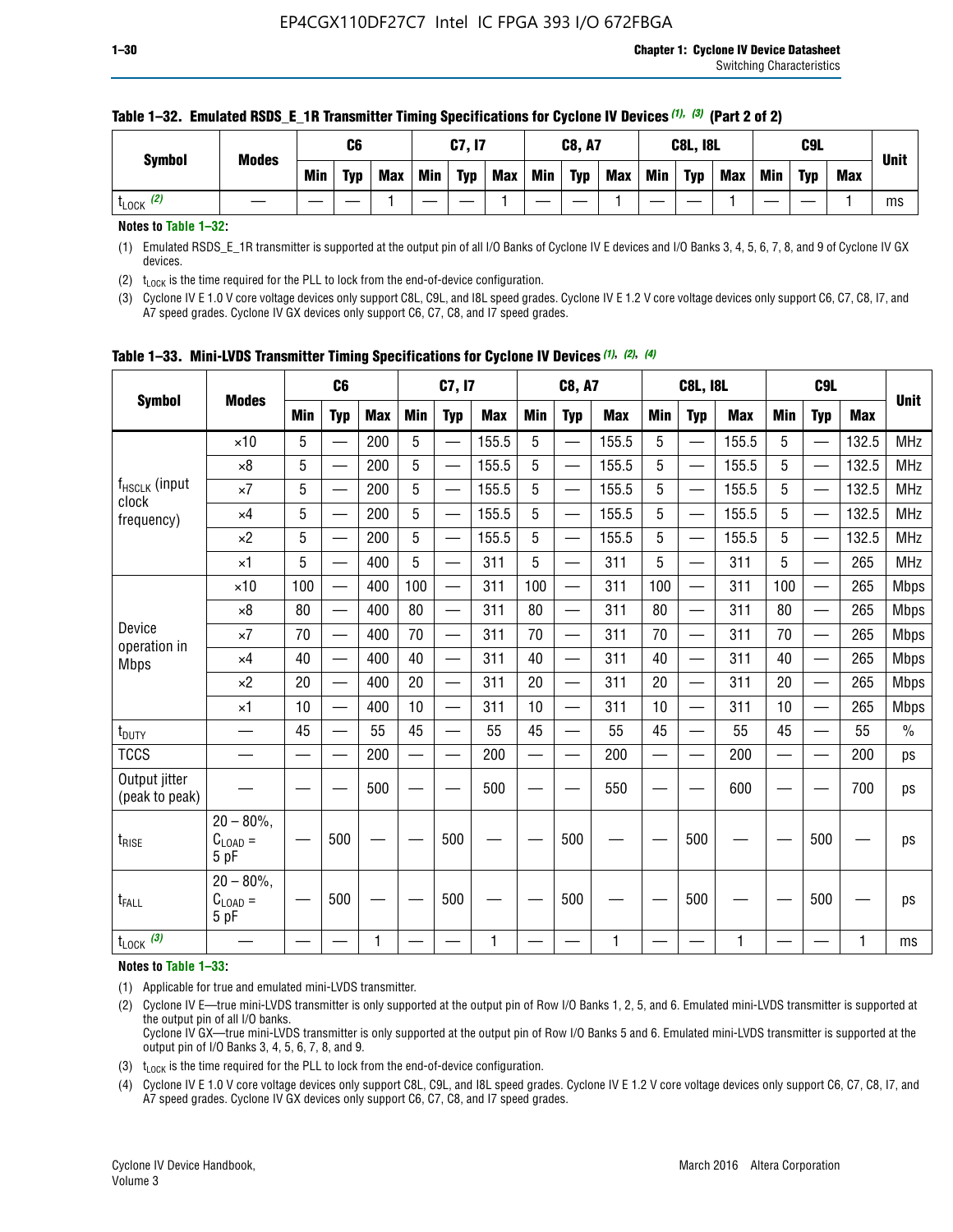|                                 |              |     | C <sub>6</sub> |     | C7, I7     |     | <b>C8, A7</b> |     | <b>C8L, I8L</b> |            | C <sub>9</sub> L |               |
|---------------------------------|--------------|-----|----------------|-----|------------|-----|---------------|-----|-----------------|------------|------------------|---------------|
| <b>Symbol</b>                   | <b>Modes</b> | Min | <b>Max</b>     | Min | <b>Max</b> | Min | <b>Max</b>    | Min | <b>Max</b>      | <b>Min</b> | <b>Max</b>       | <b>Unit</b>   |
|                                 | $\times$ 10  | 5   | 420            | 5   | 370        | 5   | 320           | 5   | 320             | 5          | 250              | <b>MHz</b>    |
|                                 | $\times 8$   | 5   | 420            | 5   | 370        | 5   | 320           | 5   | 320             | 5          | 250              | <b>MHz</b>    |
| f <sub>HSCLK</sub> (input       | $\times 7$   | 5   | 420            | 5   | 370        | 5   | 320           | 5   | 320             | 5          | 250              | MHz           |
| clock<br>frequency)             | $\times$ 4   | 5   | 420            | 5   | 370        | 5   | 320           | 5   | 320             | 5          | 250              | <b>MHz</b>    |
|                                 | $\times 2$   | 5   | 420            | 5   | 370        | 5   | 320           | 5   | 320             | 5          | 250              | <b>MHz</b>    |
|                                 | $\times$ 1   | 5   | 420            | 5   | 402.5      | 5   | 402.5         | 5   | 362             | 5          | 265              | <b>MHz</b>    |
|                                 | $\times$ 10  | 100 | 840            | 100 | 740        | 100 | 640           | 100 | 640             | 100        | 500              | <b>Mbps</b>   |
|                                 | $\times 8$   | 80  | 840            | 80  | 740        | 80  | 640           | 80  | 640             | 80         | 500              | <b>Mbps</b>   |
| <b>HSIODR</b>                   | $\times 7$   | 70  | 840            | 70  | 740        | 70  | 640           | 70  | 640             | 70         | 500              | <b>Mbps</b>   |
|                                 | $\times$ 4   | 40  | 840            | 40  | 740        | 40  | 640           | 40  | 640             | 40         | 500              | <b>Mbps</b>   |
|                                 | $\times 2$   | 20  | 840            | 20  | 740        | 20  | 640           | 20  | 640             | 20         | 500              | <b>Mbps</b>   |
|                                 | $\times$ 1   | 10  | 420            | 10  | 402.5      | 10  | 402.5         | 10  | 362             | 10         | 265              | <b>Mbps</b>   |
| t <sub>DUTY</sub>               |              | 45  | 55             | 45  | 55         | 45  | 55            | 45  | 55              | 45         | 55               | $\frac{0}{0}$ |
| <b>TCCS</b>                     |              |     | 200            |     | 200        |     | 200           |     | 200             |            | 200              | ps            |
| Output jitter<br>(peak to peak) |              |     | 500            |     | 500        |     | 550           |     | 600             |            | 700              | ps            |
| $t_{\text{LOCK}}$ (2)           |              |     | 1              |     | 1          |     | 1             |     | 1               |            | 1                | ms            |

**Table 1–34. True LVDS Transmitter Timing Specifications for Cyclone IV Devices** *(1)***,** *(3)*

**Notes to Table 1–34:**

(1) Cyclone IV E—true LVDS transmitter is only supported at the output pin of Row I/O Banks 1, 2, 5, and 6. Cyclone IV GX—true LVDS transmitter is only supported at the output pin of Row I/O Banks 5 and 6.

(2)  $t_{\text{LOCK}}$  is the time required for the PLL to lock from the end-of-device configuration.

(3) Cyclone IV E 1.0 V core voltage devices only support C8L, C9L, and I8L speed grades. Cyclone IV E 1.2 V core voltage devices only support C6, C7, C8, I7, and A7 speed grades. Cyclone IV GX devices only support C6, C7, C8, and I7 speed grades.

|  |  |  |  |  |  | Table 1–35. Emulated LVDS Transmitter Timing Specifications for Cyclone IV Devices <sup>(1),</sup> <sup>(3)</sup> (Part 1 of 2) |  |  |
|--|--|--|--|--|--|---------------------------------------------------------------------------------------------------------------------------------|--|--|
|--|--|--|--|--|--|---------------------------------------------------------------------------------------------------------------------------------|--|--|

|                             |              | C <sub>6</sub> |            | C7, I7     |            | <b>C8, A7</b> |            | <b>C8L, I8L</b> |            | C <sub>9L</sub> |            |             |
|-----------------------------|--------------|----------------|------------|------------|------------|---------------|------------|-----------------|------------|-----------------|------------|-------------|
| <b>Symbol</b>               | <b>Modes</b> | Min            | <b>Max</b> | <b>Min</b> | <b>Max</b> | <b>Min</b>    | <b>Max</b> | <b>Min</b>      | <b>Max</b> | <b>Min</b>      | <b>Max</b> | <b>Unit</b> |
|                             | $\times$ 10  | 5              | 320        | 5          | 320        | 5             | 275        | 5               | 275        | 5               | 250        | <b>MHz</b>  |
|                             | $\times 8$   | 5              | 320        | 5          | 320        | 5             | 275        | 5               | 275        | 5               | 250        | <b>MHz</b>  |
| $f_{HSCLK}$ (input<br>clock | $\times 7$   | 5              | 320        | 5          | 320        | 5             | 275        | 5               | 275        | 5               | 250        | <b>MHz</b>  |
| frequency)                  | $\times$ 4   | 5              | 320        | 5          | 320        | 5             | 275        | 5               | 275        | 5               | 250        | <b>MHz</b>  |
|                             | $\times 2$   | 5              | 320        | 5          | 320        | 5             | 275        | 5               | 275        | 5               | 250        | <b>MHz</b>  |
|                             | $\times$ 1   | 5              | 402.5      | 5          | 402.5      | 5             | 402.5      | 5               | 362        | 5               | 265        | <b>MHz</b>  |
|                             | $\times$ 10  | 100            | 640        | 100        | 640        | 100           | 550        | 100             | 550        | 100             | 500        | <b>Mbps</b> |
|                             | $\times 8$   | 80             | 640        | 80         | 640        | 80            | 550        | 80              | 550        | 80              | 500        | <b>Mbps</b> |
| <b>HSIODR</b>               | $\times 7$   | 70             | 640        | 70         | 640        | 70            | 550        | 70              | 550        | 70              | 500        | <b>Mbps</b> |
|                             | $\times$ 4   | 40             | 640        | 40         | 640        | 40            | 550        | 40              | 550        | 40              | 500        | <b>Mbps</b> |
|                             | $\times 2$   | 20             | 640        | 20         | 640        | 20            | 550        | 20              | 550        | 20              | 500        | <b>Mbps</b> |
|                             | ×1           | 10             | 402.5      | 10         | 402.5      | 10            | 402.5      | 10              | 362        | 10              | 265        | <b>Mbps</b> |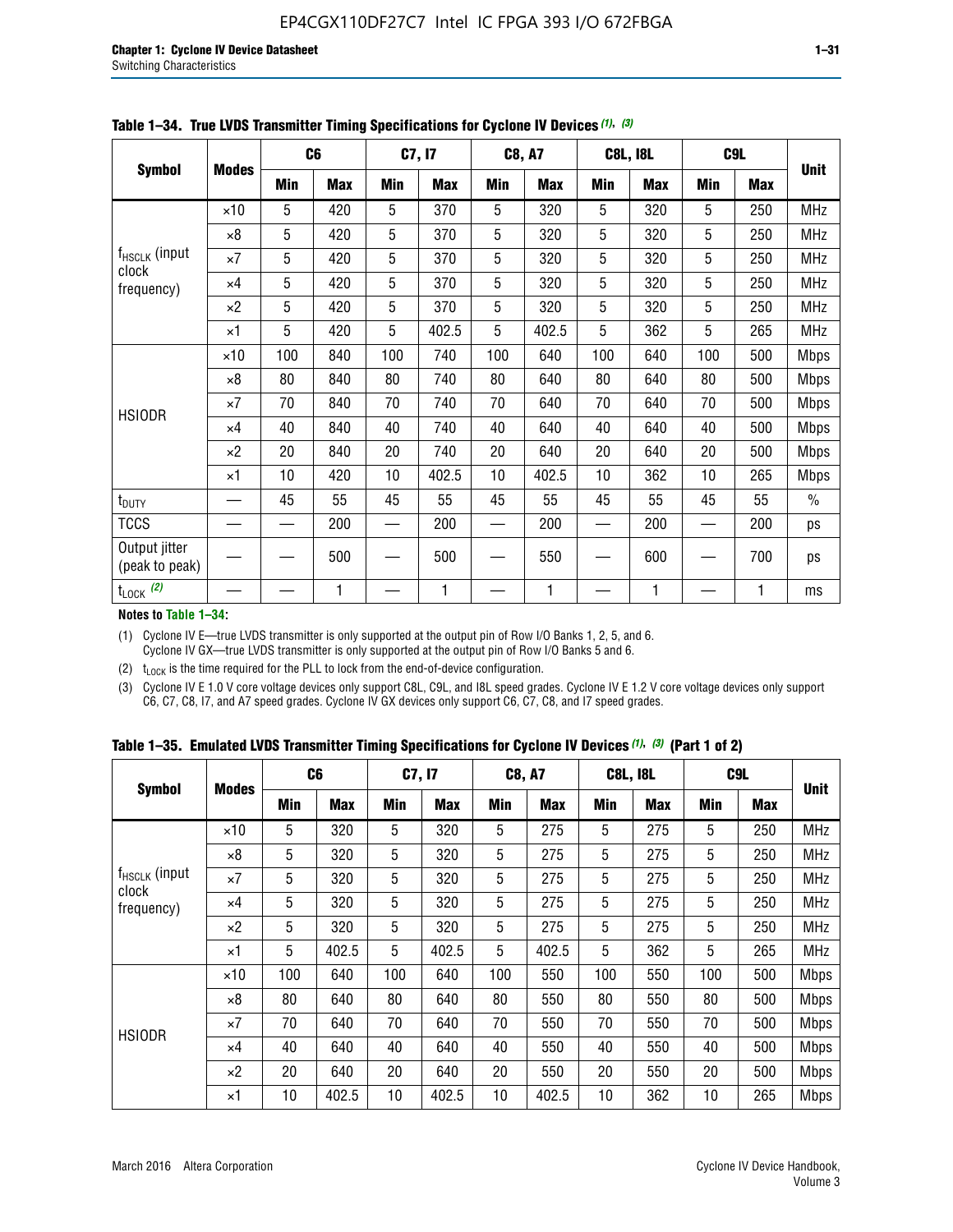|                                 |              | C <sub>6</sub> |            | C7, I7     |            | <b>C8, A7</b> |            | <b>C8L, I8L</b> |            |         | C <sub>9</sub> L |               |
|---------------------------------|--------------|----------------|------------|------------|------------|---------------|------------|-----------------|------------|---------|------------------|---------------|
| <b>Symbol</b>                   | <b>Modes</b> | Min            | <b>Max</b> | <b>Min</b> | <b>Max</b> | <b>Min</b>    | <b>Max</b> | Min             | <b>Max</b> | Min     | <b>Max</b>       | <b>Unit</b>   |
| t <sub>DUTY</sub>               |              | 45             | 55         | 45         | 55         | 45            | 55         | 45              | 55         | 45      | 55               | $\frac{0}{0}$ |
| <b>TCCS</b>                     |              |                | 200        |            | 200        |               | 200        |                 | 200        | —<br>—— | 200              | ps            |
| Output jitter<br>(peak to peak) |              |                | 500        |            | 500        |               | 550        |                 | 600        |         | 700              | ps            |
| $t_{\text{LOCK}}$ (2)           |              |                |            |            |            |               |            |                 |            |         |                  | ms            |

#### **Table 1–35. Emulated LVDS Transmitter Timing Specifications for Cyclone IV Devices** *(1)***,** *(3)* **(Part 2 of 2)**

#### **Notes to Table 1–35:**

(1) Cyclone IV E—emulated LVDS transmitter is supported at the output pin of all I/O Banks.

Cyclone IV GX—emulated LVDS transmitter is supported at the output pin of I/O Banks 3, 4, 5, 6, 7, 8, and 9.

(2)  $t_{\text{LOCK}}$  is the time required for the PLL to lock from the end-of-device configuration.

(3) Cyclone IV E 1.0 V core voltage devices only support C8L, C9L, and I8L speed grades. Cyclone IV E 1.2 V core voltage devices only support C6, C7, C8, I7, and A7 speed grades. Cyclone IV GX devices only support C6, C7, C8, and I7 speed grades.

|                                    |              | C <sub>6</sub> |            | C7, I7     |            | <b>C8, A7</b> |            | <b>C8L, I8L</b> |            | C <sub>9</sub> L |            |             |
|------------------------------------|--------------|----------------|------------|------------|------------|---------------|------------|-----------------|------------|------------------|------------|-------------|
| <b>Symbol</b>                      | <b>Modes</b> | Min            | <b>Max</b> | <b>Min</b> | <b>Max</b> | Min           | <b>Max</b> | Min             | <b>Max</b> | Min              | <b>Max</b> | <b>Unit</b> |
|                                    | $\times$ 10  | 10             | 437.5      | 10         | 370        | 10            | 320        | 10              | 320        | 10               | 250        | <b>MHz</b>  |
|                                    | $\times 8$   | 10             | 437.5      | 10         | 370        | 10            | 320        | 10              | 320        | 10               | 250        | <b>MHz</b>  |
| f <sub>HSCLK</sub> (input<br>clock | $\times 7$   | 10             | 437.5      | 10         | 370        | 10            | 320        | 10              | 320        | 10               | 250        | <b>MHz</b>  |
| frequency)                         | ×4           | 10             | 437.5      | 10         | 370        | 10            | 320        | 10              | 320        | 10               | 250        | <b>MHz</b>  |
|                                    | $\times 2$   | 10             | 437.5      | 10         | 370        | 10            | 320        | 10              | 320        | 10               | 250        | <b>MHz</b>  |
|                                    | ×1           | 10             | 437.5      | 10         | 402.5      | 10            | 402.5      | 10              | 362        | 10               | 265        | <b>MHz</b>  |
|                                    | $\times$ 10  | 100            | 875        | 100        | 740        | 100           | 640        | 100             | 640        | 100              | 500        | <b>Mbps</b> |
|                                    | $\times 8$   | 80             | 875        | 80         | 740        | 80            | 640        | 80              | 640        | 80               | 500        | <b>Mbps</b> |
| <b>HSIODR</b>                      | $\times 7$   | 70             | 875        | 70         | 740        | 70            | 640        | 70              | 640        | 70               | 500        | <b>Mbps</b> |
|                                    | $\times 4$   | 40             | 875        | 40         | 740        | 40            | 640        | 40              | 640        | 40               | 500        | <b>Mbps</b> |
|                                    | $\times 2$   | 20             | 875        | 20         | 740        | 20            | 640        | 20              | 640        | 20               | 500        | <b>Mbps</b> |
|                                    | ×1           | 10             | 437.5      | 10         | 402.5      | 10            | 402.5      | 10              | 362        | 10               | 265        | <b>Mbps</b> |
| SW                                 |              |                | 400        |            | 400        |               | 400        |                 | 550        | —                | 640        | ps          |
| Input jitter<br>tolerance          |              |                | 500        |            | 500        |               | 550        |                 | 600        |                  | 700        | ps          |
| $t_{\text{LOCK}}$ (2)              |              |                | 1          |            | 1          |               | 1          |                 | 1          |                  | 1          | ms          |

**Table 1–36. LVDS Receiver Timing Specifications for Cyclone IV Devices** *(1)***,** *(3)*

#### **Notes to Table 1–36:**

(1) Cyclone IV E—LVDS receiver is supported at all I/O Banks.

Cyclone IV GX—LVDS receiver is supported at I/O Banks 3, 4, 5, 6, 7, 8, and 9.

(2)  $t_{\text{LOCK}}$  is the time required for the PLL to lock from the end-of-device configuration.

(3) Cyclone IV E 1.0 V core voltage devices only support C8L, C9L, and I8L speed grades. Cyclone IV E 1.2 V core voltage devices only support C6, C7, C8, I7, and A7 speed grades. Cyclone IV GX devices only support C6, C7, C8, and I7 speed grades.

#### **External Memory Interface Specifications**

The external memory interfaces for Cyclone IV devices are auto-calibrating and easy to implement.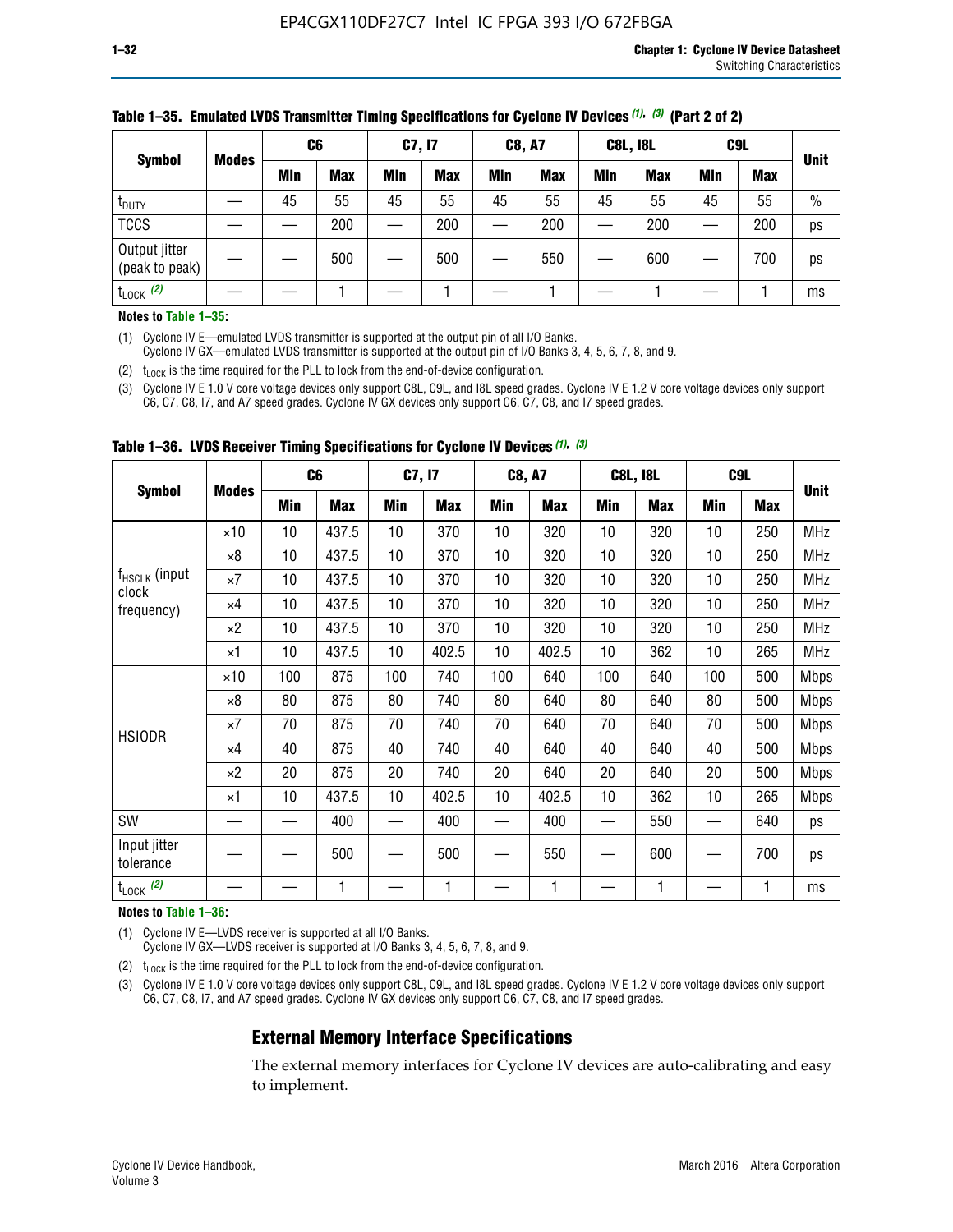**for more information about the supported maximum clock rate, device and pin** planning, IP implementation, and device termination, refer to *[Section III: System](http://www.altera.com/literature/hb/external-memory/emi_intro_specs.pdf)  [Performance Specifications](http://www.altera.com/literature/hb/external-memory/emi_intro_specs.pdf)* of the *External Memory Interface Handbook*.

Table 1–37 lists the memory output clock jitter specifications for Cyclone IV devices.

**Table 1–37. Memory Output Clock Jitter Specifications for Cyclone IV Devices** *(1)***,** *(2)*

| <b>Parameter</b>             | <b>Symbol</b>  | Min    | Max | <b>Unit</b> |
|------------------------------|----------------|--------|-----|-------------|
| Clock period jitter          | $L$ JIT(per)   | $-125$ | 125 | ps          |
| Cycle-to-cycle period jitter | $L$ JIT $(cc)$ | $-200$ | 200 | ps          |
| Duty cycle jitter            | LJIT(duty)     | $-150$ | 150 | ps          |

**Notes to Table 1–37:**

- (1) Memory output clock jitter measurements are for 200 consecutive clock cycles, as specified in the JEDEC DDR2 standard.
- (2) The clock jitter specification applies to memory output clock pins generated using DDIO circuits clocked by a PLL output routed on a global clock (GCLK) network.

## **Duty Cycle Distortion Specifications**

Table 1–38 lists the worst case duty cycle distortion for Cyclone IV devices.

**Table 1–38. Duty Cycle Distortion on Cyclone IV Devices I/O Pins** *(1)***,** *(2), (3)*

| <b>Symbol</b>     | C <sub>6</sub> |            | C7, I7     |            | <b>C8, I8L, A7</b> |            |            | C9L        | <b>Unit</b>   |
|-------------------|----------------|------------|------------|------------|--------------------|------------|------------|------------|---------------|
|                   | Min            | <b>Max</b> | <b>Min</b> | <b>Max</b> | Min                | <b>Max</b> | <b>Min</b> | <b>Max</b> |               |
| Output Duty Cycle | 45             | 55         | 45         | 55         | 45                 | 55         | 45         | 55         | $\frac{0}{0}$ |

**Notes to Table 1–38:**

(1) The duty cycle distortion specification applies to clock outputs from the PLLs, global clock tree, and IOE driving the dedicated and general purpose I/O pins.

(2) Cyclone IV devices meet the specified duty cycle distortion at the maximum output toggle rate for each combination of I/O standard and current strength.

(3) Cyclone IV E 1.0 V core voltage devices only support C8L, C9L, and I8L speed grades. Cyclone IV E 1.2 V core voltage devices only support C6, C7, C8, I7, and A7 speed grades. Cyclone IV GX devices only support C6, C7, C8, and I7 speed grades.

### **OCT Calibration Timing Specification**

Table 1–39 lists the duration of calibration for series OCT with calibration at device power-up for Cyclone IV devices.

#### **Table 1–39. Timing Specification for Series OCT with Calibration at Device Power-Up for Cyclone IV Devices** *(1)*

| Symbol  | <b>Description</b>                                            | <b>Maximum</b> | <b>Units</b> |
|---------|---------------------------------------------------------------|----------------|--------------|
| LOCTCAL | Duration of series OCT with<br>calibration at device power-up | 20             | μs           |

#### **Note to Table 1–39***:*

(1) OCT calibration takes place after device configuration and before entering user mode.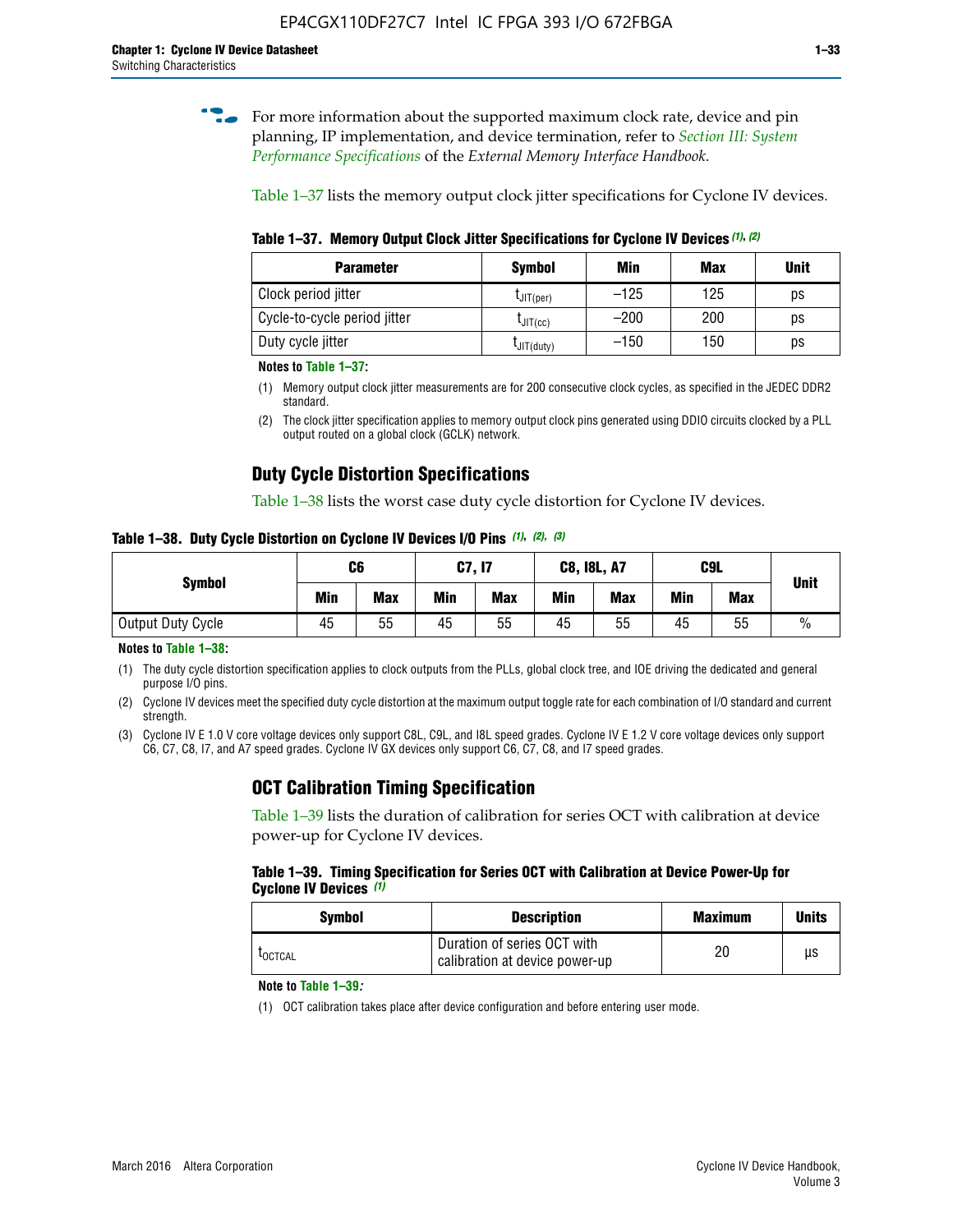## **IOE Programmable Delay**

Table 1–40 and Table 1–41 list the IOE programmable delay for Cyclone IV E 1.0 V core voltage devices.

#### **Table 1–40. IOE Programmable Delay on Column Pins for Cyclone IV E 1.0 V Core Voltage Devices** *(1)***,** *(2)*

|                                                                       |                                | <b>Number</b><br>0f | Min<br><b>Offset</b> | <b>Max Offset</b>  |            |                    |       |       |             |
|-----------------------------------------------------------------------|--------------------------------|---------------------|----------------------|--------------------|------------|--------------------|-------|-------|-------------|
| <b>Parameter</b>                                                      | <b>Paths Affected</b>          |                     |                      | <b>Fast Corner</b> |            | <b>Slow Corner</b> |       |       | <b>Unit</b> |
|                                                                       |                                | <b>Setting</b>      |                      | C8L                | <b>18L</b> | C8L                | C9L   | 18L   |             |
| Input delay from pin to<br>internal cells                             | Pad to I/O<br>dataout to core  |                     | 0                    | 2.054              | 1.924      | 3.387              | 4.017 | 3.411 | ns          |
| Input delay from pin to<br>input register                             | Pad to I/O input<br>register   | 8                   | 0                    | 2.010              | 1.875      | 3.341              | 4.252 | 3.367 | ns          |
| Delay from output register<br>to output pin                           | I/O output<br>register to pad  | 2                   | 0                    | 0.641              | 0.631      | 1.111              | 1.377 | 1.124 | ns          |
| Input delay from<br>dual-purpose clock pin to<br>fan-out destinations | Pad to global<br>clock network | 12                  | 0                    | 0.971              | 0.931      | 1.684              | 2.298 | 1.684 | ns          |

#### **Notes to Table 1–40:**

(1) The incremental values for the settings are generally linear. For the exact values for each setting, use the latest version of the Quartus II software.

(2) The minimum and maximum offset timing numbers are in reference to setting **0** as available in the Quartus II software.

| Table 1–41. IOE Programmable Delay on Row Pins for Cyclone IV E 1.0 V Core Voltage Devices (1), (2) |  |  |
|-----------------------------------------------------------------------------------------------------|--|--|
|-----------------------------------------------------------------------------------------------------|--|--|

|                                                                       |                                | <b>Number</b>  |                      | <b>Max Offset</b> |                    |                    |             |       |    |
|-----------------------------------------------------------------------|--------------------------------|----------------|----------------------|-------------------|--------------------|--------------------|-------------|-------|----|
| <b>Parameter</b>                                                      | <b>Paths Affected</b>          | 0f             | Min<br><b>Offset</b> |                   | <b>Fast Corner</b> | <b>Slow Corner</b> | <b>Unit</b> |       |    |
|                                                                       |                                | <b>Setting</b> |                      | C8L               | <b>18L</b>         | C8L                | C9L         | 18L   |    |
| Input delay from pin to<br>internal cells                             | Pad to I/O<br>dataout to core  |                | 0                    | 2.057             | 1.921              | 3.389              | 4.146       | 3.412 | ns |
| Input delay from pin to<br>input register                             | Pad to I/O input<br>register   | 8              | 0                    | 2.059             | 1.919              | 3.420              | 4.374       | 3.441 | ns |
| Delay from output register<br>to output pin                           | I/O output<br>register to pad  | 2              | 0                    | 0.670             | 0.623              | 1.160              | 1.420       | 1.168 | ns |
| Input delay from<br>dual-purpose clock pin to<br>fan-out destinations | Pad to global<br>clock network | 12             | 0                    | 0.960             | 0.919              | 1.656              | 2.258       | 1.656 | ns |

#### **Notes to Table 1–41:**

(1) The incremental values for the settings are generally linear. For the exact values for each setting, use the latest version of the Quartus II software.

(2) The minimum and maximum offset timing numbers are in reference to setting **0** as available in the Quartus II software.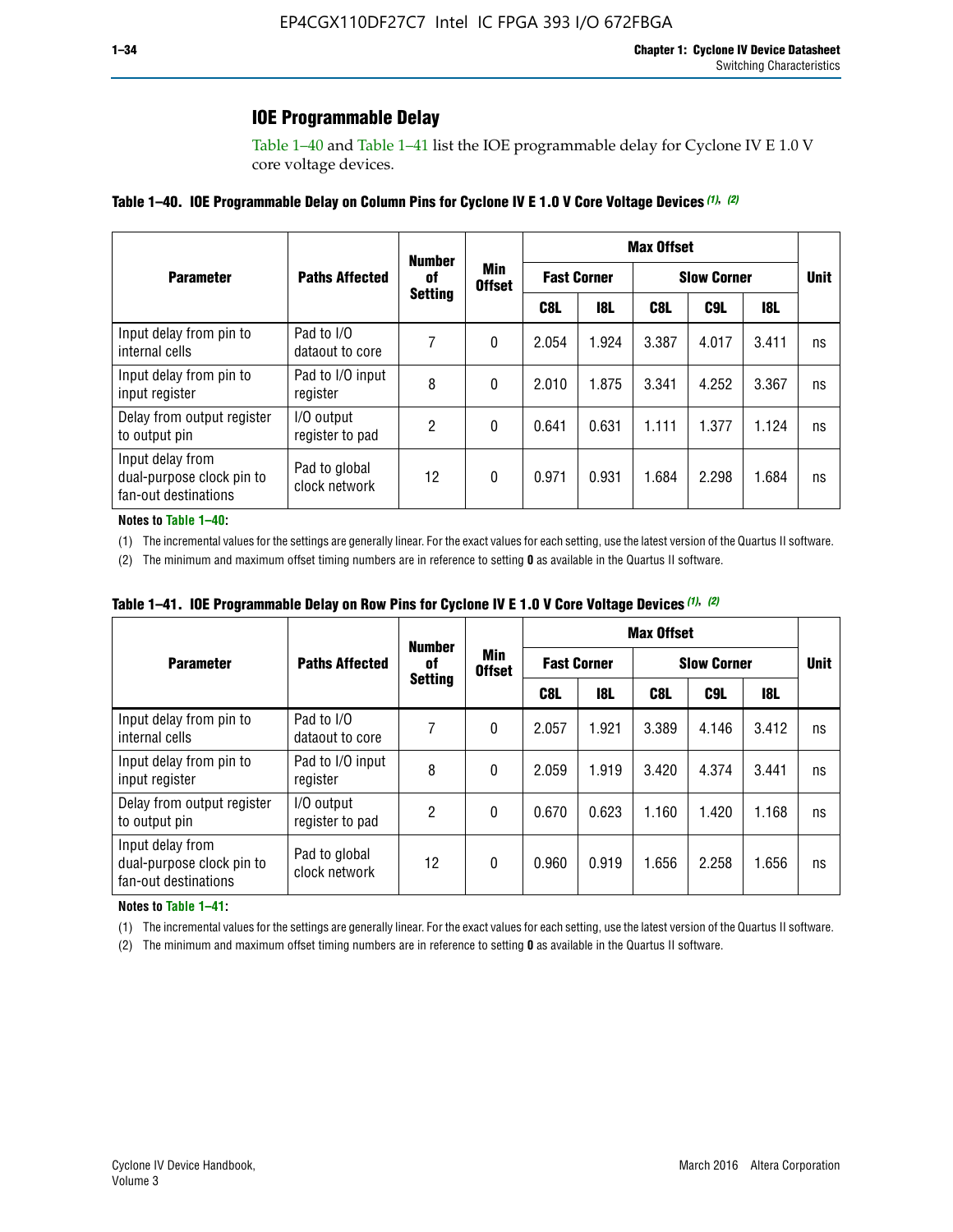Table 1–42 and Table 1–43 list the IOE programmable delay for Cyclone IV E 1.2 V core voltage devices.

|                                                                       |                                   | <b>Number</b>  | <b>Max Offset</b>           |                |                    |           |                    |       |       |               |       |    |
|-----------------------------------------------------------------------|-----------------------------------|----------------|-----------------------------|----------------|--------------------|-----------|--------------------|-------|-------|---------------|-------|----|
| <b>Parameter</b>                                                      | <b>Paths</b><br><b>Affected</b>   | of             | <b>Min</b><br><b>Offset</b> |                | <b>Fast Corner</b> |           | <b>Slow Corner</b> |       |       |               |       |    |
|                                                                       |                                   | <b>Setting</b> |                             | C <sub>6</sub> | $\mathbf{I}$       | <b>A7</b> | C6                 | C7    | C8    | $\mathsf{I}7$ | A7    |    |
| Input delay from pin to<br>internal cells                             | Pad to I/O<br>dataout to<br>core  | 7              | 0                           | 1.314          | 1.211              | 1.211     | 2.177              | 2.340 | 2.433 | 2.388         | 2.508 | ns |
| Input delay from pin to<br>input register                             | Pad to I/O<br>input register      | 8              | $\Omega$                    | 1.307          | 1.203              | 1.203     | 2.19               | 2.387 | 2.540 | 2.430         | 2.545 | ns |
| Delay from output<br>register to output pin                           | I/O output<br>register to<br>pad  | 2              | 0                           | 0.437          | 0.402              | 0.402     | 0.747              | 0.820 | 0.880 | 0.834         | 0.873 | ns |
| Input delay from<br>dual-purpose clock pin<br>to fan-out destinations | Pad to global<br>clock<br>network | 12             | 0                           | 0.693          | 0.665              | 0.665     | 1.200              | 1.379 | 1.532 | 1.393         | 1.441 | ns |

**Table 1–42. IOE Programmable Delay on Column Pins for Cyclone IV E 1.2 V Core Voltage Devices** *(1)***,** *(2)*

**Notes to Table 1–42:**

(1) The incremental values for the settings are generally linear. For the exact values for each setting, use the latest version of the Quartus II software.

(2) The minimum and maximum offset timing numbers are in reference to setting **0** as available in the Quartus II software.

|                                                                       |                                   | <b>Number</b>  | <b>Min</b><br><b>Offset</b> | <b>Max Offset</b> |                    |           |                    |       |       |               |       |             |
|-----------------------------------------------------------------------|-----------------------------------|----------------|-----------------------------|-------------------|--------------------|-----------|--------------------|-------|-------|---------------|-------|-------------|
| <b>Parameter</b>                                                      | <b>Paths</b><br><b>Affected</b>   | 0f             |                             |                   | <b>Fast Corner</b> |           | <b>Slow Corner</b> |       |       |               |       | <b>Unit</b> |
|                                                                       |                                   | <b>Setting</b> |                             | C6                | $\mathbf{I}$       | <b>A7</b> | C6                 | C7    | C8    | $\mathsf{I}7$ | A7    |             |
| Input delay from pin to<br>internal cells                             | Pad to I/O<br>dataout to<br>core  | 7              | $\Omega$                    | 1.314             | 1.209              | 1.209     | 2.201              | 2.386 | 2.510 | 2.429         | 2.548 | ns          |
| Input delay from pin to<br>input register                             | Pad to I/O<br>input register      | 8              | $\Omega$                    | 1.312             | 1.207              | 1.207     | 2.202              | 2.402 | 2.558 | 2.447         | 2.557 | ns          |
| Delay from output<br>register to output pin                           | I/O output<br>register to<br>pad  | 2              | $\Omega$                    | 0.458             | 0.419              | 0.419     | 0.783              | 0.861 | 0.924 | 0.875         | 0.915 | ns          |
| Input delay from<br>dual-purpose clock pin<br>to fan-out destinations | Pad to global<br>clock<br>network | 12             | $\Omega$                    | 0.686             | 0.657              | 0.657     | 1.185              | 1.360 | 1.506 | 1.376         | 1.422 | ns          |

**Table 1–43. IOE Programmable Delay on Row Pins for Cyclone IV E 1.2 V Core Voltage Devices** *(1)***,** *(2)*

#### **Notes to Table 1–43:**

(1) The incremental values for the settings are generally linear. For the exact values for each setting, use the latest version of the Quartus II software.

(2) The minimum and maximum offset timing numbers are in reference to setting **0** as available in the Quartus II software.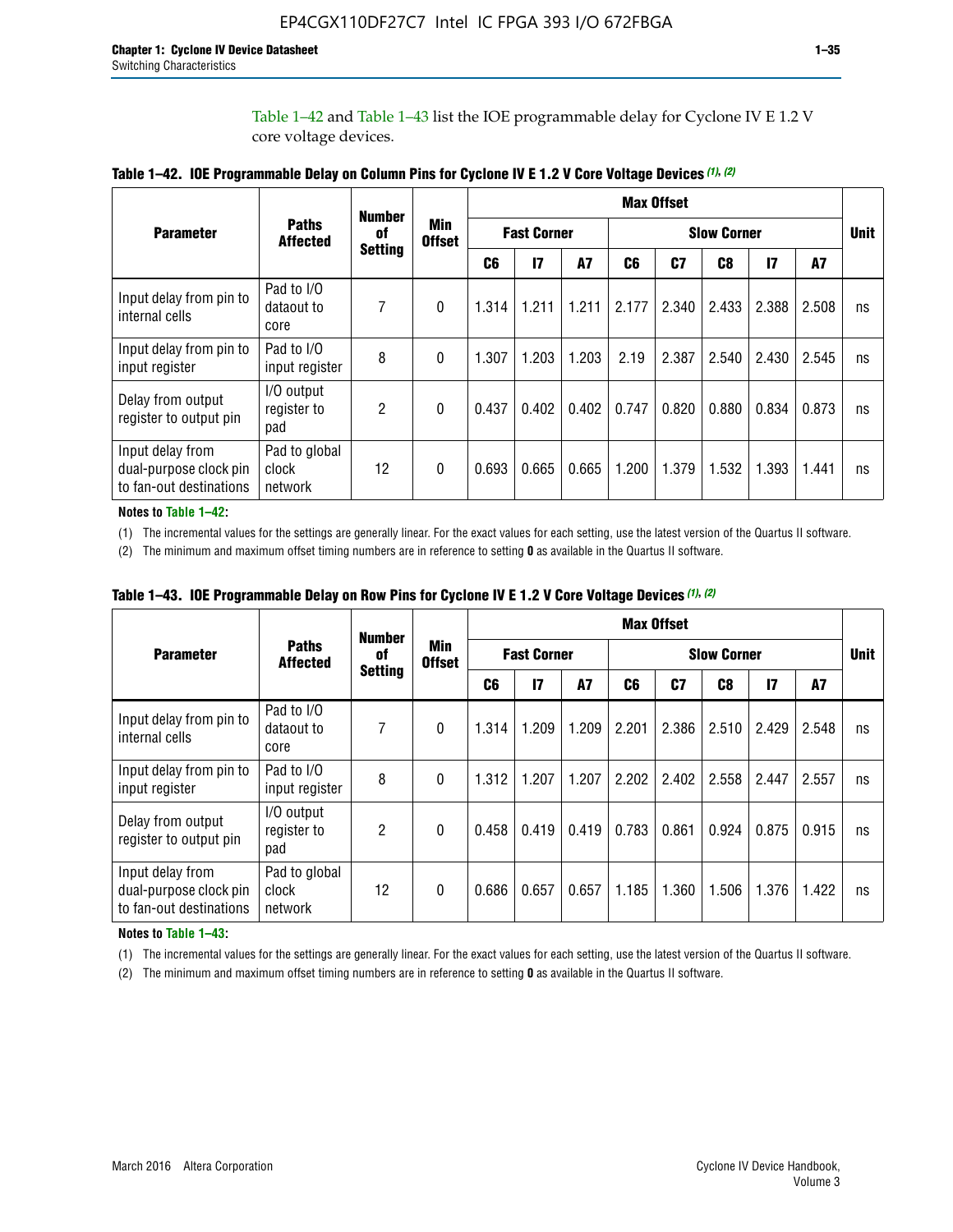Table 1–44 and Table 1–45 list the IOE programmable delay for Cyclone IV GX devices.

|                                                                       |                                   | <b>Number</b><br>0f | <b>Min</b><br><b>Offset</b> | <b>Max Offset</b>  |              |       |                |                |               |    |
|-----------------------------------------------------------------------|-----------------------------------|---------------------|-----------------------------|--------------------|--------------|-------|----------------|----------------|---------------|----|
| <b>Parameter</b>                                                      | <b>Paths</b><br><b>Affected</b>   |                     |                             | <b>Fast Corner</b> |              |       | <b>Unit</b>    |                |               |    |
|                                                                       |                                   | <b>Settings</b>     |                             | C6                 | $\mathbf{I}$ | C6    | C <sub>7</sub> | C <sub>8</sub> | $\mathsf{I}7$ |    |
| Input delay from pin to<br>internal cells                             | Pad to I/O<br>dataout to<br>core  | 7                   | $\boldsymbol{0}$            | 1.313              | 1.209        | 2.184 | 2.336          | 2.451          | 2.387         | ns |
| Input delay from pin to<br>input register                             | Pad to I/O<br>input register      | 8                   | $\Omega$                    | 1.312              | 1.208        | 2.200 | 2.399          | 2.554          | 2.446         | ns |
| Delay from output<br>register to output pin                           | I/O output<br>register to<br>pad  | 2                   | $\mathbf{0}$                | 0.438              | 0.404        | 0.751 | 0.825          | 0.886          | 0.839         | ns |
| Input delay from<br>dual-purpose clock pin<br>to fan-out destinations | Pad to global<br>clock<br>network | 12                  | 0                           | 0.713              | 0.682        | 1.228 | 1.41           | 1.566          | 1.424         | ns |

**Table 1–44. IOE Programmable Delay on Column Pins for Cyclone IV GX Devices** *(1)***,** *(2)*

**Notes to Table 1–44:**

(1) The incremental values for the settings are generally linear. For exact values of each setting, use the latest version of the Quartus II software.

(2) The minimum and maximum offset timing numbers are in reference to setting **0** as available in the Quartus II software.

|                                                                       |                                  | <b>Number</b>         | Min<br><b>Offset</b> | <b>Max Offset</b>  |       |       |       |             |               |    |
|-----------------------------------------------------------------------|----------------------------------|-----------------------|----------------------|--------------------|-------|-------|-------|-------------|---------------|----|
| <b>Parameter</b>                                                      | <b>Paths</b><br><b>Affected</b>  | 0f<br><b>Settings</b> |                      | <b>Fast Corner</b> |       |       |       | <b>Unit</b> |               |    |
|                                                                       |                                  |                       |                      | C6                 | 17    | C6    | C7    | C8          | $\mathsf{I}7$ |    |
| Input delay from pin to<br>internal cells                             | Pad to I/O<br>dataout to<br>core | 7                     | $\mathbf{0}$         | 1.314              | 1.210 | 2.209 | 2.398 | 2.526       | 2.443         | ns |
| Input delay from pin to<br>input register                             | Pad to I/O<br>input register     | 8                     | $\mathbf{0}$         | 1.313              | 1.208 | 2.205 | 2.406 | 2.563       | 2.450         | ns |
| Delay from output<br>register to output pin                           | I/O output<br>register to<br>pad | $\overline{2}$        | $\mathbf{0}$         | 0.461              | 0.421 | 0.789 | 0.869 | 0.933       | 0.884         | ns |
| Input delay from<br>dual-purpose clock pin<br>to fan-out destinations | Pad to global<br>clock network   | 12                    | $\mathbf{0}$         | 0.712              | 0.682 | 1.225 | 1.407 | 1.562       | 1.421         | ns |

**Table 1–45. IOE Programmable Delay on Row Pins for Cyclone IV GX Devices** *(1)***,** *(2)*

#### **Notes to Table 1–45:**

(1) The incremental values for the settings are generally linear. For exact values of each setting, use the latest version of Quartus II software.

(2) The minimum and maximum offset timing numbers are in reference to setting **0** as available in the Quartus II software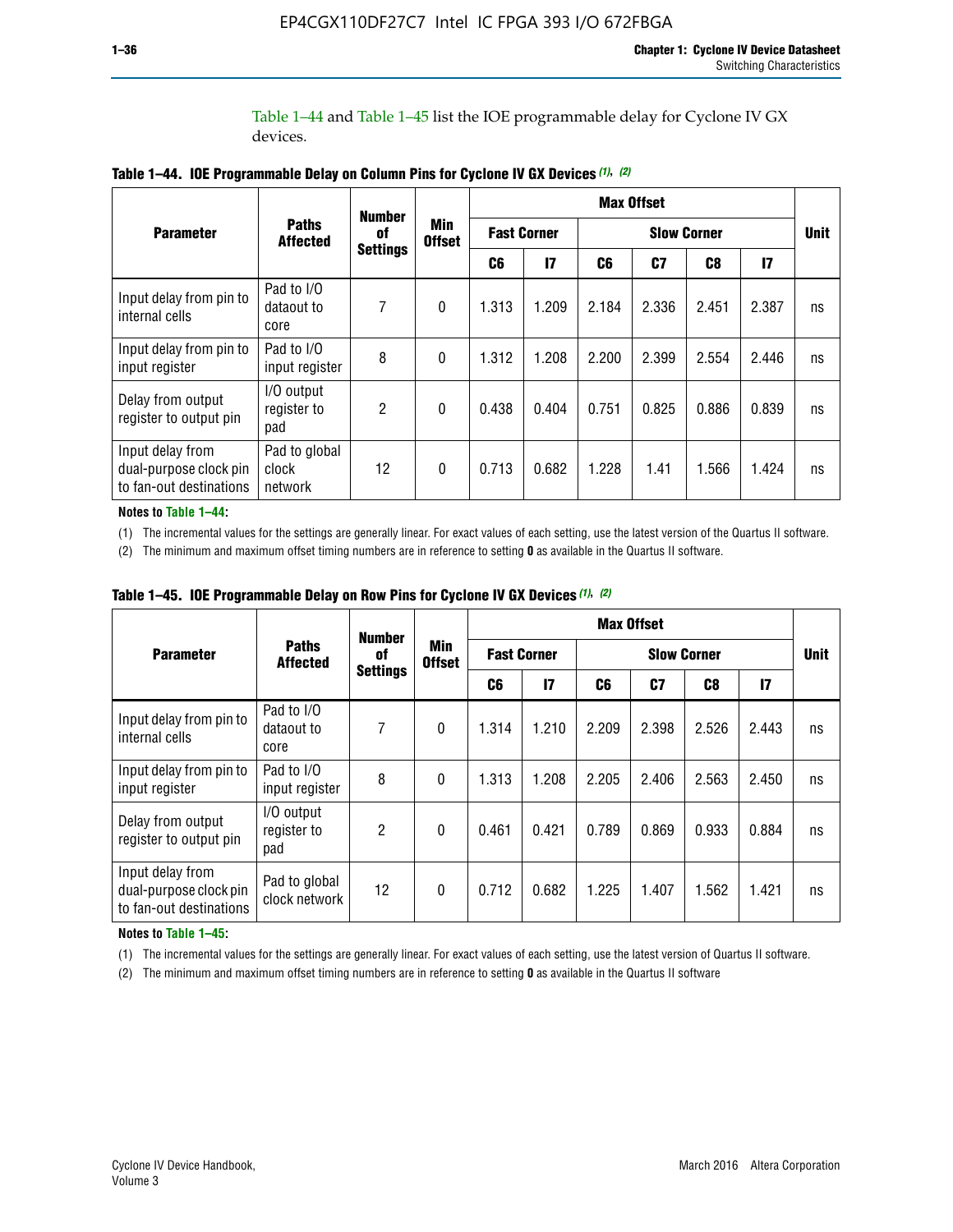## **I/O Timing**

Use the following methods to determine I/O timing:

- the Excel-based I/O Timing
- the Quartus II timing analyzer

The Excel-based I/O timing provides pin timing performance for each device density and speed grade. The data is typically used prior to designing the FPGA to get a timing budget estimation as part of the link timing analysis. The Quartus II timing analyzer provides a more accurate and precise I/O timing data based on the specifics of the design after place-and-route is complete.

**For The Excel-based I/O Timing spreadsheet is downloadable from Cyclone IV Devices** [Literature](http://www.altera.com/literature/lit-cyclone-iv.jsp) website.

## **Glossary**

Table 1–46 lists the glossary for this chapter.

| <b>Letter</b> | <b>Term</b>                                                     | <b>Definitions</b>                                                                                                                               |  |  |  |  |  |  |  |
|---------------|-----------------------------------------------------------------|--------------------------------------------------------------------------------------------------------------------------------------------------|--|--|--|--|--|--|--|
| A             |                                                                 |                                                                                                                                                  |  |  |  |  |  |  |  |
| B             |                                                                 |                                                                                                                                                  |  |  |  |  |  |  |  |
| C             |                                                                 |                                                                                                                                                  |  |  |  |  |  |  |  |
| D             |                                                                 |                                                                                                                                                  |  |  |  |  |  |  |  |
| E             |                                                                 |                                                                                                                                                  |  |  |  |  |  |  |  |
| F             | $f_{\sf HSCLK}$                                                 | High-speed I/O block: High-speed receiver/transmitter input and output clock frequency.                                                          |  |  |  |  |  |  |  |
| G             | <b>GCLK</b>                                                     | Input pin directly to Global Clock network.                                                                                                      |  |  |  |  |  |  |  |
|               | <b>GCLK PLL</b>                                                 | Input pin to Global Clock network through the PLL.                                                                                               |  |  |  |  |  |  |  |
| н             | <b>HSIODR</b>                                                   | High-speed I/O block: Maximum/minimum LVDS data transfer rate (HSIODR = 1/TUI).                                                                  |  |  |  |  |  |  |  |
|               | Input Waveforms<br>for the SSTL<br>Differential I/O<br>Standard | $\frac{1}{\sqrt{1+\frac{1}{2}}}\left\{ \frac{1}{\sqrt{1+\frac{1}{2}}}\right\}$<br><b>V</b> swing<br>$\cdots$ $V_{REF}$<br>\<br>$\sim V_{\rm IL}$ |  |  |  |  |  |  |  |

#### **Table 1–46. Glossary (Part 1 of 5)**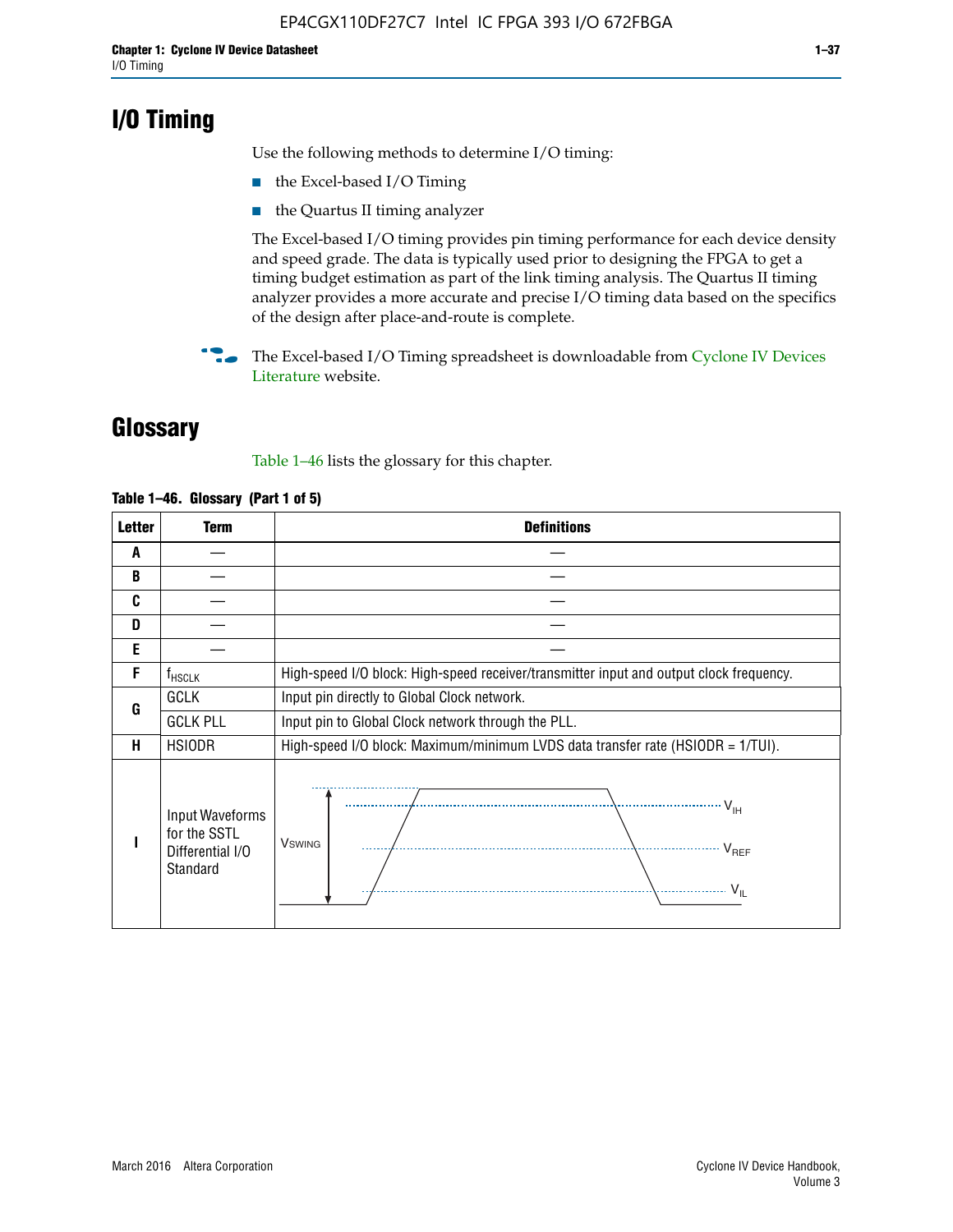### **Table 1–46. Glossary (Part 2 of 5)**

| <b>Letter</b>             | <b>Term</b>      | <b>Definitions</b>                                                                                                                                                                                                                                                                                                                                                                                                                                          |
|---------------------------|------------------|-------------------------------------------------------------------------------------------------------------------------------------------------------------------------------------------------------------------------------------------------------------------------------------------------------------------------------------------------------------------------------------------------------------------------------------------------------------|
| $\mathsf J$               | JTAG Waveform    | TMS<br><b>TDI</b><br>– t <sub>JCP</sub><br>tJPSU_TDI:<br>t <sub>JPSU_TMS</sub><br>t <sub>JPH</sub><br>${\sf TCK}$<br>t <sub>JPZX</sub> :<br>$t_{\text{JPCO}}$<br>$\star$ t <sub>JPXZ</sub><br><b>TDO</b><br>t <sub>JSSU</sub><br>$\overline{t}_{\mathsf{JSH}}$<br>Signal<br>to be<br>Captured<br>$t_{\text{JSZX}}$<br>$t_{\text{JSCO}}$<br>$t_{JSXZ}$<br>Signal<br>to be<br>Driven                                                                          |
| K                         |                  |                                                                                                                                                                                                                                                                                                                                                                                                                                                             |
| L                         |                  |                                                                                                                                                                                                                                                                                                                                                                                                                                                             |
| M                         |                  |                                                                                                                                                                                                                                                                                                                                                                                                                                                             |
| N                         |                  |                                                                                                                                                                                                                                                                                                                                                                                                                                                             |
| $\pmb{0}$                 |                  |                                                                                                                                                                                                                                                                                                                                                                                                                                                             |
| $\boldsymbol{\mathsf{P}}$ | <b>PLL Block</b> | The following highlights the PLL specification parameters:<br><b>CLKOUT Pins</b><br>Switchover<br>$f_{\text{OUT\_EXT}}$<br>$CLK -$<br>$f_{IN}$<br>fINPFD<br>$\overline{N}$<br>PFD<br>$\mathsf{LF}% _{0}\left( t\right) \equiv\mathsf{LF}_{0}\left( t\right)$<br>$vco$ $ f_{VCO} $<br>$\mathsf{CP}$<br><b>GCLK</b><br>$f_{\text{OUT}}$<br>Counters<br>Core Clock<br>CO., C4<br>Phase tap<br>${\sf M}$<br>Key<br>$\mathcal{L}$<br>Reconfigurable in User Mode |
| $\pmb{0}$                 |                  | $\overline{\phantom{a}}$                                                                                                                                                                                                                                                                                                                                                                                                                                    |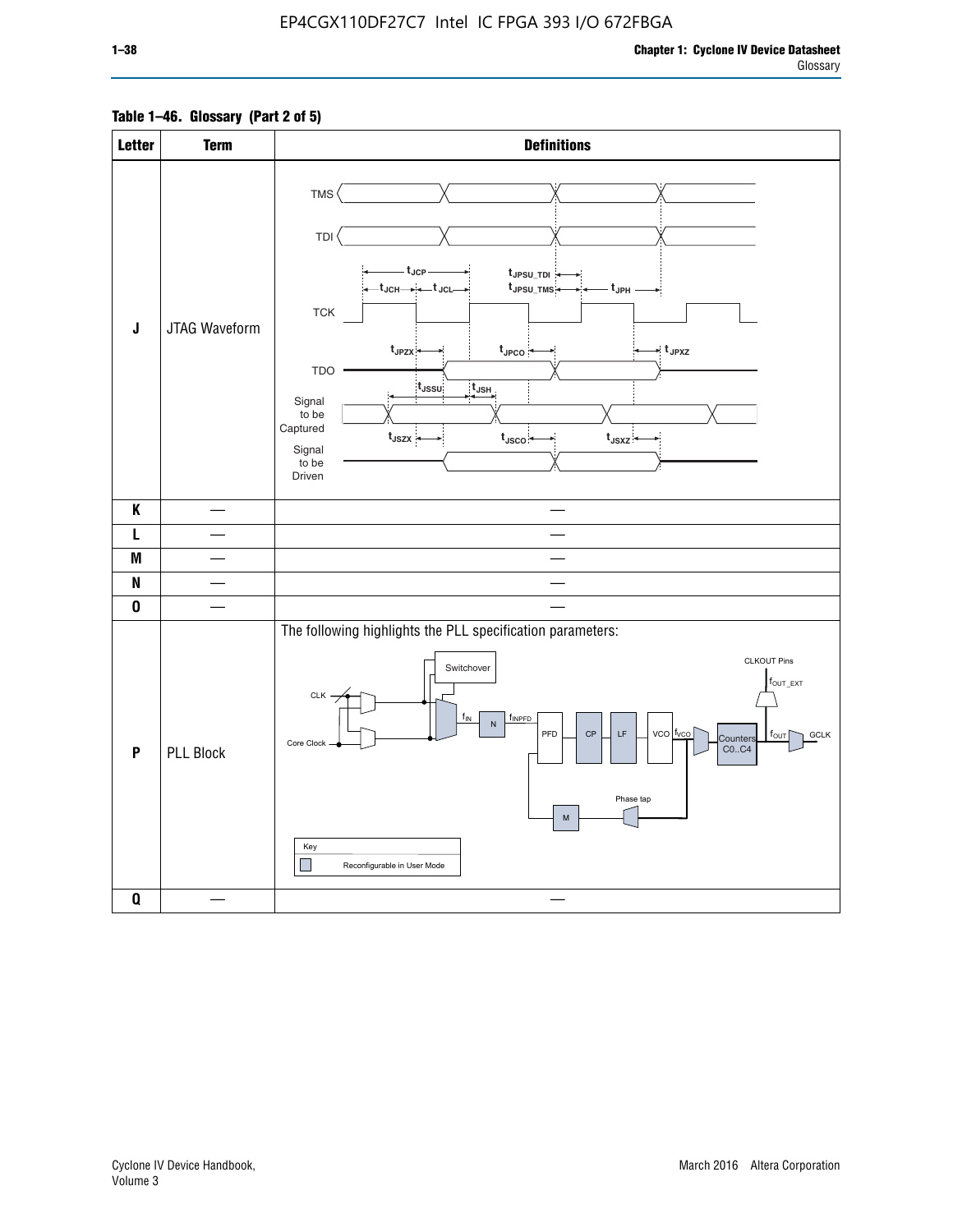#### **Table 1–46. Glossary (Part 3 of 5)**

| <b>Letter</b> | <b>Term</b>                | <b>Definitions</b>                                                                                                                                                                                |  |  |  |  |  |  |  |
|---------------|----------------------------|---------------------------------------------------------------------------------------------------------------------------------------------------------------------------------------------------|--|--|--|--|--|--|--|
|               | $R_L$                      | Receiver differential input discrete resistor (external to Cyclone IV devices).                                                                                                                   |  |  |  |  |  |  |  |
|               |                            | Receiver input waveform for LVDS and LVPECL differential standards:                                                                                                                               |  |  |  |  |  |  |  |
|               |                            | <b>Single-Ended Waveform</b>                                                                                                                                                                      |  |  |  |  |  |  |  |
|               |                            | Positive Channel (p) = $V_{\text{H}}$                                                                                                                                                             |  |  |  |  |  |  |  |
|               |                            | $V_{ID}$                                                                                                                                                                                          |  |  |  |  |  |  |  |
|               |                            | Negative Channel (n) = $V_{\parallel}$<br>$V_{CM}$                                                                                                                                                |  |  |  |  |  |  |  |
|               | Receiver Input             | Ground                                                                                                                                                                                            |  |  |  |  |  |  |  |
| $\mathbf{R}$  | Waveform                   |                                                                                                                                                                                                   |  |  |  |  |  |  |  |
|               |                            | Differential Waveform (Mathematical Function of Positive & Negative Channel)                                                                                                                      |  |  |  |  |  |  |  |
|               |                            |                                                                                                                                                                                                   |  |  |  |  |  |  |  |
|               |                            | $V_{ID}$                                                                                                                                                                                          |  |  |  |  |  |  |  |
|               |                            | 0 <sup>V</sup><br>$V_{ID}$                                                                                                                                                                        |  |  |  |  |  |  |  |
|               |                            | $p - n$                                                                                                                                                                                           |  |  |  |  |  |  |  |
|               | Receiver input             |                                                                                                                                                                                                   |  |  |  |  |  |  |  |
|               | skew margin                | High-speed I/O block: The total margin left after accounting for the sampling window and TCCS.<br>$RSKM = (TUI - SW - TCCS) / 2.$                                                                 |  |  |  |  |  |  |  |
|               | (RSKM)                     |                                                                                                                                                                                                   |  |  |  |  |  |  |  |
|               |                            | $V_{CCIO}$                                                                                                                                                                                        |  |  |  |  |  |  |  |
|               |                            |                                                                                                                                                                                                   |  |  |  |  |  |  |  |
|               |                            | $V_{\text{\tiny OH}}^-$                                                                                                                                                                           |  |  |  |  |  |  |  |
|               |                            | V <sub>IH</sub> (AC)                                                                                                                                                                              |  |  |  |  |  |  |  |
|               |                            | $V_{IH(DC)}$<br>V <sub>REF</sub>                                                                                                                                                                  |  |  |  |  |  |  |  |
|               |                            | $V_{I L (DC)}$                                                                                                                                                                                    |  |  |  |  |  |  |  |
|               | Single-ended               | $\overline{V}_{IL(AC)}$                                                                                                                                                                           |  |  |  |  |  |  |  |
|               | voltage-<br>referenced I/O |                                                                                                                                                                                                   |  |  |  |  |  |  |  |
| S             | Standard                   | $V_{OL}$                                                                                                                                                                                          |  |  |  |  |  |  |  |
|               |                            | $\overline{V}_{\text{SS}}$                                                                                                                                                                        |  |  |  |  |  |  |  |
|               |                            | The JEDEC standard for SSTI and HSTL I/O standards defines both the AC and DC input signal                                                                                                        |  |  |  |  |  |  |  |
|               |                            | values. The AC values indicate the voltage levels at which the receiver must meet its timing                                                                                                      |  |  |  |  |  |  |  |
|               |                            | specifications. The DC values indicate the voltage levels at which the final logic state of the<br>receiver is unambiguously defined. After the receiver input crosses the AC value, the receiver |  |  |  |  |  |  |  |
|               |                            | changes to the new logic state. The new logic state is then maintained as long as the input stays                                                                                                 |  |  |  |  |  |  |  |
|               |                            | beyond the DC threshold. This approach is intended to provide predictable receiver timing in the                                                                                                  |  |  |  |  |  |  |  |
|               | SW (Sampling               | presence of input waveform ringing.                                                                                                                                                               |  |  |  |  |  |  |  |
|               | Window)                    | High-speed I/O block: The period of time during which the data must be valid to capture it<br>correctly. The setup and hold times determine the ideal strobe position in the sampling window.     |  |  |  |  |  |  |  |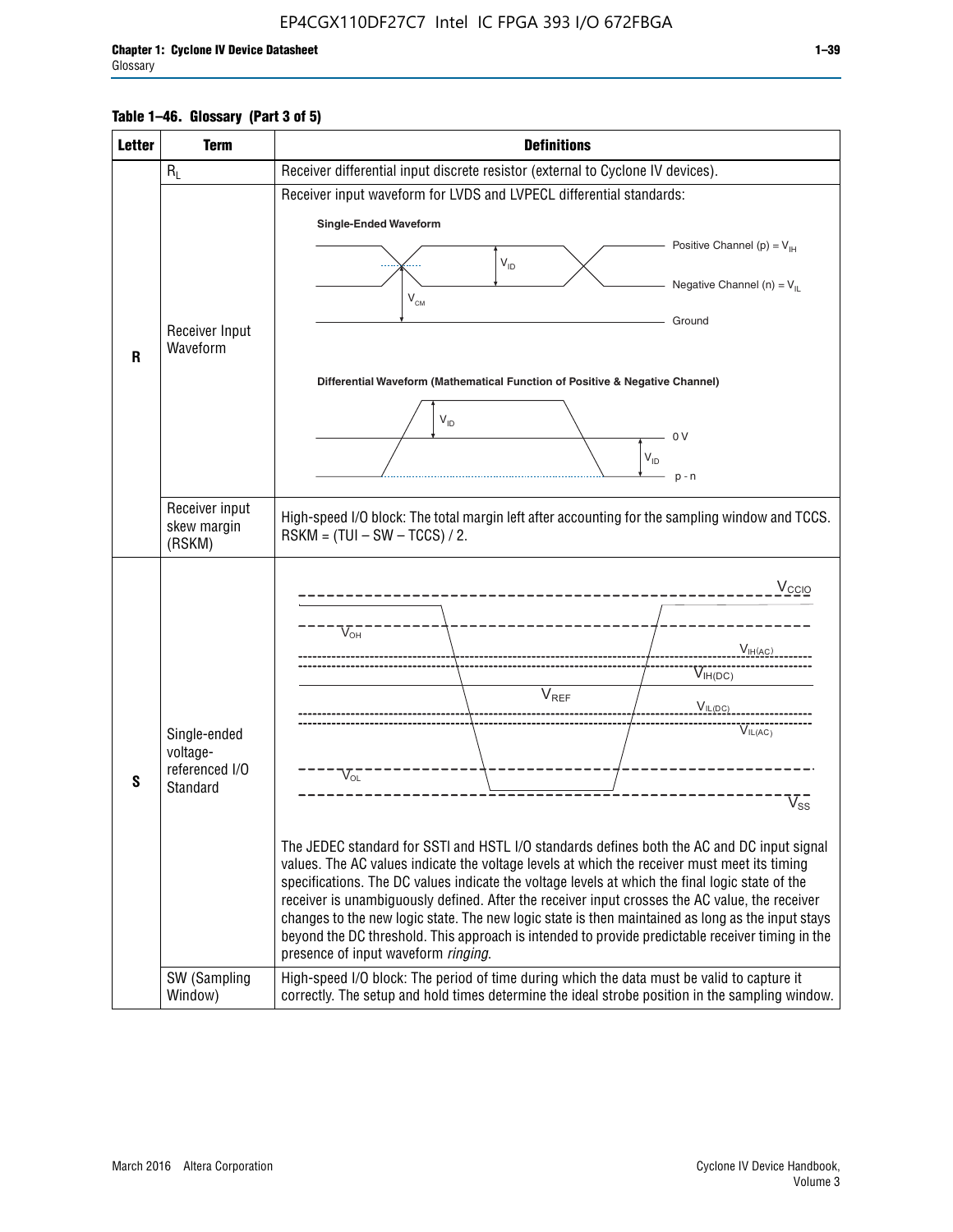| <b>Letter</b> | <b>Term</b>                           | <b>Definitions</b>                                                                                                                                                                                                                                                                                                                                                                    |  |  |  |  |  |  |  |  |
|---------------|---------------------------------------|---------------------------------------------------------------------------------------------------------------------------------------------------------------------------------------------------------------------------------------------------------------------------------------------------------------------------------------------------------------------------------------|--|--|--|--|--|--|--|--|
|               | $t_{C}$                               | High-speed receiver and transmitter input and output clock period.                                                                                                                                                                                                                                                                                                                    |  |  |  |  |  |  |  |  |
|               | Channel-to-<br>channel-skew<br>(TCCS) | High-speed I/O block: The timing difference between the fastest and slowest output edges,<br>including t <sub>co</sub> variation and clock skew. The clock is included in the TCCS measurement.                                                                                                                                                                                       |  |  |  |  |  |  |  |  |
|               | $t_{\text{cin}}$                      | Delay from the clock pad to the I/O input register.                                                                                                                                                                                                                                                                                                                                   |  |  |  |  |  |  |  |  |
|               | $t_{CO}$                              | Delay from the clock pad to the I/O output.                                                                                                                                                                                                                                                                                                                                           |  |  |  |  |  |  |  |  |
|               | $t_{\text{cout}}$                     | Delay from the clock pad to the I/O output register.                                                                                                                                                                                                                                                                                                                                  |  |  |  |  |  |  |  |  |
|               | t <sub>DUTY</sub>                     | High-speed I/O block: Duty cycle on high-speed transmitter output clock.                                                                                                                                                                                                                                                                                                              |  |  |  |  |  |  |  |  |
|               | t <sub>FALL</sub>                     | Signal high-to-low transition time (80-20%).                                                                                                                                                                                                                                                                                                                                          |  |  |  |  |  |  |  |  |
|               | $t_H$                                 | Input register hold time.                                                                                                                                                                                                                                                                                                                                                             |  |  |  |  |  |  |  |  |
|               | <b>Timing Unit</b><br>Interval (TUI)  | High-speed I/O block: The timing budget allowed for skew, propagation delays, and data<br>sampling window. (TUI = $1/($ Receiver Input Clock Frequency Multiplication Factor) = $tC/w$ ).                                                                                                                                                                                             |  |  |  |  |  |  |  |  |
|               | $t_{\text{INJITTER}}$                 | Period jitter on the PLL clock input.                                                                                                                                                                                                                                                                                                                                                 |  |  |  |  |  |  |  |  |
|               | t <sub>outjitter_dedclk</sub>         | Period jitter on the dedicated clock output driven by a PLL.                                                                                                                                                                                                                                                                                                                          |  |  |  |  |  |  |  |  |
|               | t <sub>outjitter_io</sub>             | Period jitter on the general purpose I/O driven by a PLL.                                                                                                                                                                                                                                                                                                                             |  |  |  |  |  |  |  |  |
|               | $t_{\rm plicin}$                      | Delay from the PLL inclk pad to the I/O input register.                                                                                                                                                                                                                                                                                                                               |  |  |  |  |  |  |  |  |
| т             | t <sub>plicout</sub>                  | Delay from the PLL inclk pad to the I/O output register.                                                                                                                                                                                                                                                                                                                              |  |  |  |  |  |  |  |  |
|               | Transmitter<br>Output<br>Waveform     | Transmitter output waveforms for the LVDS, mini-LVDS, PPDS and RSDS Differential I/O<br>Standards:<br><b>Single-Ended Waveform</b><br>Positive Channel (p) = $V_{OH}$<br>VOD<br>Negative Channel (n) = $V_{OL}$<br>$V_{OS}$<br>Ground<br>Differential Waveform (Mathematical Function of Positive & Negative Channel)<br>$\rm V_{OD}$<br>0 V<br>$\mathsf{V}_{\mathsf{OD}}$<br>$p - n$ |  |  |  |  |  |  |  |  |
|               | $t_{RISE}$                            | Signal low-to-high transition time (20-80%).                                                                                                                                                                                                                                                                                                                                          |  |  |  |  |  |  |  |  |
|               | $t_{\scriptstyle\text{SU}}$           | Input register setup time.                                                                                                                                                                                                                                                                                                                                                            |  |  |  |  |  |  |  |  |
| U             |                                       |                                                                                                                                                                                                                                                                                                                                                                                       |  |  |  |  |  |  |  |  |

#### **Table 1–46. Glossary (Part 4 of 5)**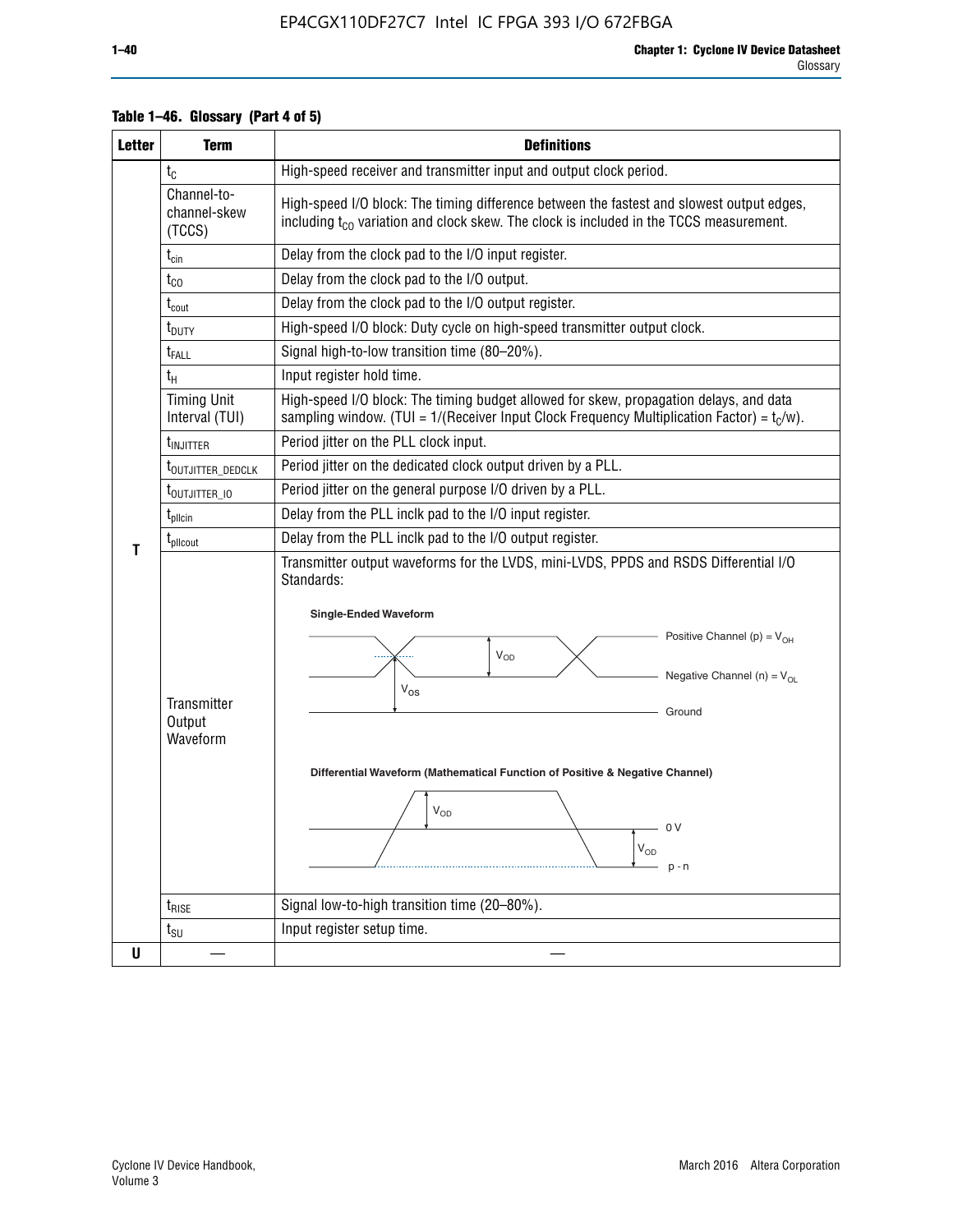#### **Table 1–46. Glossary (Part 5 of 5)**

| <b>Letter</b> | <b>Term</b>             | <b>Definitions</b>                                                                                                                                                                                |
|---------------|-------------------------|---------------------------------------------------------------------------------------------------------------------------------------------------------------------------------------------------|
|               | $V_{CM(DC)}$            | DC common mode input voltage.                                                                                                                                                                     |
|               | $V_{DIF(AC)}$           | AC differential input voltage: The minimum AC input differential voltage required for switching.                                                                                                  |
|               | $V_{DIF(DC)}$           | DC differential input voltage: The minimum DC input differential voltage required for switching.                                                                                                  |
|               | <b>V<sub>ICM</sub></b>  | Input common mode voltage: The common mode of the differential signal at the receiver.                                                                                                            |
|               | $V_{ID}$                | Input differential voltage swing: The difference in voltage between the positive and<br>complementary conductors of a differential transmission at the receiver.                                  |
|               | $V_{\text{IH}}$         | Voltage input high: The minimum positive voltage applied to the input that is accepted by the<br>device as a logic high.                                                                          |
|               | $V_{IH(AC)}$            | High-level AC input voltage.                                                                                                                                                                      |
|               | $V_{IH(DC)}$            | High-level DC input voltage.                                                                                                                                                                      |
|               | $V_{IL}$                | Voltage input low: The maximum positive voltage applied to the input that is accepted by the<br>device as a logic low.                                                                            |
|               | $V_{IL(AC)}$            | Low-level AC input voltage.                                                                                                                                                                       |
|               | $V_{IL(DC)}$            | Low-level DC input voltage.                                                                                                                                                                       |
|               | $V_{\text{IN}}$         | DC input voltage.                                                                                                                                                                                 |
|               | $\rm V_{\rm OCM}$       | Output common mode voltage: The common mode of the differential signal at the transmitter.                                                                                                        |
| $\mathbf{V}$  | $V_{OD}$                | Output differential voltage swing: The difference in voltage between the positive and<br>complementary conductors of a differential transmission at the transmitter. $V_{OD} = V_{OH} - V_{OL}$ . |
|               | $V_{OH}$                | Voltage output high: The maximum positive voltage from an output that the device considers is<br>accepted as the minimum positive high level.                                                     |
|               | $V_{OL}$                | Voltage output low: The maximum positive voltage from an output that the device considers is<br>accepted as the maximum positive low level.                                                       |
|               | $V_{OS}$                | Output offset voltage: $V_{OS} = (V_{OH} + V_{OL}) / 2$ .                                                                                                                                         |
|               | $V_{OX (AC)}$           | AC differential output cross point voltage: the voltage at which the differential output signals<br>must cross.                                                                                   |
|               | V <sub>REF</sub>        | Reference voltage for the SSTL and HSTL I/O standards.                                                                                                                                            |
|               | $V_{REF\,(AC)}$         | AC input reference voltage for the SSTL and HSTL I/O standards. $V_{REF(AC)} = V_{REF(DC)} +$ noise. The<br>peak-to-peak AC noise on $V_{REF}$ must not exceed 2% of $V_{REF(DC)}$ .              |
|               | $V_{REF(DC)}$           | DC input reference voltage for the SSTL and HSTL I/O standards.                                                                                                                                   |
|               | $V_{\text{SWING (AC)}}$ | AC differential input voltage: AC input differential voltage required for switching. For the SSTL<br>differential I/O standard, refer to Input Waveforms.                                         |
|               | $V_{SWING(DC)}$         | DC differential input voltage: DC input differential voltage required for switching. For the SSTL<br>differential I/O standard, refer to Input Waveforms.                                         |
|               | $V_{TT}$                | Termination voltage for the SSTL and HSTL I/O standards.                                                                                                                                          |
|               | $V_{X(AC)}$             | AC differential input cross point voltage: The voltage at which the differential input signals must<br>cross.                                                                                     |
| W             |                         |                                                                                                                                                                                                   |
| X             |                         |                                                                                                                                                                                                   |
| Y             |                         |                                                                                                                                                                                                   |
| $\mathbf{Z}$  |                         |                                                                                                                                                                                                   |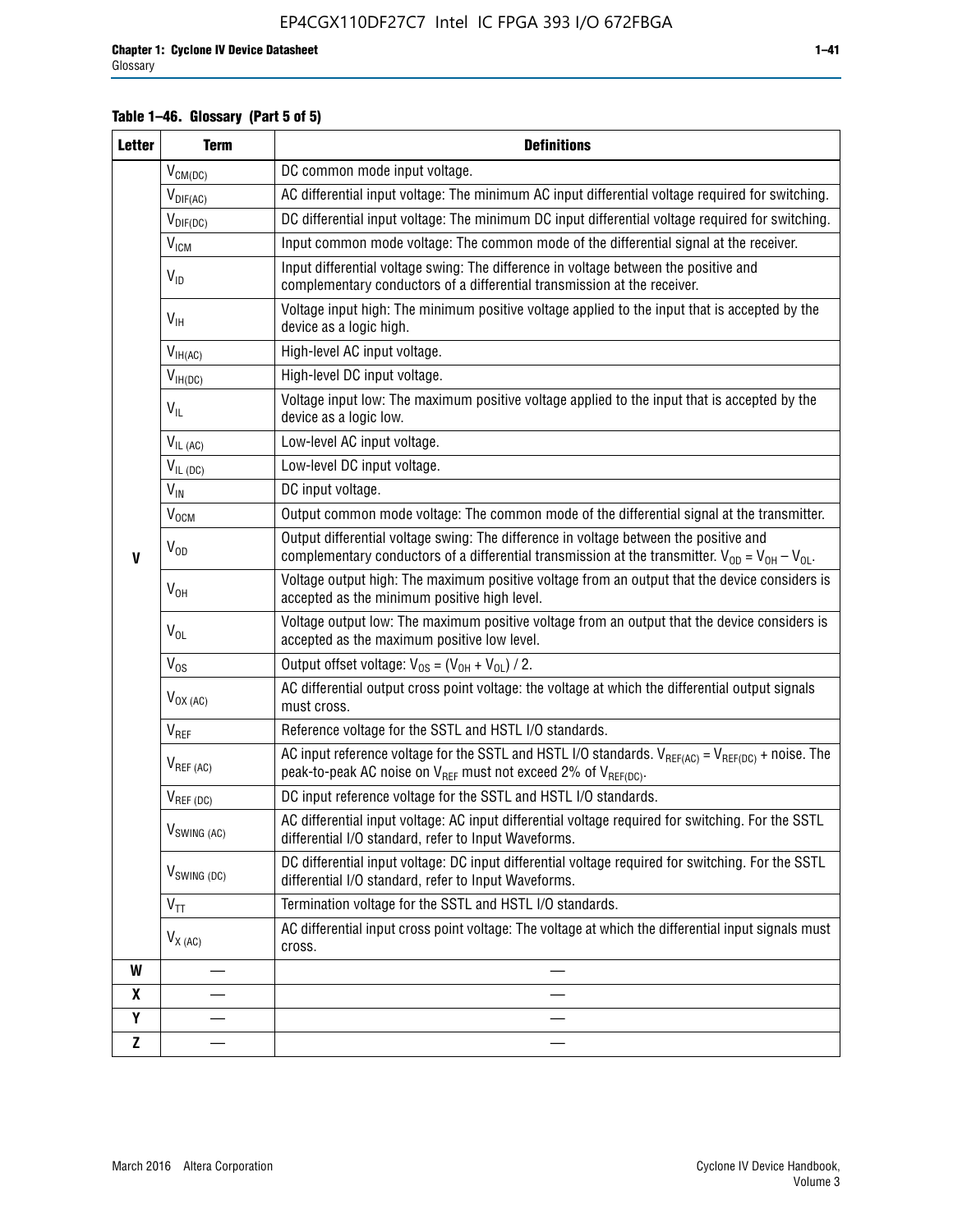## **Document Revision History**

Table 1–47 lists the revision history for this chapter.

| <b>Date</b>      | <b>Version</b> | <b>Changes</b>                                                                                                                                                                                                                            |
|------------------|----------------|-------------------------------------------------------------------------------------------------------------------------------------------------------------------------------------------------------------------------------------------|
| March 2016       | 2.0            | Updated note (5) in Table $1-21$ to remove support for the N148 package.                                                                                                                                                                  |
| October 2014     | 1.9            | Updated maximum value for $V_{CCD, PL}$ in Table 1-1.                                                                                                                                                                                     |
|                  |                | Removed extended temperature note in Table 1-3.                                                                                                                                                                                           |
| December 2013    | 1.8            | Updated Table 1-21 by adding Note (15).                                                                                                                                                                                                   |
| May 2013         | 1.7            | Updated Table 1-15 by adding Note (4).                                                                                                                                                                                                    |
| October 2012     | 1.6            | <b>D</b> Updated the maximum value for $V_1$ , $V_{CCD}$ <sub>PLL</sub> , $V_{CC10}$ , $V_{CC_1CLKIN}$ , $V_{CCH_GXB}$ , and $V_{CCA_GXB}$<br>Table $1-1$ .                                                                               |
|                  |                | $\blacksquare$ Updated Table 1-11 and Table 1-22.                                                                                                                                                                                         |
|                  |                | $\blacksquare$ Updated Table 1-21 to include peak-to-peak differential input voltage for the<br>Cyclone IV GX transceiver input reference clock.                                                                                          |
|                  |                | $\blacksquare$ Updated Table 1-29 to include the typical DCLK value.                                                                                                                                                                      |
|                  |                | <b>Updated the minimum f<sub>HSCLK</sub></b> value in Table 1-31, Table 1-32, Table 1-33,<br>Table 1-34, and Table 1-35.                                                                                                                  |
| November 2011    | 1.5            | ■ Updated "Maximum Allowed Overshoot or Undershoot Voltage", "Operating<br>Conditions", and "PLL Specifications" sections.                                                                                                                |
|                  |                | Updated Table 1-2, Table 1-3, Table 1-4, Table 1-5, Table 1-8, Table 1-9,<br>Table 1-15, Table 1-18, Table 1-19, and Table 1-21.                                                                                                          |
|                  |                | ■ Updated Figure $1-1$ .                                                                                                                                                                                                                  |
|                  | 1.4            | • Updated for the Quartus II software version 10.1 release.                                                                                                                                                                               |
| December 2010    |                | $\blacksquare$ Updated Table 1-21 and Table 1-25.                                                                                                                                                                                         |
|                  |                | $\blacksquare$ Minor text edits.                                                                                                                                                                                                          |
|                  | 1.3            | Updated for the Quartus II software version 10.0 release:                                                                                                                                                                                 |
| <b>July 2010</b> |                | Updated Table 1-3, Table 1-4, Table 1-21, Table 1-25, Table 1-28, Table 1-30,<br>Table 1-40, Table 1-41, Table 1-42, Table 1-43, Table 1-44, and Table 1-45.                                                                              |
|                  |                | ■ Updated Figure $1-2$ and Figure $1-3$ .                                                                                                                                                                                                 |
|                  |                | Removed SW Requirement and TCCS for Cyclone IV Devices tables.                                                                                                                                                                            |
|                  |                | $\blacksquare$ Minor text edits.                                                                                                                                                                                                          |
|                  | 1.2            | Updated to include automotive devices:                                                                                                                                                                                                    |
| March 2010       |                | • Updated the "Operating Conditions" and "PLL Specifications" sections.                                                                                                                                                                   |
|                  |                | $\blacksquare$ Updated Table 1-1, Table 1-8, Table 1-9, Table 1-21, Table 1-26, Table 1-27,<br>Table 1-31, Table 1-32, Table 1-33, Table 1-34, Table 1-35, Table 1-36,<br>Table 1-37, Table 1-38, Table 1-40, Table 1-42, and Table 1-43. |
|                  |                | Added Table 1-5 to include ESD for Cyclone IV devices GPIOs and HSSI I/Os.                                                                                                                                                                |
|                  |                | Added Table 1-44 and Table 1-45 to include IOE programmable delay for<br>Cyclone IV E 1.2 V core voltage devices.                                                                                                                         |
|                  |                | Minor text edits.                                                                                                                                                                                                                         |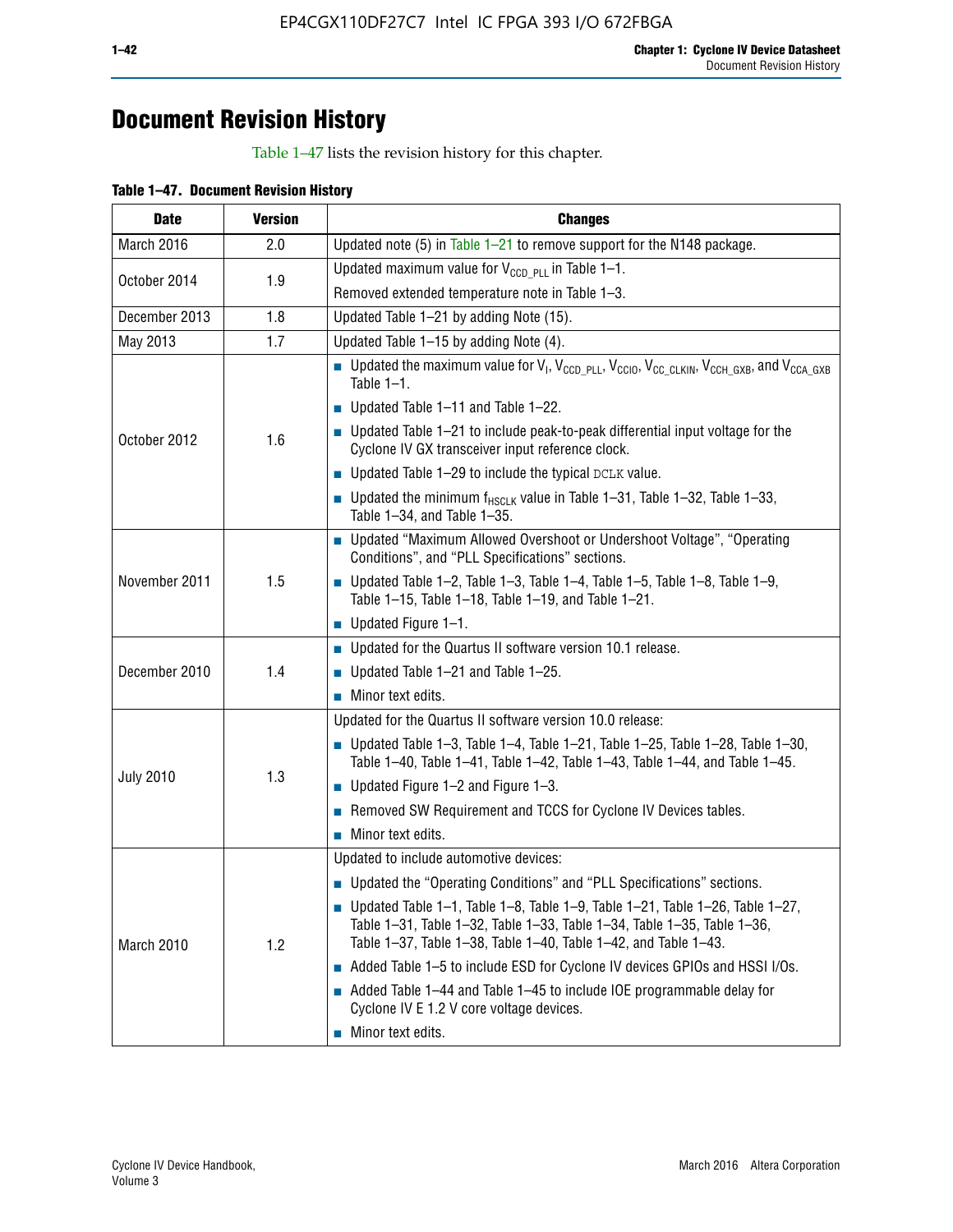#### **Table 1–47. Document Revision History**

| <b>Date</b>   | <b>Version</b> | <b>Changes</b>                                                                                                                                                                          |
|---------------|----------------|-----------------------------------------------------------------------------------------------------------------------------------------------------------------------------------------|
| February 2010 | 1.1            | Updated Table 1-3 through Table 1-44 to include information for Cyclone IV E<br>devices and Cyclone IV GX devices for Quartus II software version 9.1 SP1 release.<br>Minor text edits. |
| November 2009 | 1.0            | Initial release.                                                                                                                                                                        |